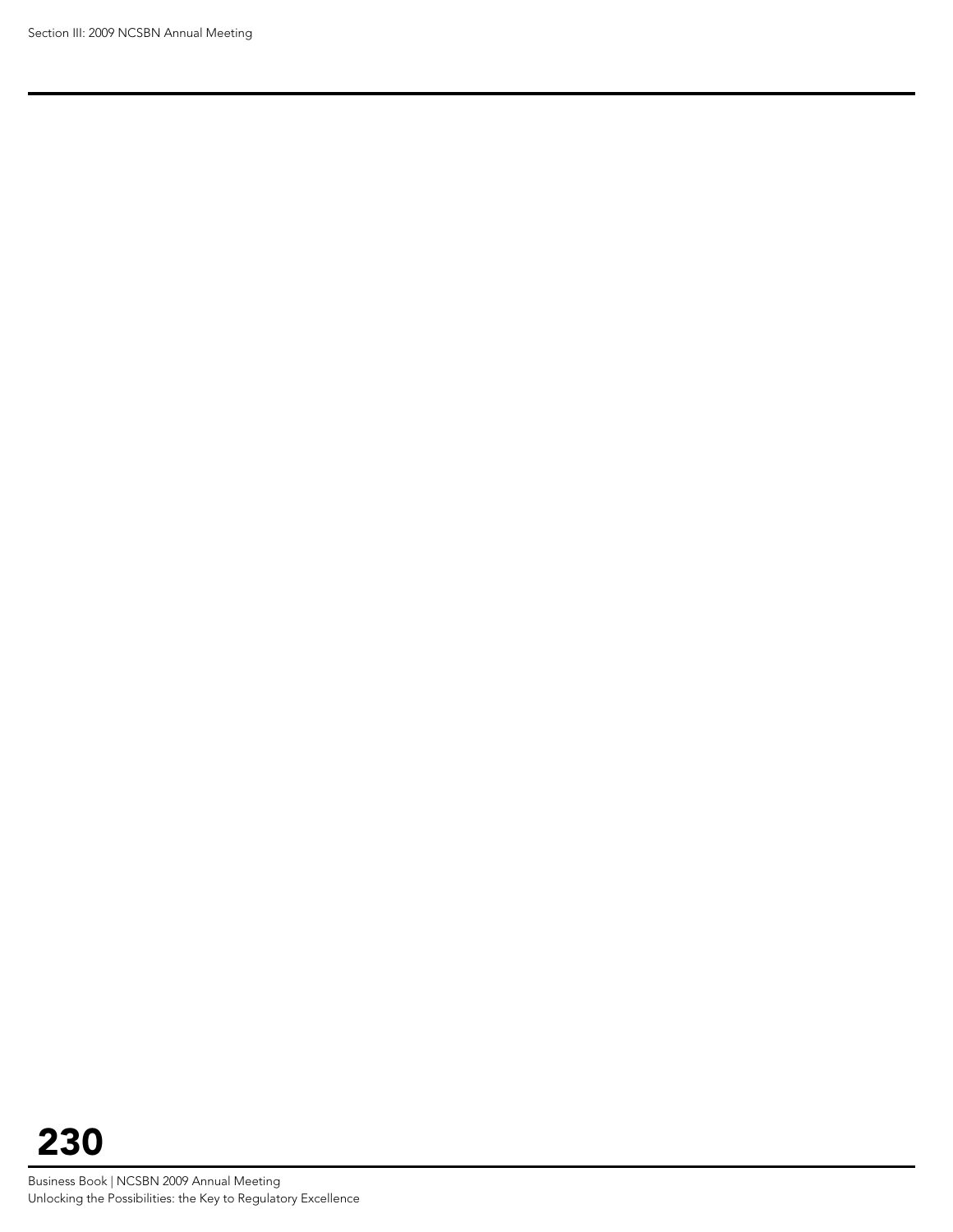<span id="page-2-0"></span>

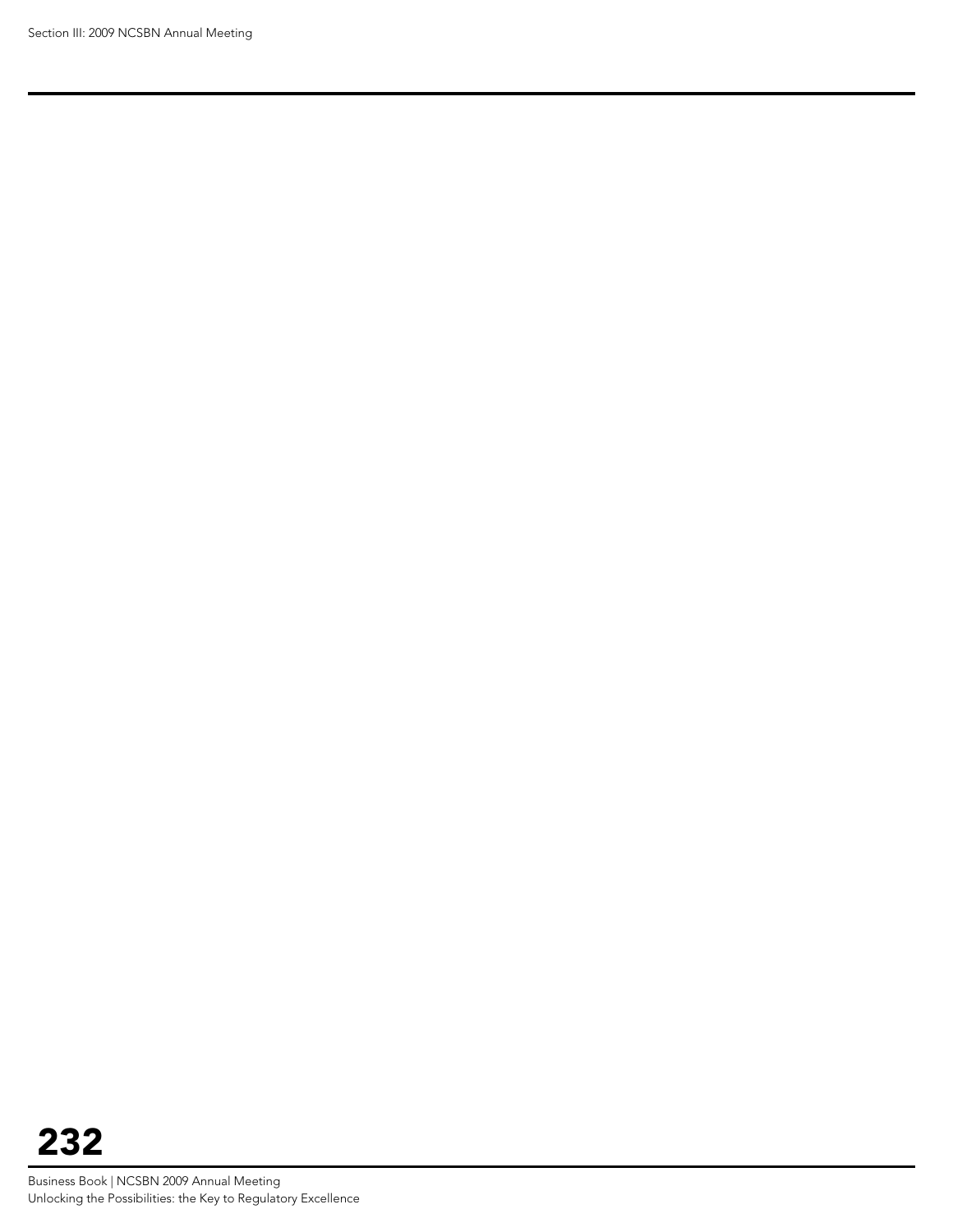# <span id="page-4-0"></span>Orientation Manual for Delegate Assembly Participants

The purpose of the Orientation Manual is to provide information about the mission, governance and operations of NCSBN. It is hoped that this manual will facilitate the active participation of all Delegate Assembly participants, as well as the Board of Directors (BOD) and committee members.

Following a brief discussion of NCSBN's history, this manual will describe the organization's structure, functions, policies and procedures.

# History

The concept of an organization such as NCSBN had its roots as far back as August 1912 when a special conference on state registration laws was held during the American Nurses Association (ANA) convention. At that time, participants voted to create a committee that would arrange an annual conference for people involved with state boards of nursing (BONs) to meet during the ANA convention. It soon became evident that the committee required a stronger structure to deal with the scope of its concerns. However, for various reasons, the committee decided to remain within the ANA.

BONs also worked with the National League for Nursing Education (NLNE), which, in 1932, became the ANA's Department of Education. In 1933, by agreement with ANA, NLNE accepted responsibility for advisory services to the State Boards of Nurse Examiners (SBNE) in all education and examination-related matters. Through its Committee on Education, NLNE set up a subcommittee that would address, over the following decade, state board examination issues and problems. In 1937, NLNE published *A Curriculum Guide for Schools of Nursing*. Two years later, NLNE initiated the first testing service through its Committee on Nursing Tests.

Soon after the beginning of World War II, nurse examiners began to face mounting pressures to hasten licensing and to schedule examinations more frequently. In response, participants at a 1942 NLNE conference suggested a pooling of tests, whereby each state would prepare and contribute examinations in one or more subjects that could provide a reservoir of test items. They recommended that the Committee on Nursing Tests, in consultation with representative nurse examiners, compile the tests in machine-scorable form. In 1943, the NLNE board endorsed the action and authorized its Committee on Nursing Tests to operate a pooling of licensing tests for interested states (the State Board Test Pool Examination or SBTPE). This effort soon demonstrated the need for a clearinghouse whereby state boards could obtain information needed to produce their test items. Shortly thereafter, a Bureau of State Boards of Nursing began operating out of ANA headquarters.

The bureau was incorporated into the ANA Bylaws and became an official body within that organization in 1945. Two years later, the ANA board appointed the Committee for the Bureau of State Boards of Nurse Examiners, which was comprised of full-time professional employees of state boards.

In 1961, after reviewing the structure and function of the ANA and its relation to state BONs, the committee recommended that a council replace it. Although council status was achieved, many people continued to be concerned about potential conflicts of interest and recognized the often-heard criticism that professional boards serve primarily the interests of the profession they purport to regulate.

In 1970, following a period of financial crisis for the ANA, a council member recommended that a free-standing federation of state boards be established. After a year of study by the state boards, this proposal was overwhelmingly defeated when the council adopted a resolution to remain with the ANA. However, an ad hoc committee was appointed later to examine the feasibility of the council becoming a self-governing incorporated body. At the council's 1977 meeting, a task force was elected and charged with the responsibility of proposing a specific plan for the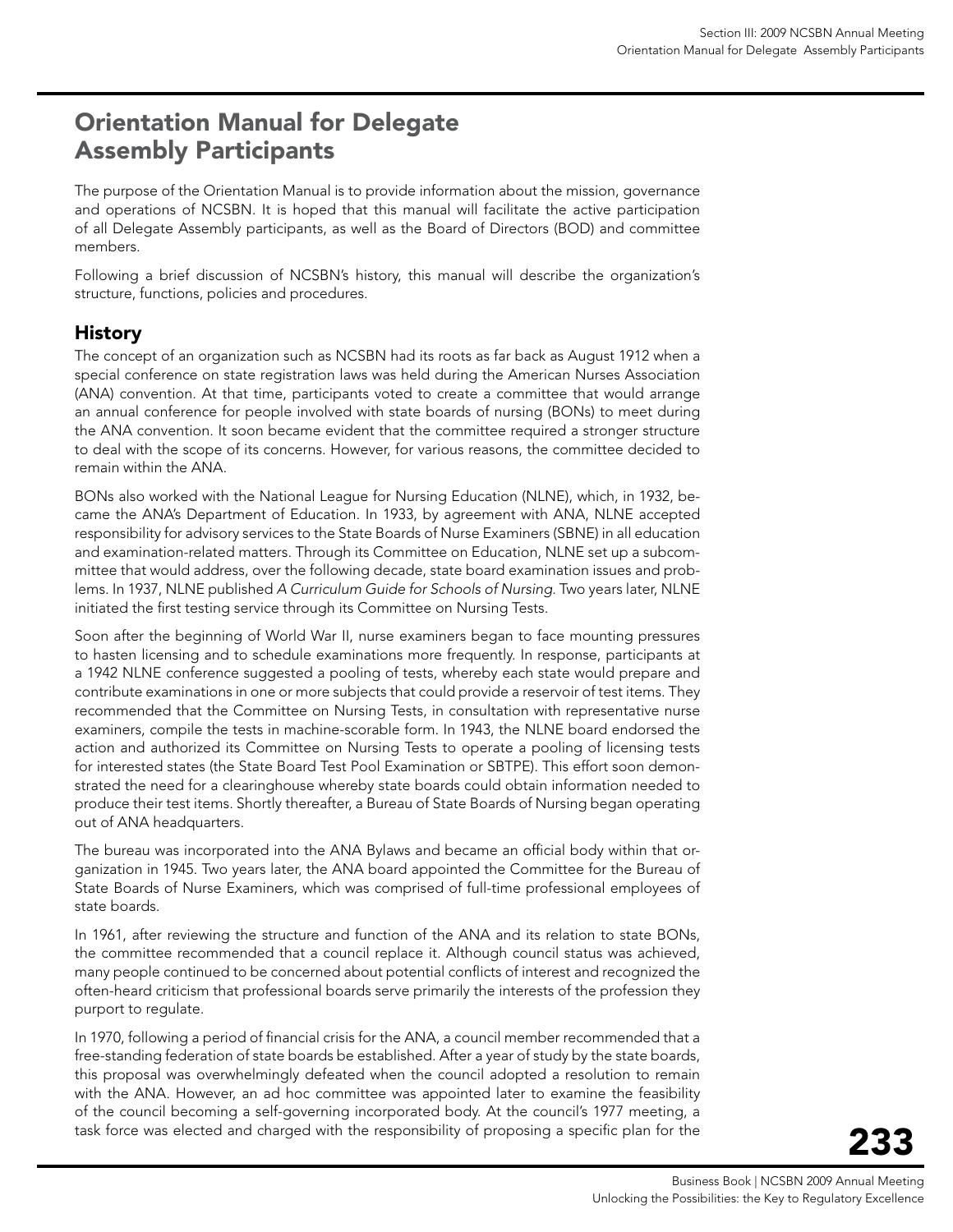formation of a new independent organization. On June 5, 1978, the Delegate Assembly of ANA's Council of State Boards of Nursing voted 83 to 8 to withdraw from ANA to form the National Council of State Boards of Nursing (NCSBN® ).

Following the establishment of NCSBN, the bylaws, test plans and advanced practice registered nurse (APRN) model continue to be revised and adopted by the NCSBN Delegate Assembly. In 1995 Member Boards began to submit electronic data to the Disciplinary Data Bank. In 1996 the Delegate Assembly requested that the BOD continue developing the concept of a regulatory model to incorporate the characteristics of a multistate license.

In 1997, the Nurse Licensure Compact (NLC) was adopted and the NCLEX®, NCLEX-RN®, NCLEX-PN® became registered trademarks of NCSBN. NCSBN's first Midyear Meeting was held in 1999 and public access to Nur*sys*® was implemented in 2002. The current mission statement was adopted in 2003.

Last year's 2008 Delegate Assembly approved the Nebraska Board of Advanced Practice Registered Nurses as its first APRN BON, becoming the 60th Member Board. NCSBN also welcomed British Columbia as its first Associate Member. In addition to these historic events, the APRN Model Rules were adopted.

## Organizational Mission, Strategic Initiatives and Outcomes

NCSBN, composed of Member Boards, provides leadership to advance regulatory excellence for public protection.

NCSBN currently has six strategic initiatives, one of which is to assist Member Boards in their role in the evaluation of initial and continued nurse and nurse aide competence. Another is to assist Member Boards to implement strategies to promote regulatory effectiveness to fulfill their public protection role. NCSBN also seeks to analyze the changing health care environment to develop state, national, and international strategies to impact public policy and regulation effecting public protection. NCSBN will develop information technology solutions valued and utilized by Member Boards to enhance regulatory sufficiency. Lastly, NCSBN seeks to support the education and development of Member Board staff, board members and BOD to lead in nursing regulation.

To achieve its strategic initiatives, NCSBN identifies expected outcomes, under which performance measures for achieving these outcomes are developed, assessed and refined each fiscal year, and provide the organization with a flexible plan within a disciplined focus. Annually, the BOD evaluates the accomplishment of strategic initiatives and objectives, and the directives of the Delegate Assembly.

# Organizational Structure and Function

#### MEMBERSHIP

Membership in NCSBN is extended to those BONs that agree to use, under specified terms and conditions, one or more types of licensing examinations developed by NCSBN. At the present time, there are 60 Member Boards, including those from the District of Columbia, the U.S. Virgin Islands, Guam, American Samoa and the Northern Mariana Islands. BONs may become Member Boards upon approval of the Delegate Assembly, payment of the required fees and execution of a contract for using the NCLEX-RN examination and/or the NCLEX-PN examination. Revisions to the bylaws by the membership in 2007 also allow for advanced practice nurse boards to become full members.

Member Boards maintain their good standing through remittance of fees and compliance with all contract provisions and bylaws. In return, they receive the privilege of participating in the development and use of NCSBN's licensure examinations. Member Boards also receive information services, public policy analyses and research services. Member Boards that fail to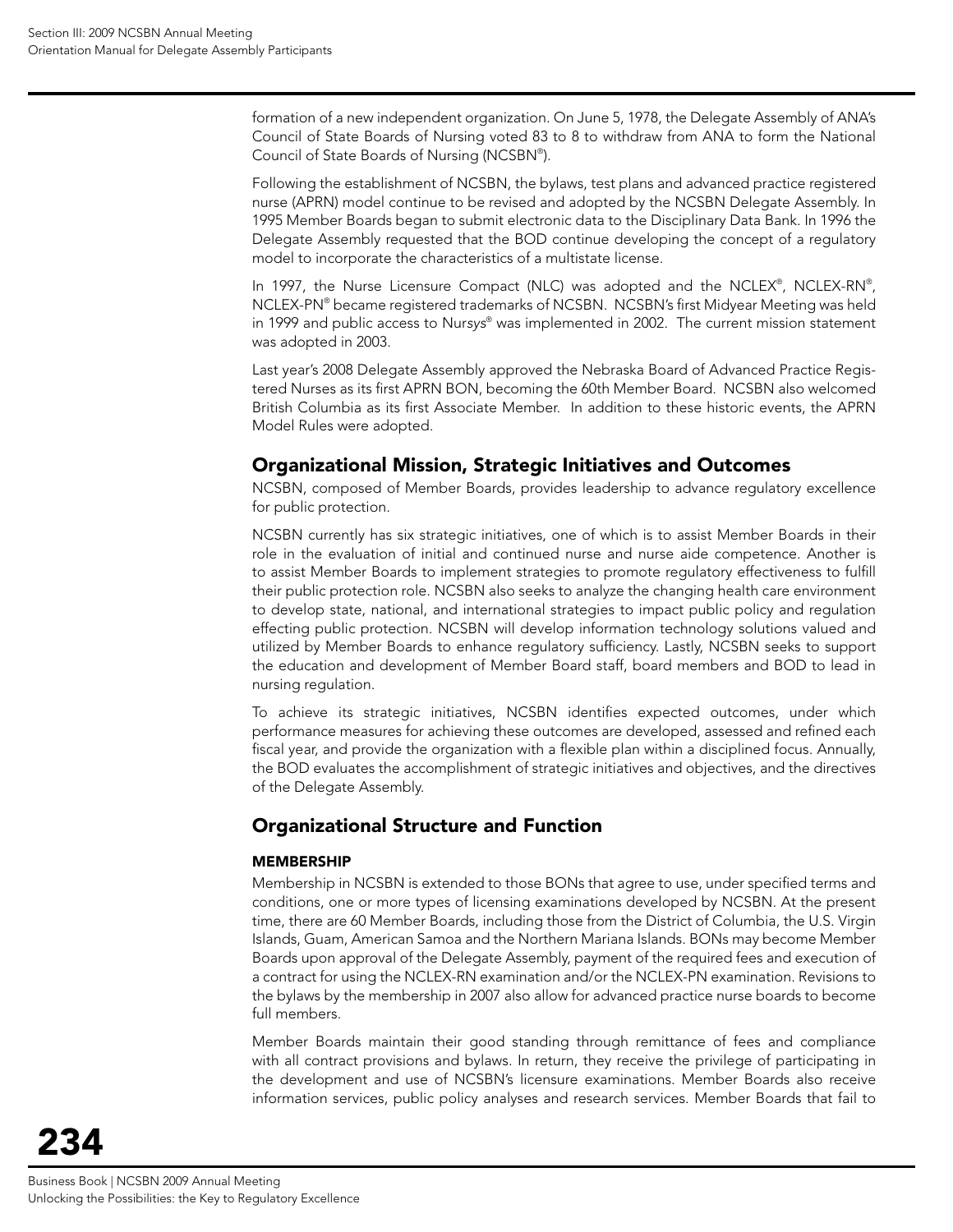adhere to the conditions of membership may have delinquent fees assessed or their membership terminated by the BOD. They may then choose to appeal the BOD's decision to the Delegate Assembly.

Associate Members are authorized nurse regulatory bodies from other countries that must be approved for membership by the Delegate Assembly and pay an annual membership fee. The College of Registered Nurses of British Columbia is an Associate Member.

#### AREAS

NCSBN's membership is divided into four geographic areas. The purpose of this division is to facilitate communication, encourage regional dialogue on relevant issues and provide diversity of board and committee representation. Delegates elect area directors from their respective areas through a majority vote of the Delegate Assembly. In addition, there are four elected directorsat-large. (See Glossary for list of jurisdictions by area.)

#### DELEGATE ASSEMBLY

The Delegate Assembly is the membership body of NCSBN and comprises of delegates who are designated by the Member Boards. Each Member Board has two votes and may name two delegates and alternates. The Delegate Assembly meets at NCSBN's Annual Meeting, traditionally held in early August. Special sessions can be called under certain circumstances. Regularly scheduled sessions are held on a rotation basis among areas.

At the Annual Meeting, delegates elect officers, directors and members of the Leadership Succession Committee by majority and plurality vote respectively. They also receive and respond to reports from officers and committees. They may revise and amend the bylaws by a two-thirds vote, providing the proposed changes have been submitted at least 45 days before the session. In addition, the Delegate Assembly adopts the mission statement, strategic initiatives of NCSBN, and approves the substance of all NCLEX examination contracts between NCSBN and Member Boards, adopts test plans to be used for the development of the NCLEX examination, and establishes the fee for the NCLEX examination.

#### OFFICERS AND DIRECTORS

NCSBN officers include the president, vice president and treasurer. Directors consist of four area directors and four directors-at-large. Only members or staff of Member Boards may hold office, subject to exclusion from holding office if other professional obligations result in an actual or perceived conflict of interest.

No person may hold more than one elected office at the same time. The president shall have served as a delegate, a committee member or an officer prior to being elected to office. An officer shall serve no more than four consecutive years in the same officer position.

The president, vice president and treasurer are elected for terms of two years or until their successors are elected. The president, vice president and treasurer are elected in even-numbered years.

The four area directors are elected for terms of two years or until their successors are elected. Area directors are elected in odd-numbered years. Four directors-at-large will be elected for terms of two years. Two directors-at-large will be elected in even-numbered years or until their successors are elected and two directors at-large will be elected in odd-numbered years or until their successors are elected.

Officers and directors are elected by ballot during the annual session of the Delegate Assembly. Delegates elect area directors from their respective areas.

Election is by a majority vote. Write-in votes are prohibited. In the event a majority is not established, the bylaws dictate the reballoting process.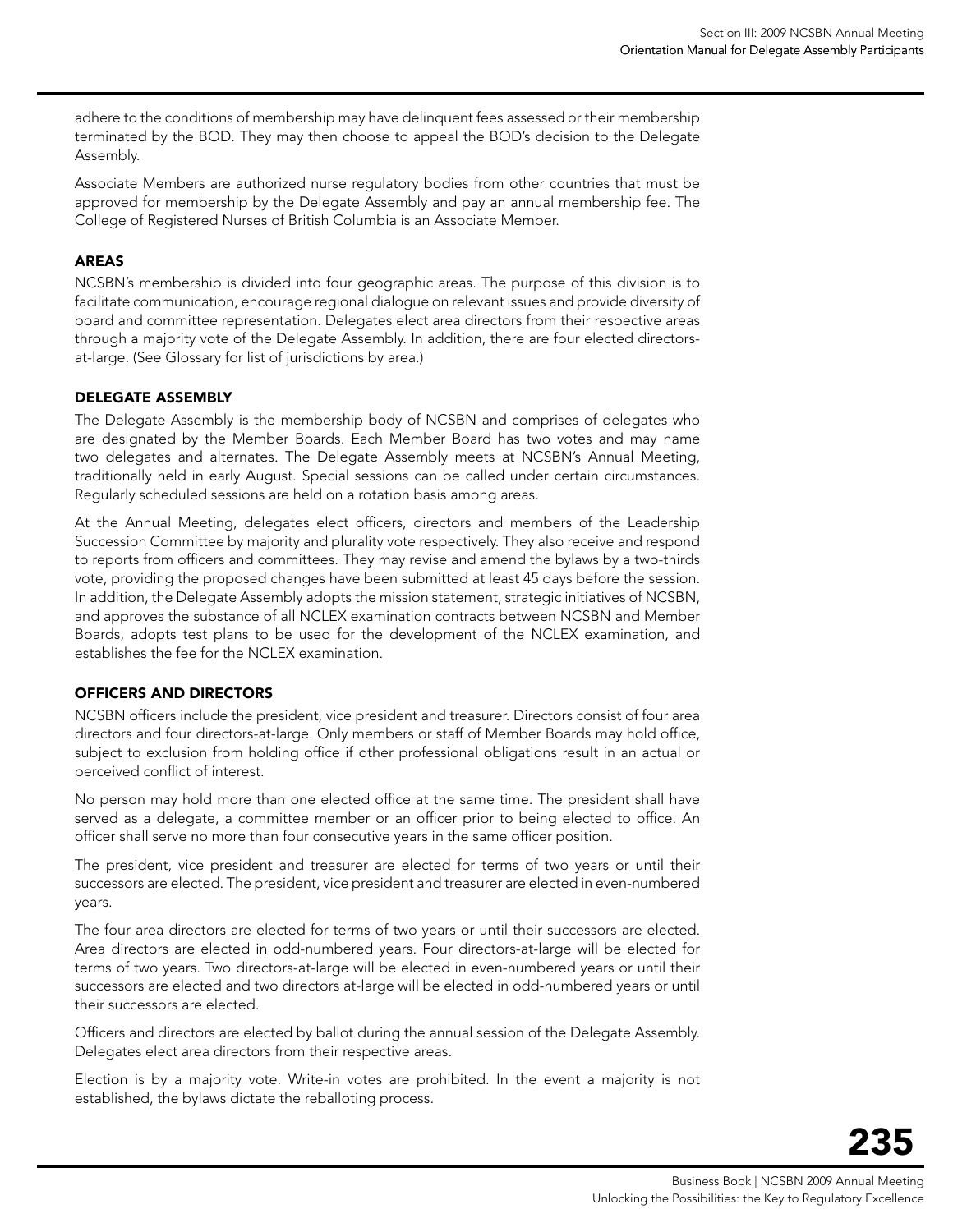Officers and directors assume their duties at the close of the session at which they were elected. The vice president fills a vacancy in the office of president. Board appointees fill other officer vacancies until the term expires.

#### BOD

The BOD, the administrative body of NCSBN, consists of 11 elected officers. The BOD is responsible for the general supervision of the affairs of NCSBN between sessions of the Delegate Assembly. The BOD authorizes the signing of contracts, including those between NCSBN and its Member Boards. It also engages the services of legal counsel, approves and adopts an annual budget, reviews membership status of noncompliant Member Boards and renders opinions, when needed, about actual or perceived conflicts of interest.

Additional duties include approval of the NCLEX examination test service, appointment of committees, monitoring of committee progress, approval of studies and research pertinent to NCSBN's purpose, and provision for the establishment and maintenance of the administrative offices.

#### MEETINGS OF THE BOD

All BOD meetings are typically held in Chicago, with the exception of the pre- and post- Annual Meeting BOD meetings that are held at the location of the Annual Meeting. The call to meeting, agenda and related materials are mailed to BOD officers and directors two weeks before the meeting. The agenda is prepared by staff, in consultation with the president, and provided to the membership via the NCSBN Web site (www.ncsbn.org).

A memo or report that describes the item's background and indicates the BOD action needed accompanies items for BOD discussion and action. Motion papers are available during the meeting and are used so that an accurate record will result. Staff takes minutes of the meeting.

Resource materials are available to each board officer and director for use during BOD meetings. These materials, which are updated periodically throughout the year, are kept at the NCSBN office and include copies of the articles of incorporation and bylaws, strategic plan, policies and procedures, contracts, budget, test plan, committee rosters, minutes and personnel manual.

#### COMMUNICATIONS WITH THE BOD

Communication between BOD meetings takes place in several different ways. The CEO communicates weekly with the president regarding major activities and confers as needed with the treasurer about financial matters. Monthly updates are provided to the full BOD by the CEO.

#### Leadership Succession Committee

The Leadership Succession Committee consists of one member from each area, elected for twoyear terms in even-numbered years, and two designated members. Designated members will be elected for two-year terms in odd-numbered years, and will be a current or former chair; or a board member of a Member Board. Members will be elected by ballot with a plurality vote. The member receiving the highest number of votes shall serve as vice chair in the first year of the member's term and as chair in the second year of the term. The first meeting of the committee is held concurrent with the first meeting of the BOD in the subsequent fiscal year.

The Leadership Succession Committee's function is to recommend strategies for the ongoing sustainability and advancement of the organization through leadership succession planning; and present a slate of candidates through a determination of qualifications and geographic distribution for inclusion on a ballot for the election of the BOD and the Leadership Succession Committee. The Committee's report shall be read at the first session of the Delegate Assembly, when additional nominations may be made from the floor. No name shall be placed in nomination without the written consent of the nominee.

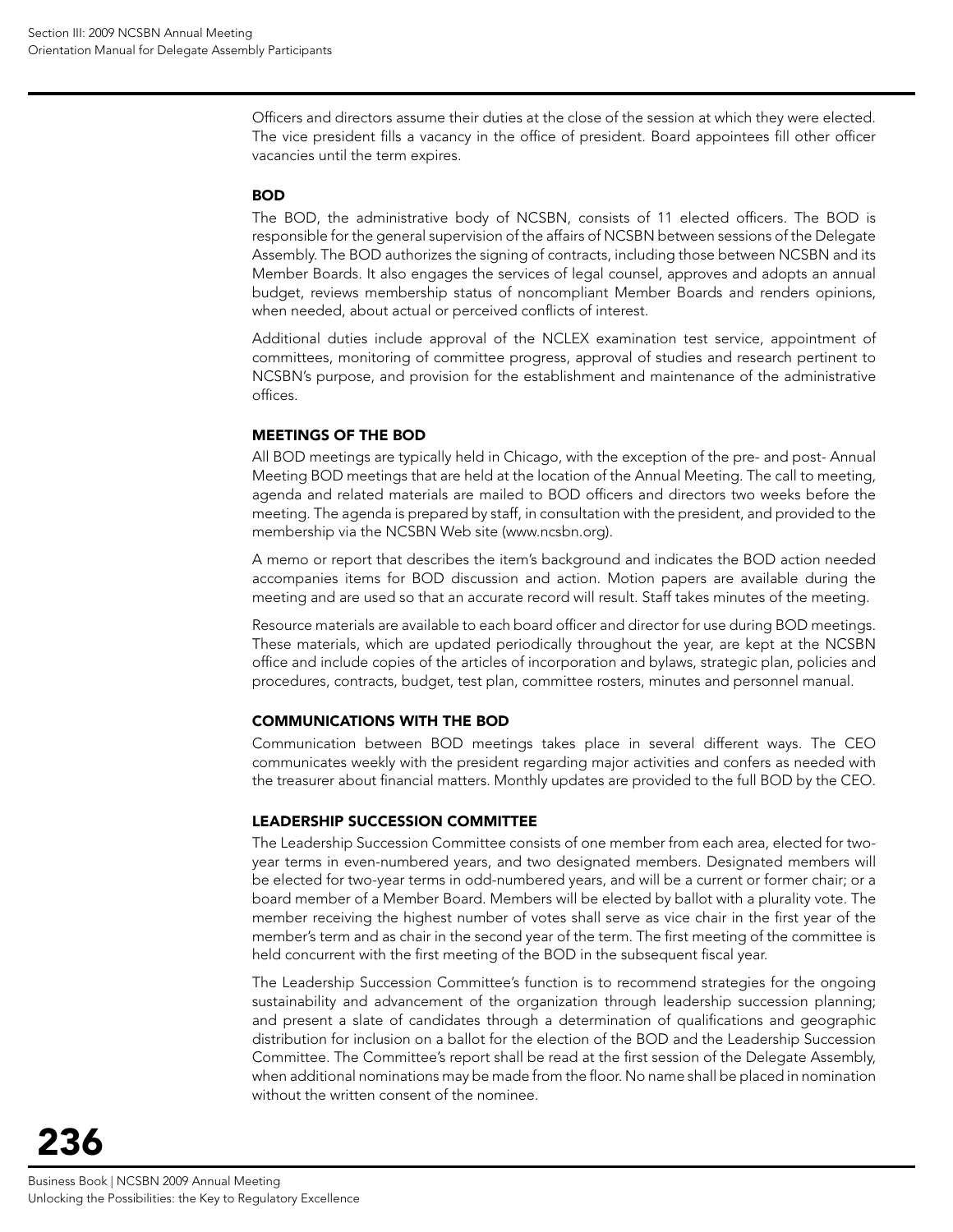#### **COMMITTEES**

Many of NCSBN's objectives are accomplished through the committee process. Every year, the committees report on their activities and make recommendations to the BOD. At the present time, NCSBN has two standing committees: NCLEX examinations and Finance. Subcommittees, such as the NCLEX® Item Review Subcommittee, may assist standing committees.

In addition to standing committees, special committees are appointed by the BOD for a defined term to address special issues and concerns. NCSBN conducts an annual call for committee member nominations prior to the beginning of each fiscal year. Committees are governed by their specific charge and NCSBN policies and procedures. The appointment of committee chairs and committee members is a responsibility of the BOD. Committee membership is extended to all current members and staff of Member Boards, consultants and external stakeholders.

In the appointment process, every effort is made to match the expertise of each individual with the needs of NCSBN. Balanced representation among areas, board members and staff, registered nurses (RNs), licensed practical/vocational nurses (LPN/VNs) and consumers is also considered is whenever possible. Nonmembers may be appointed to special committees as consultants to provide specialized expertise to committees or as external stakeholders to promote collaboration. A board liaison and an NCSBN staff member are assigned to assist each committee. The respective roles of board liaison, committee chairperson and committee staff are provided for in NCSBN policy. Each role works collaboratively to facilitate committee work and provide support and expertise to committee members to complete the charge. Neither the board liaison nor the NCSBN staff are entitled to a vote, but respectively can advise the committee regarding the strategic or operational impact of decisions and recommendation.

## Description of Standing Committees

#### NCLEX® Examination Committee

The NCLEX® Examination Committee is comprised of at least nine members. One of the committee members shall be an LPN/VN or a board or staff member of an LPN/VN BON. The committee chair shall have served as a member of the committee prior to being appointed as chair. The purpose of the NCLEX® Examination Committee is to develop the licensure examinations and evaluate procedures needed to produce and deliver the licensure examinations. Toward this end, it recommends test plans to the Delegate Assembly and suggests enhancements, based on research that is important to the development of licensure examinations.

The committee advises the BOD on matters related to the NCLEX examination process, including psychometrics, item development, test security and administration, and quality assurance. Other duties include the selection of appropriate item development panels, test service evaluation, oversight of test service transitions, and preparation of written information about the examinations for Member Boards and other interested parties. The committee also regularly evaluates the licensure examinations by means of item analysis and test, and candidate statistics.

One of NCSBN's major objectives is to provide psychometrically sound and legally defensible nursing licensure examinations to Member Boards. Establishing examination validity is a key component of this objective. Users of examinations have certain expectations about what an examination measures and what its results mean; a valid examination is simply one that legitimately fulfills these expectations.

Validating a licensure examination is an evidence-gathering process to determine two things: (1) whether or not the examination actually measures competencies required for safe and effective job performance; and (2) whether or not it can distinguish between candidates who do and do not possess those competencies. An analysis of the job for which the license is given is essential to validation.

There are several methods for analyzing jobs, including compilation of job descriptions, opinions of experts and surveys of job incumbents. Regardless of the method used, the outcome of the job analysis is a description of those tasks that are most important for safe and effective practice.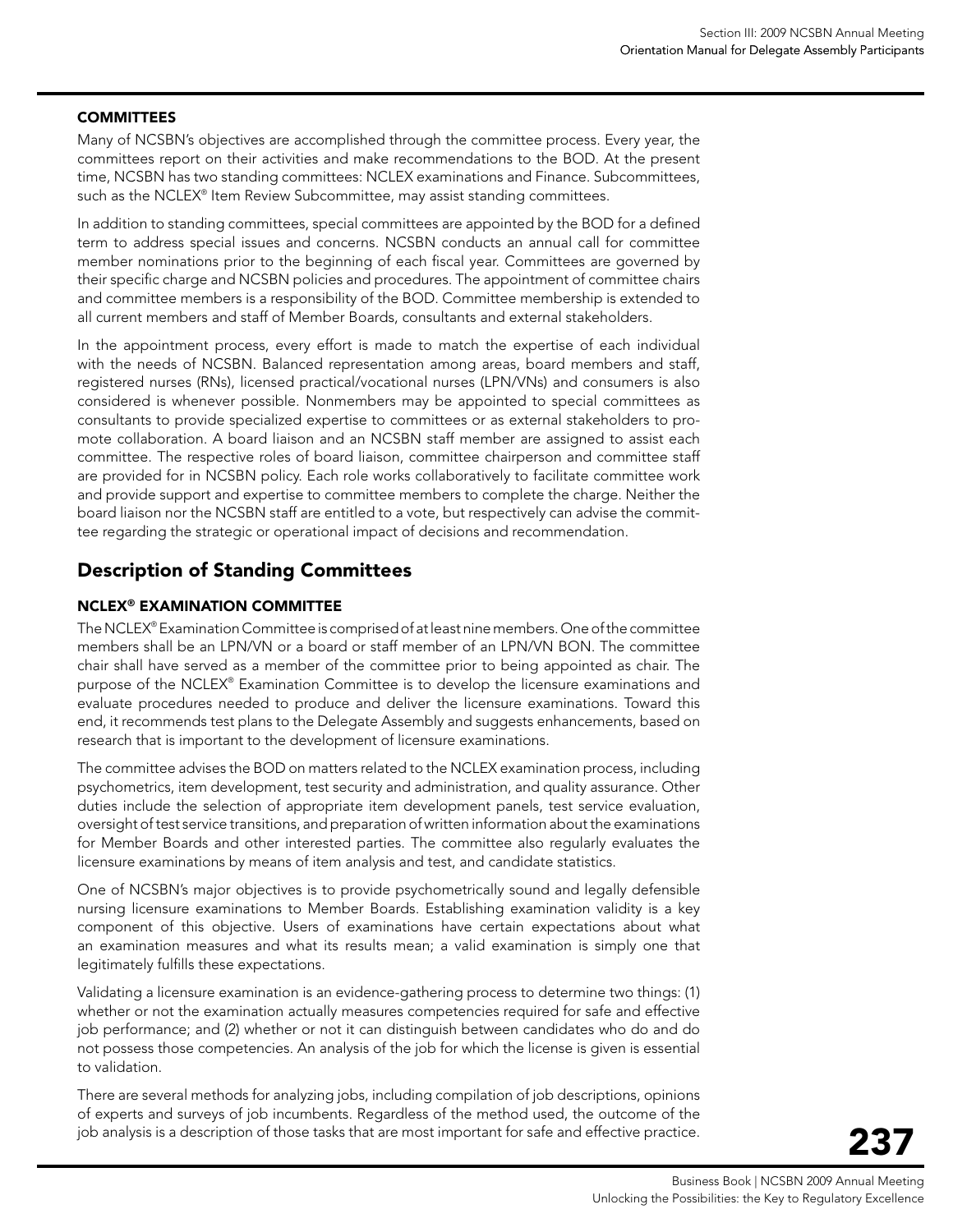The results of the job analysis can be used to devise a framework describing the job, which can then be used as a basis for a test plan and for a set of instructions for item writers. The test plan is the blueprint for assembling forms of the test, and usually specifies major content or process dimensions and percentages of questions that will be allotted to each category within the dimension. The instructions for item writers may take the form of a detailed set of knowledge, skills and abilities (KSA) statements or competency statements, which the writers will use as the basis for developing individual test items. By way of the test plan and KSA statements, the examination is closely linked to the important job functions revealed through the job analysis. This fulfills the first validation criterion: a test that measures important job-related competencies.

The second criterion, related to the examination's ability to distinguish between candidates who do and do not possess the important competencies, is most frequently addressed in licensure examinations through a criterion-referenced standard setting process. Such a process involves the selection of a passing standard to determine which candidates pass and which fail. Expert judges with first-hand knowledge of what constitutes safe and effective practice for entry-level nurses are selected to recommend a series of passing standards for this process. Judges are trained in conceptualizing the minimally competent candidate (performing at the lowest acceptable level) and they go through a structured process of judging success rates on each individual item of the test. Their pooled judgments result in identification of a series of recommended passing standards. Taking these recommendations, along with other data relevant to identifying competency levels, the BOD sets a passing standard that distinguishes between candidates who do and do not possess the essential competencies; thus fulfilling the second validation criterion.

Having validation evidence based on job analysis and criterion-referenced standard setting processes, and utilizing item construction and test delivery processes based on sound psychometric principles, constitute the best legal defense available for licensing examinations. For most of the possible challenges that a candidate might bring against an examination, if the test demonstrably measures the possession of important job-related skills, its use in the licensure process is likely to be upheld in a court of law.

#### FINANCE COMMITTEE

The Finance Committee comprises of at least four members and the treasurer, who serves as the chair. The committee's primary purpose is to assure prudence and integrity of fiscal management and responsiveness to Member Board needs. It also reviews financial status on a quarterly basis and provides the BOD with a proposed annual budget prior to each new fiscal year.

#### NCSBN STAFF

NCSBN staff members are hired by the CEO. Their primary role is to implement the Delegate Assembly's and BOD's policy directives and provide assistance to committees.

#### GENERAL DELEGATE ASSEMBLY INFORMATION

Agendas for each session of the Delegate Assembly are prepared by the president in consultation with the BOD and CEO, and approved by the BOD. At least 45 days prior to the Annual Meeting, Member Boards are sent the recommendations to be considered by the Delegate Assembly. A business book which contains the agenda, reports requiring Delegate Assembly action, reports of the BOD, reports of special and standing committees, and strategic initiatives and objectives is provided to all Annual Meeting registrants.

Prior to the annual session of the Delegate Assembly, the president appoints the credentials, resolutions and elections committees, as well as the Committee to Approve Minutes. The president must also appoint a timekeeper, a parliamentarian and ushers.

The function of the Credentials Committee is to provide delegates with identification bearing the number of votes to which the delegate is entitled. It also presents oral and written reports at the opening session of the Delegate Assembly and immediately preceding the election of officers and the Leadership Succession Committee. The Elections Committee conducts all elections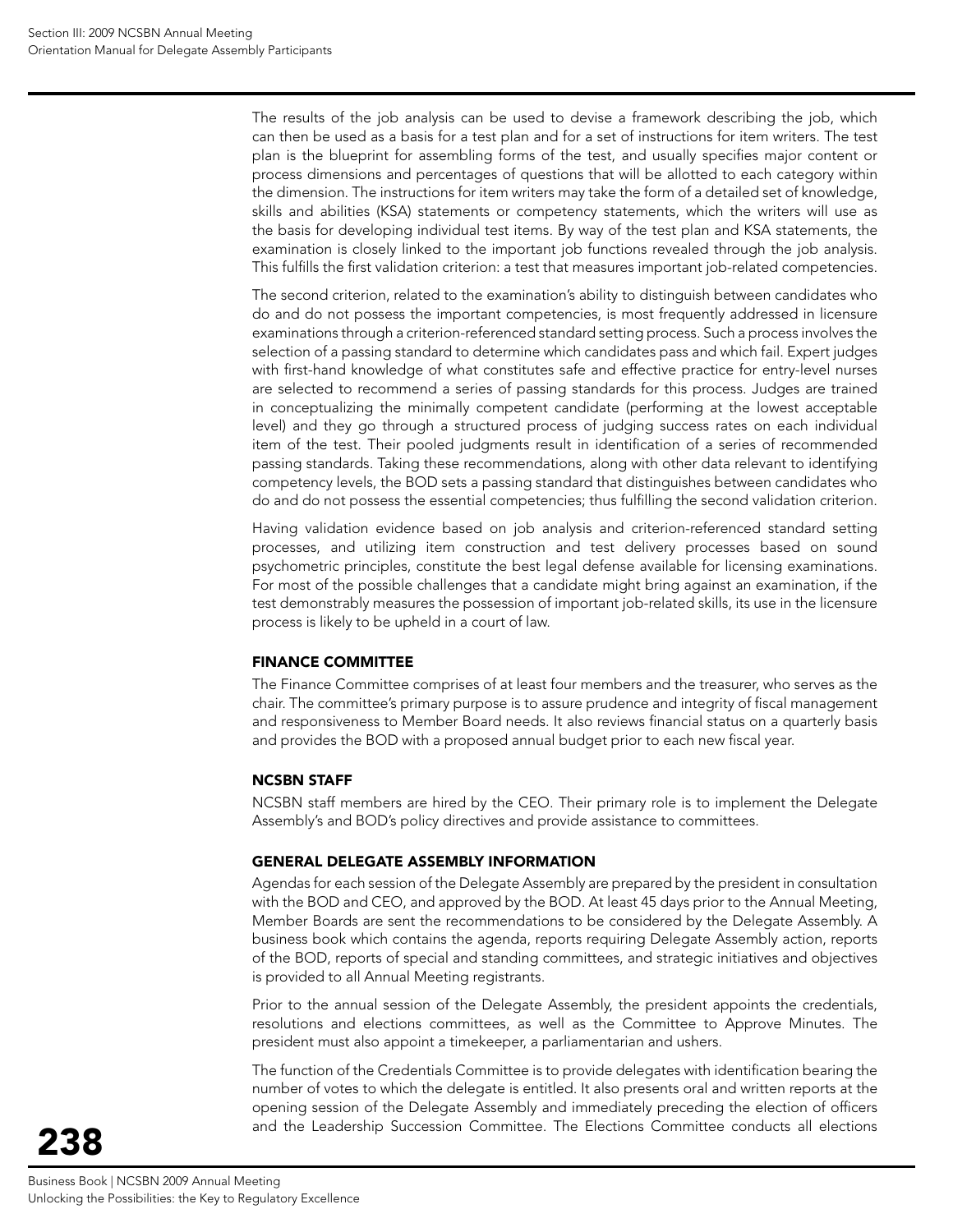that are decided by ballot in accordance with the bylaws and standing rules. The Resolutions Committee initiates resolutions if deemed necessary and receives, edits, and evaluates all other resolutions in terms of their relationship to NCSBN's mission and fiscal impact to the organization. At a time designated by the president, it reports to the Delegate Assembly.

The parliamentarian keeps minutes of the Delegate Assembly. These minutes are then reviewed, corrected as necessary and approved by the Committee to Approve Minutes, which includes the CEO, who serves as corporate secretary.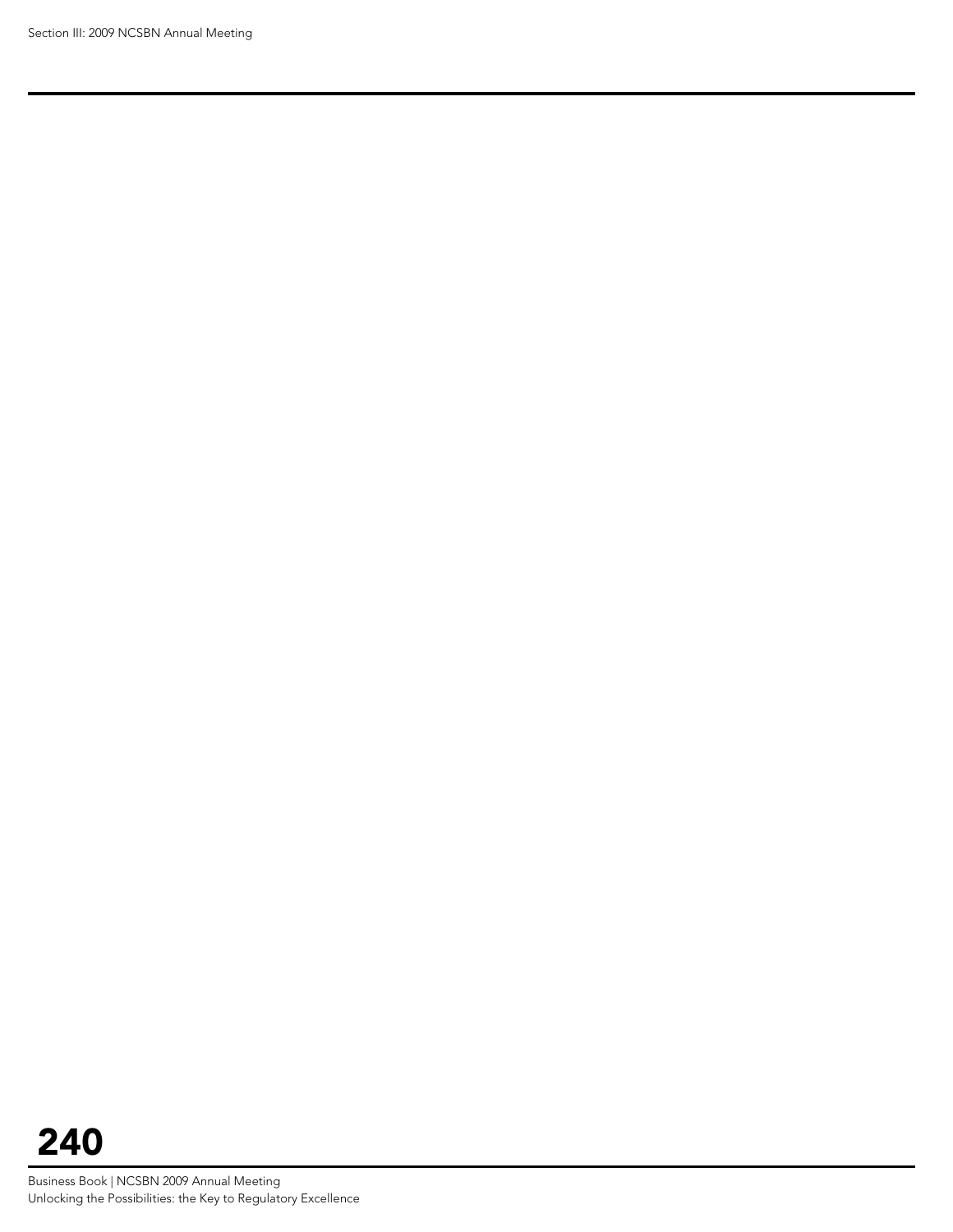# <span id="page-12-0"></span>NCSBN Organizational Chart

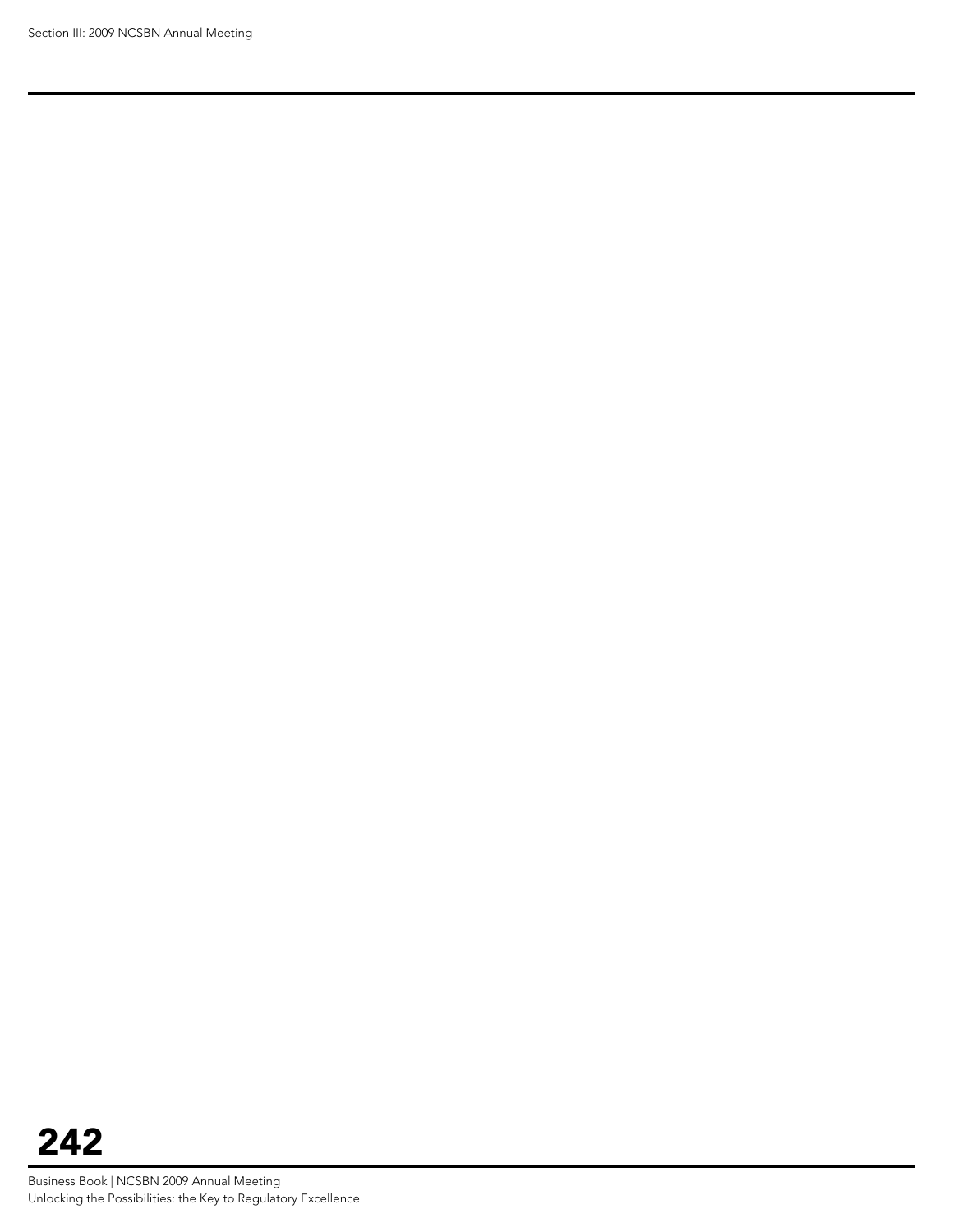# <span id="page-14-0"></span>NCSBN Bylaws

*Revisions adopted - 8/29/87 Amended - 8/19/88 Amended - 8/30/90 Amended - 8/01/91 Revisions adopted - 8/05/94 Amended - 8/20/97 Amended - 8/8/98 Revisions adopted – 8/11/01 Amended – 08/07/03 Revisions adopted – 08/08/07*

# Article I

#### **NAME**

The name of this organization shall be the National Council of State Boards of Nursing, Inc. (NCSBN®).

# Article II

#### Purpose and Functions

*Section 1. Purpose.* The purpose of the NCSBN is to provide an organization through which state boards of nursing act and counsel together on matters of common interest and concern affecting the public health, safety and welfare, including the development of licensing examinations in nursing.

*Section 2. Functions.* The NCSBN's functions shall include but not be limited to providing services and guidance to its members in performing their regulatory functions regarding entry into nursing practice, continued safe nursing practice and nursing education programs. The NCSBN provides Member Boards with examinations and standards for licensure and credentialing; promotes uniformity in standards and expected outcomes in nursing practice and education as they relate to the protection of the public health, safety and welfare; provides information, analyses and standards regarding the regulation of nursing practice and nursing education; promotes the exchange of information and serves as a clearinghouse for matters related to nursing regulation.

# Article III

#### **MEMBERS**

#### *Section 1. Definition.*

- (a) *State Board of Nursing*. A state board of nursing is the governmental agency empowered to license and regulate nursing practice in any state, territory or political subdivision of the United States of America.
- (b) *Member Board*. A Member Board is a state board of nursing, which is approved by the Delegate Assembly as a member of NCSBN.
- (c) *Associate Member.* An Associate Member is a nursing regulatory body or empowered regulatory authority from another country or territory, which is approved by the Delegate Assembly.

*Section 2. Qualifications.* To qualify for approval, as a Member Board, a state board of nursing that regulates registered nurses and/or practical/vocational nurses must use one or more NCSBN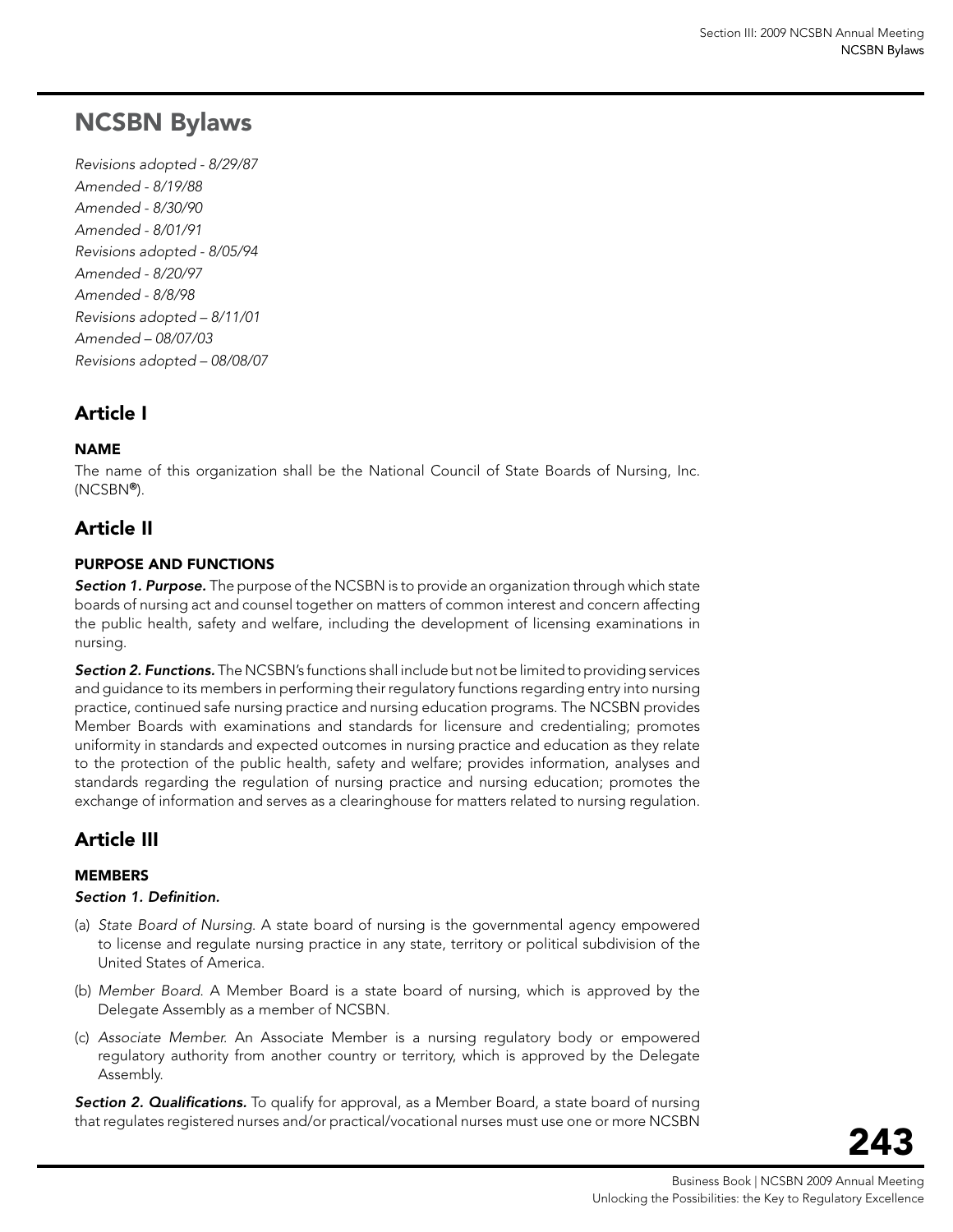Licensing Examinations (the "NCLEX® examination") for licensure of registered nurses and/or practical/vocational nurses, and execute a membership agreement with NCSBN specifying the terms and conditions for the use of the NCLEX® examination(s) where applicable.

*Section 3. Admission.* A state board of nursing shall become a member of the NCSBN and be known as a Member Board upon approval by the Delegate Assembly, as described in Article IV, payment of the required fees and execution of a contract for using the NCLEX® examination where applicable.

*Section 4. Areas.* The Delegate Assembly shall divide the membership into numbered geographical Areas. At no time shall the number of Areas be less than three nor more than six. New members shall be assigned to existing Areas by the Board of Directors. The purpose of this division is to facilitate communication, encourage regional dialogue on NCSBN issues and provide diversity of representation on the Board of Directors and on committees.

*Section 5. Fees.* The annual membership fees, for a Member Board and an Associate Member shall be set by the Delegate Assembly and shall be payable each October 1.

*Section 6. Privileges.* Member Board privileges include but are not limited to the right to vote as prescribed in these bylaws and the right to assist in the development of the NCLEX® examination, except that a Member Board that uses both the NCLEX® examination and another examination leading to the same license shall not participate in the development of the NCLEX® examination to the extent that such participation would jeopardize the integrity of the NCLEX® examination.

*Section 7. Noncompliance.* Any member whose fees remain unpaid after January 15 is not in good standing. Any member who does not comply with the provisions of the bylaws, and where applicable, the membership agreement, shall be subject to immediate review and possible termination by the Board of Directors.

*Section 8. Appeal.* Any termination of membership by the Board of Directors is subject to appeal to the Delegate Assembly.

*Section 9. Reinstatement.* A member in good standing that chooses to terminate membership shall be required to pay only the current fee as a condition of future reinstatement. Any membership which has been terminated for nonpayment of fees shall be eligible for reinstatement to membership upon payment of the current fee and any delinquent fees.

# Article IV

#### Delegate Assembly

#### *Section 1. Composition.*

- (a) *Designation of Delegates.* The Delegate Assembly shall be comprised of no more than two (2) delegates designated by each Member Board as provided in the Standing Rules of the Delegate Assembly ("Standing Rules"). An alternate duly appointed by a Member Board may replace a delegate and assume all delegate privileges.
- (b) *Qualification of Delegates*. Members and employees of Member Boards shall be eligible to serve as delegates until their term or their employment with a Member Board ends. A NCSBN officer or director may not represent a Member Board as a delegate.
- (c) *Term*. Delegates and alternates serve from the time of appointment until replaced.

#### *Section 2. Voting.*

- (a) *Annual Meetings.* Each Member Board shall be entitled to two votes. The votes may be cast by either one or two delegates. There shall be no proxy or absentee voting at the Annual Meeting.
- (b) *Special Meetings.* A Member Board may choose to vote by proxy at any special session of the Delegate Assembly. A proxy vote shall be conducted by distributing to Member Boards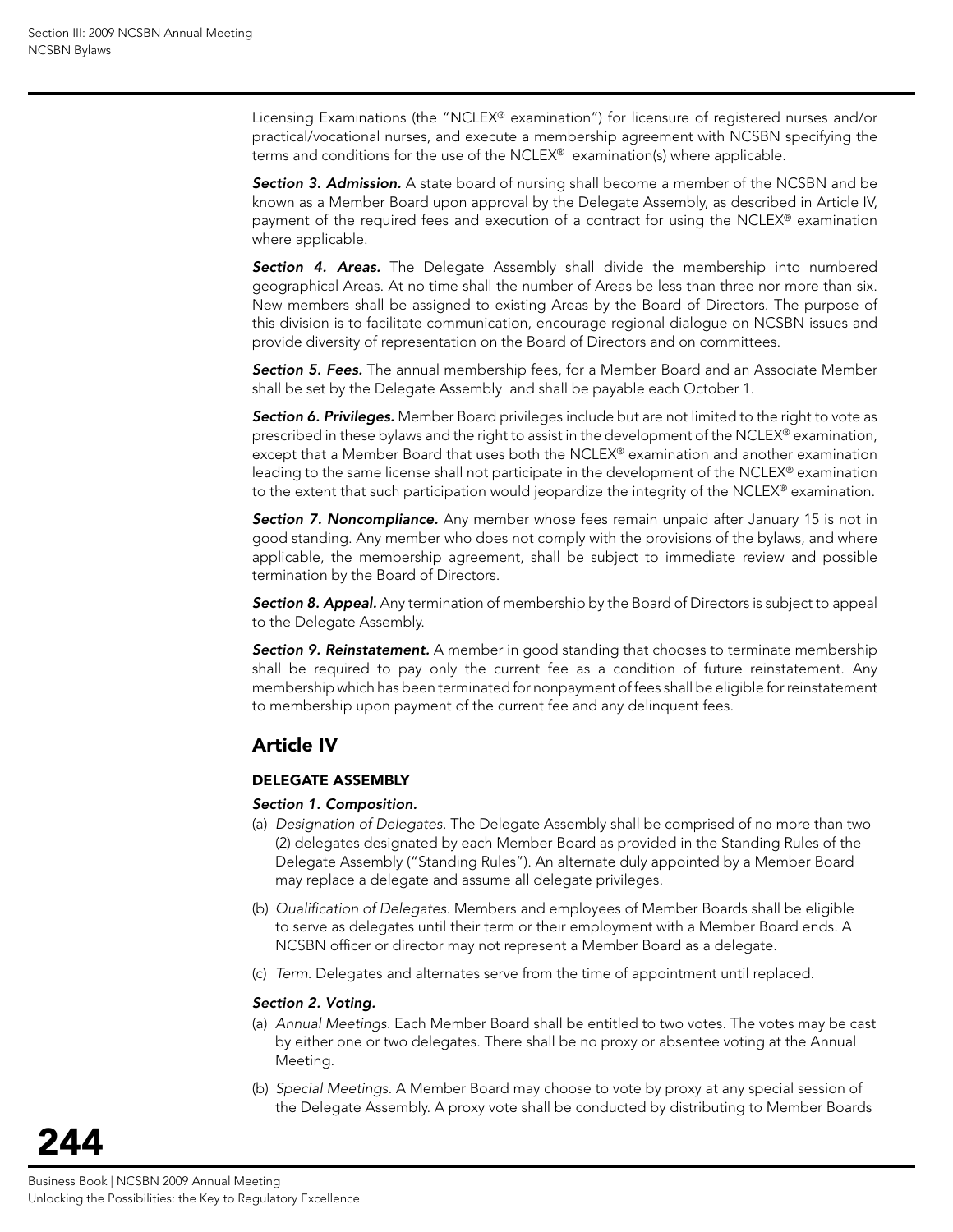a proxy ballot listing a proposal requiring either a yes or no vote. A Member Board may authorize the corporate secretary of the NCSBN or a delegate of another Member Board to cast its votes.

**Section 3. Authority.** The Delegate Assembly, the membership body of the NCSBN, shall provide direction for the NCSBN through resolutions and enactments, including adoption of the mission and strategic initiatives, at any Annual Meeting or special session. The Delegate Assembly shall approve all new NCSBN memberships; approve the substance of all NCLEX® examination contracts between the NCSBN and Member Boards; adopt test plans to be used for the development of the NCLEX® examination; and establish the fee for the NCLEX® examination.

*Section 4. Annual Meeting.* The NCSBN Annual Meeting shall be held at a time and place as determined by the Board of Directors. The Delegate Assembly shall meet each year during the Annual Meeting. The official call to that meeting, giving the time and place, shall be conveyed to each Member Board at least 90 days before the Annual Meeting. In the event of a national emergency, the Board of Directors by a two-thirds vote may cancel the Annual Meeting and shall schedule a meeting of the Delegate Assembly as soon as possible to conduct the business of the NCSBN.

*Section 5. Special Session.* The Board of Directors may call, and upon written petition of at least ten Member Boards made to the Board of Directors, shall call a special session of the Delegate Assembly. Notice containing the general nature of business to be transacted and date and place of said session shall be sent to each Member Board at least ten days before the date for which such special session is called.

**Section 6. Quorum.** The quorum for conducting business at any session of the Delegate Assembly shall be at least one delegate from a majority of the Member Boards and two officers present in person or, in the case of a special session, by proxy.

*Section 7. Standing Rules.* The Board of Directors shall present and the Delegate Assembly shall adopt Standing Rules for each Delegate Assembly meeting.

# Article V

#### Officers and Directors

*Section 1. Officers.* The elected officers of the NCSBN shall be a president, a vice president and a treasurer.

*Section 2. Directors.* The directors of the NCSBN shall consist of four directors-at-large and a director from each area.

*Section 3. Qualifications.* Board Members of Member Boards and employees of Member Boards shall be eligible to serve as NCSBN officers and directors until their term or their employment with a Member Board ends. Members of a Member Board who become permanent employees of a Member Board will continue their eligibility to serve.

*Section 4. Qualifications for President.* The president shall have served NCSBN as either a delegate, a committee member, a director or an officer before being elected to the office of President.

#### *Section 5. Election of Officers and Directors.*

- (a) *Time and Place*. Election of officers and directors shall be by ballot of the Delegate Assembly during the Annual Meeting.
- (b) *Officers and Directors-at-Large.* Officers and directors-at-large shall be elected by majority vote of the Delegate Assembly.
- (c) *Area Directors*. Each area shall elect its area director by majority vote of the delegates from each such area.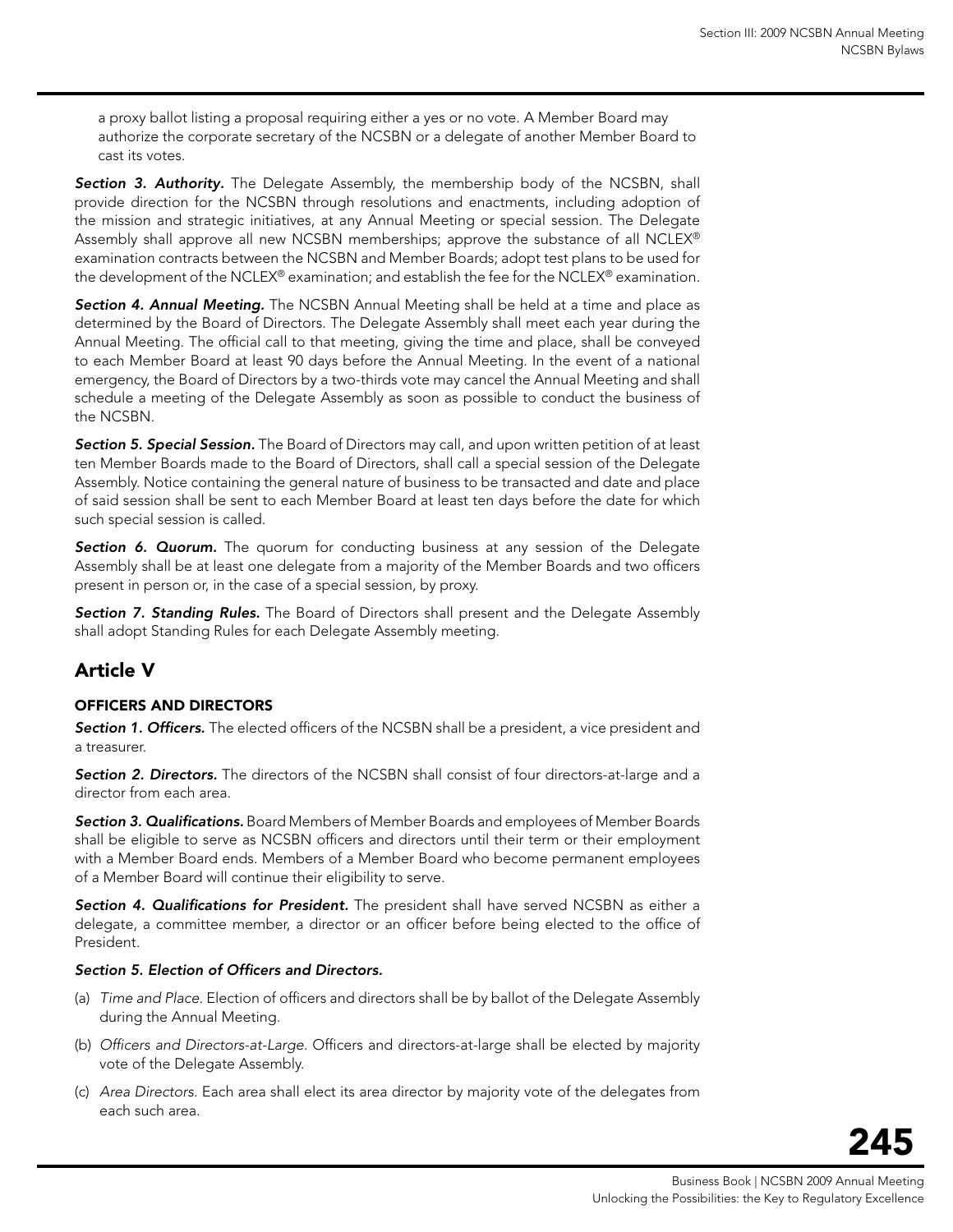- (d) *Run-Off Balloting.* If a candidate for officer or director does not receive a majority vote on the first ballot, reballoting shall be limited to the two candidates receiving the highest numbers of votes for each position. In the case of a tie on the reballoting, the final selection shall be determined by lot.
- (e) *Voting*. Voting for officers and directors shall be conducted in accordance with these bylaws and the Standing Rules. Write in votes shall be prohibited.

**Section 6. Terms of Office.** The president, vice president, treasurer, area directors, and directors-at-large shall be elected for a term of two years or until their successors are elected. The president, vice president treasurer, and two directors-at-large shall be elected in even numbered years. The area directors and two directors-at-large shall be elected in odd numbered years. Officers and directors shall assume their duties at the close of the Annual Meeting of the Delegate Assembly at which they are elected. No person shall serve more than four consecutive years in the same position.

**Section 7. Limitations.** No person may hold more than one officer position or directorship at one time. No officer or director shall hold elected or appointed office or a salaried position in a state, regional or national association or body if the office or position might result in a potential or actual, or the appearance of, a conflict of interest with the NCSBN, as determined by the Leadership Succession Committee before election to office and as determined by the Board of Directors after election to office. If incumbent officers or directors win an election for another office or director position, the term in their current position shall terminate at the close of the Annual Meeting at which the election is held.

**Section 8. Vacancies.** A vacancy in the office of president shall be filled by the vice president. The Board of Directors shall fill all other vacancies by appointment. The person filling the vacancy shall serve until the next Annual Meeting and a successor is elected. The Delegate Assembly shall elect a person to fill any remainder of the term.

*Section 9. Responsibilities of the President.* The president shall preside at all meetings of the Delegate Assembly and the Board of Directors, assume all powers and duties customarily incident to the office of president, and speak on behalf of and communicate the policies of the NCSBN.

Section 10. Responsibilities of the Vice President. The vice president shall assist the president, perform the duties of the president in the president's absence, and fill any vacancy in the office of the president until the next Annual Meeting.

**Section 11. Responsibilities of the Treasurer.** The treasurer shall serve as the chair of the Finance Committee and shall assure that quarterly reports are presented to the Board of Directors, and that annual financial reports are provided to the Delegate Assembly.

# Article VI

#### Board of Directors

*Section 1. Composition.* The Board of Directors shall consist of the elected officers and directors of the NCSBN.

**Section 2. Authority.** The Board of Directors shall transact the business and affairs and act on behalf of the NCSBN except to the extent such powers are reserved to the Delegate Assembly as set forth in these bylaws and provided that none of the Board's acts shall conflict with resolutions or enactments of the Delegate Assembly. The Board of Directors shall report annually to the Delegate Assembly and approve the NCLEX® examination test service.

*Section 3. Meetings of the Board of Directors.* The Board of Directors shall hold its annual meeting in association with the Annual Meeting. The Board may schedule other regular meetings of the Board at other times as necessary to accomplish the work of the Board. Publication of the dates for such regular meetings in the minutes of the Board meeting at which the dates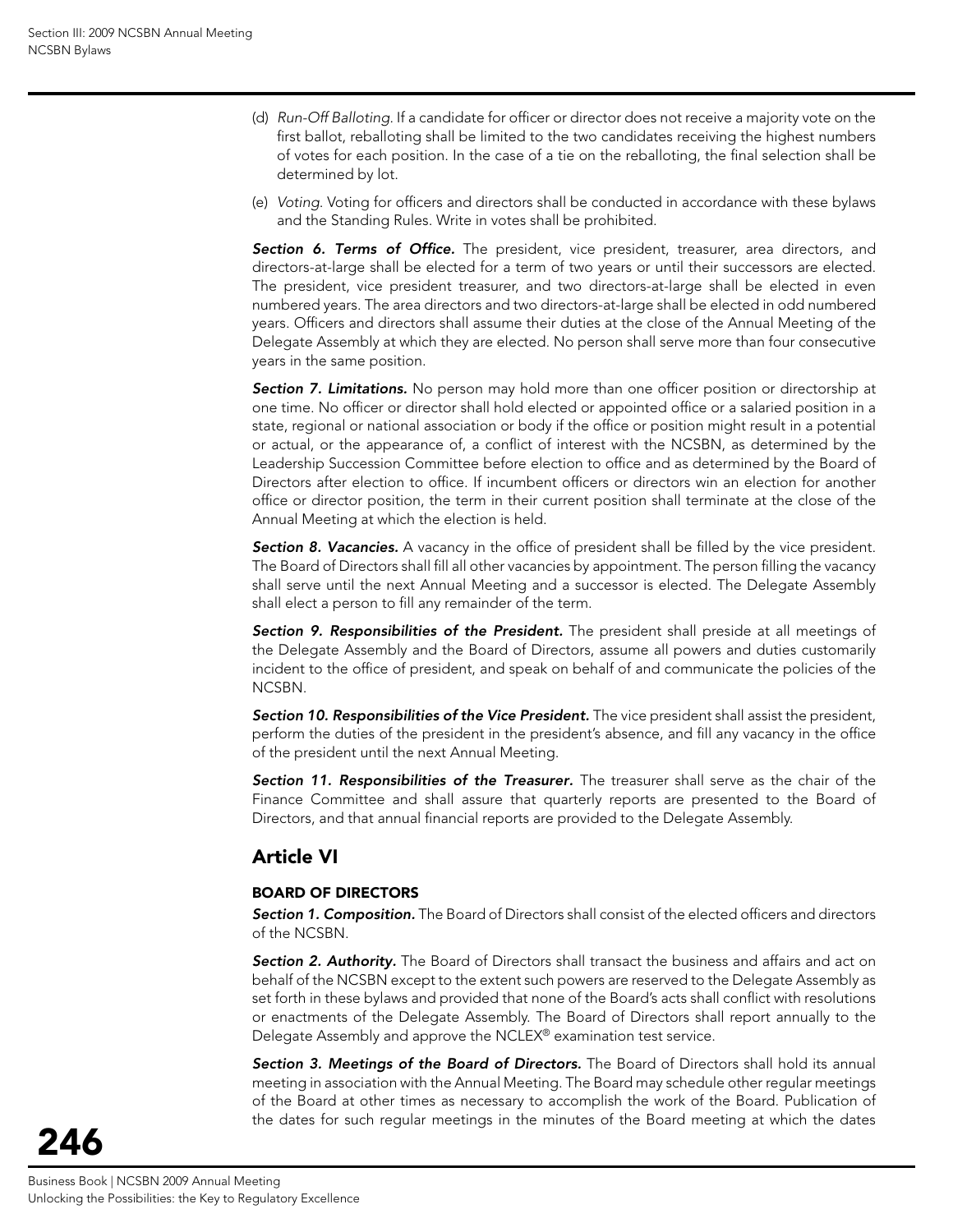are selected shall constitute notice of the scheduled regular meetings. Special meetings of the Board of Directors may be called by the president or shall be called upon written request of at least three members of the Board of Directors. At least twenty-four hours notice shall be given to each member of the Board of Directors of a special meeting. The notice shall include a description of the business to be transacted.

*Section 4. Removal from Office.* A member of the Board of Directors may be removed with or without cause by a two-thirds vote of the Delegate Assembly or the Board of Directors. The individual shall be given 30 days written notice of the proposed removal.

**Section 5. Appeal.** A member of the Board of Directors removed by the Board of Directors may appeal to the Delegate Assembly at its next Annual Meeting. Such individual may be reinstated by a two thirds-vote of the Delegate Assembly.

# Article VII

#### Leadership Succession Committee

#### *Section 1. Leadership Succession Committee*

- (a) *Composition.* The Leadership Succession Committee shall be comprised of eight members elected by the Delegate Assembly. Four of the eight elected positions shall be designated members to include a past Board of Directors member, a current or former NCSBN committee chair, a board member of a Member Board and an employee of a Member Board. The remaining four members shall be elected from each of the four areas.
- (b) *Term.* The term of office shall be two years. One-half of the Committee members shall be elected in even-numbered years and one-half in odd-number years. A committee member shall serve no more than two consecutive terms. Members shall assume duties at the close of the Annual Meeting at which they are elected.
- (c) *Election.* The Committee shall be elected by plurality vote of the Delegate Assembly at the Annual Meeting. The chair shall be selected by the Board of Directors.
- (d) *Limitation.* A member elected or appointed to the Leadership Succession Committee may not be nominated for an officer or director position during the term for which that member was elected or appointed.
- (e) *Vacancy.* A vacancy occurring in the committee shall be filled from the remaining candidates from the previous election, in order of votes received. If no remaining candidates can serve, the Board of Directors shall fill the vacancy with an individual who meets the qualifications of Section 1a. of this Article. The person filling the vacancy shall serve the remainder of the term.
- (f) *Duties.* The Leadership Succession Committee shall recommend strategies for the ongoing sustainability and advancement of the organization through leadership succession planning; present a slate of candidates through a determination of qualifications and geographic distribution for inclusion on a ballot for the election of the Board of Directors and the Leadership Succession Committee. The Committee's report shall be read at the first session of the Delegate Assembly, when additional nominations may be made from the floor. No name shall be placed in nomination without the written consent of the nominee.
- (g) *Eligibility.* Any board member of a Member Board or employee of a Member Board is eligible to serve as a member of the Leadership Succession Committee.

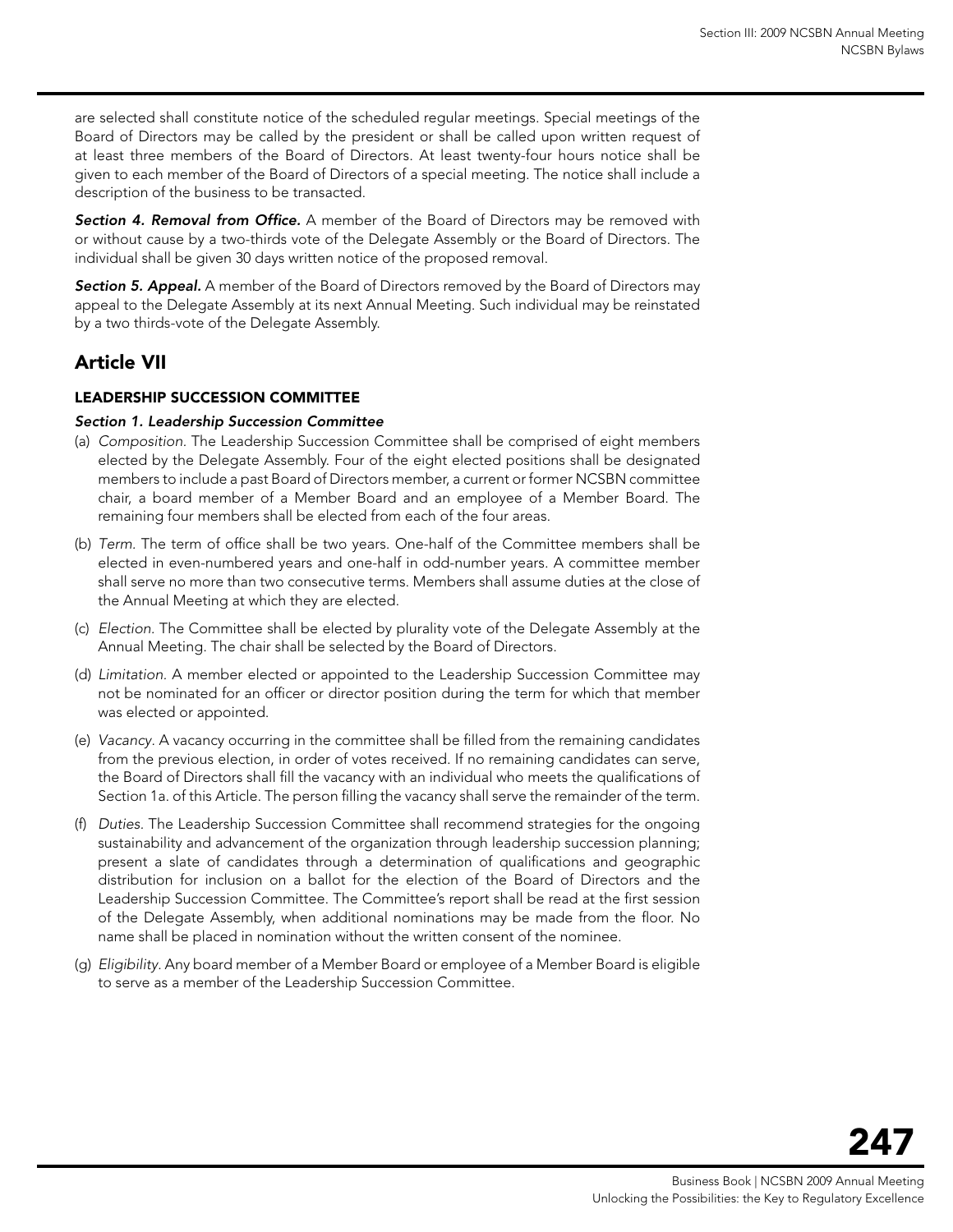# Article VIII

#### **MEETINGS**

#### *Section 1. Participation.*

(a) *Delegate Assembly Session.*

- (i) *Member Boards.* Members and employees of Member Boards shall have the right, subject to the Standing Rules of the Delegate Assembly, to speak at all open sessions and forums of the Delegate Assembly, provided that only delegates shall be entitled to vote and only delegates and members of the Board of Directors may make motions at the Delegate Assembly, except the Examination Committee may bring motions to approve test plans pursuant to Article X, Section 1(a).
- (ii) *Public.* All sessions of the Delegate Assembly held in accordance with Sections 4 and 5 of Article IV of these bylaws shall be open to the public, except executive sessions, provided that the minutes reflect the purpose of, and any action taken in, executive session.
- (b) *Delegate Assembly Forums.* Participation in forums conducted in association with the Annual Meeting shall be governed by the Standing Rules of the Delegate Assembly.
- (c) *Meetings.* NCSBN, including all committees thereof, may establish methods of conducting its business at all other meetings provided that the meetings of the Board of Directors and committees are open to members and employees of Member Boards.
- (d) *Interactive Communications.* Meetings held with one or more participants attending by telephone conference call, video conference or other interactive means of conducting conference communications constitute meetings where valid decisions may be made. A written record documenting that each member was given notice of the meeting, minutes reflecting the names of participating members and a report of the roll call on each vote shall be distributed to all members of the group and maintained at the NCSBN office.
- (e) *Manner of Transacting Business.* To the extent permitted by law and these bylaws, business may be transacted by electronic communication or by mail, in which case a report of such action shall be made part of the minutes of the next meeting.

# Article IX

#### Chief Executive Officer

*Section 1. Appointment.* The chief executive officer shall be appointed by the Board of Directors. The selection or termination of the chief executive officer shall be by a majority vote of the Board of Directors.

*Section 2. Authority.* The chief executive officer shall serve as the agent and chief administrative officer of the NCSBN and shall possess the authority and shall perform all duties incident to the office of chief executive officer, including the management and supervision of the office, programs and services of NCSBN, the disbursement of funds and execution of contracts (subject to such limitations as may be established by the Board of Directors). The chief executive officer shall serve as corporate secretary and oversee maintenance of all documents and records of the NCSBN and shall perform such additional duties as may be defined and directed by the Board.

**Section 3. Evaluation.** The Board of Directors shall conduct an annual written performance appraisal of the chief executive officer, and shall set the chief executive officer's annual salary.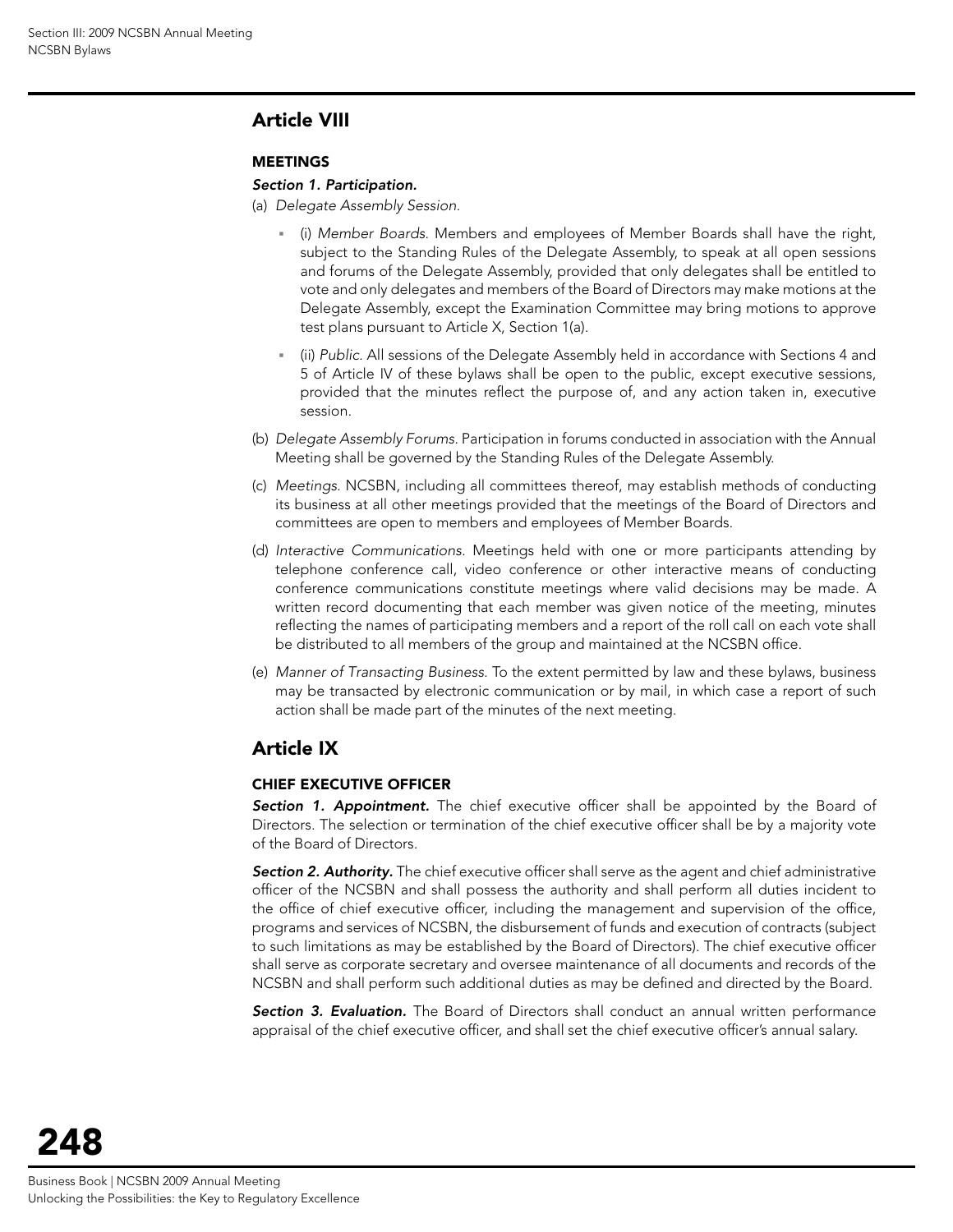# Article X

#### **COMMITTEES**

*Section 1. Standing Committees.* NCSBN shall maintain the following standing committees:

- (a) *NCLEX*® *Examination Committee.* The NCLEX® Examination Committee shall be comprised of at least nine members. One of the committee members shall be a licensed practical/ vocational nurse or a board or staff member of an LPN/VN board. The committee chair shall have served as a member of the committee prior to being appointed as chair. The NCLEX® Examination Committee shall advise the Board of Directors on matters related to the NCLEX® examination process, including examination item development, security, administration and quality assurance to ensure consistency with the Member Boards' need for examinations. The Examination Committee shall recommend test plans to the Delegate Assembly. Subcommittees may be appointed to assist the Examination Committee in the fulfillment of its responsibilities.
- (b) *Finance Committee.* The Finance Committee shall be comprised of at least four members and the treasurer, who shall serve as chair. The Finance Committee shall review the annual budget, the NCSBN's investments and the audit. The Finance Committee shall recommend a budget to the Board of Directors and advise the Board of Directors on fiscal policy to assure prudence and integrity of fiscal management and responsiveness to Member Board needs.

*Section 2. Special Committees.* The Board of Directors may appoint special committees as needed to accomplish the mission of the NCSBN and to assist any standing committee in the fulfillment of its responsibilities. Special committees may include subcommittees, task forces, focus groups, advisory panels or other groups designated by the Board of Directors.

*Section 3. Delegate Assembly Committees.* The president shall appoint such Delegate Assembly Committees as provided in the Standing Rules and as necessary to conduct the business of the Delegate Assembly.

#### *Section 4. Committee Membership.*

- (a) *Composition.* Members of standing and special committees shall be appointed by the Board of Directors from the membership, provided, however, that Associate Members may not serve on the NCLEX® Examination, Bylaws, or Finance Committees. Committees may also include other individuals selected for their special expertise to accomplish a committee's charge. In appointing committees, one representative from each area shall be selected unless a qualified member from each area is not available considering the expertise needed for the committee work. The president, or president's designee, shall be an ex-officio member of all committees except the Leadership Succession Committee. Associate Members shall have full voting rights as committee members.
- (b) *Term.* The standing committee members shall be appointed for two years or until their successors are appointed. Standing committee members may apply for re-appointment to the committee. Members of special committees shall serve at the discretion of the Board of Directors.
- (c) *Vacancy.* A vacancy may occur when a committee member resigns or fails to meet the responsibilities of the committee as determined by the Board of Directors. The vacancy may be filled by appointment by the Board of Directors for the remainder of the term.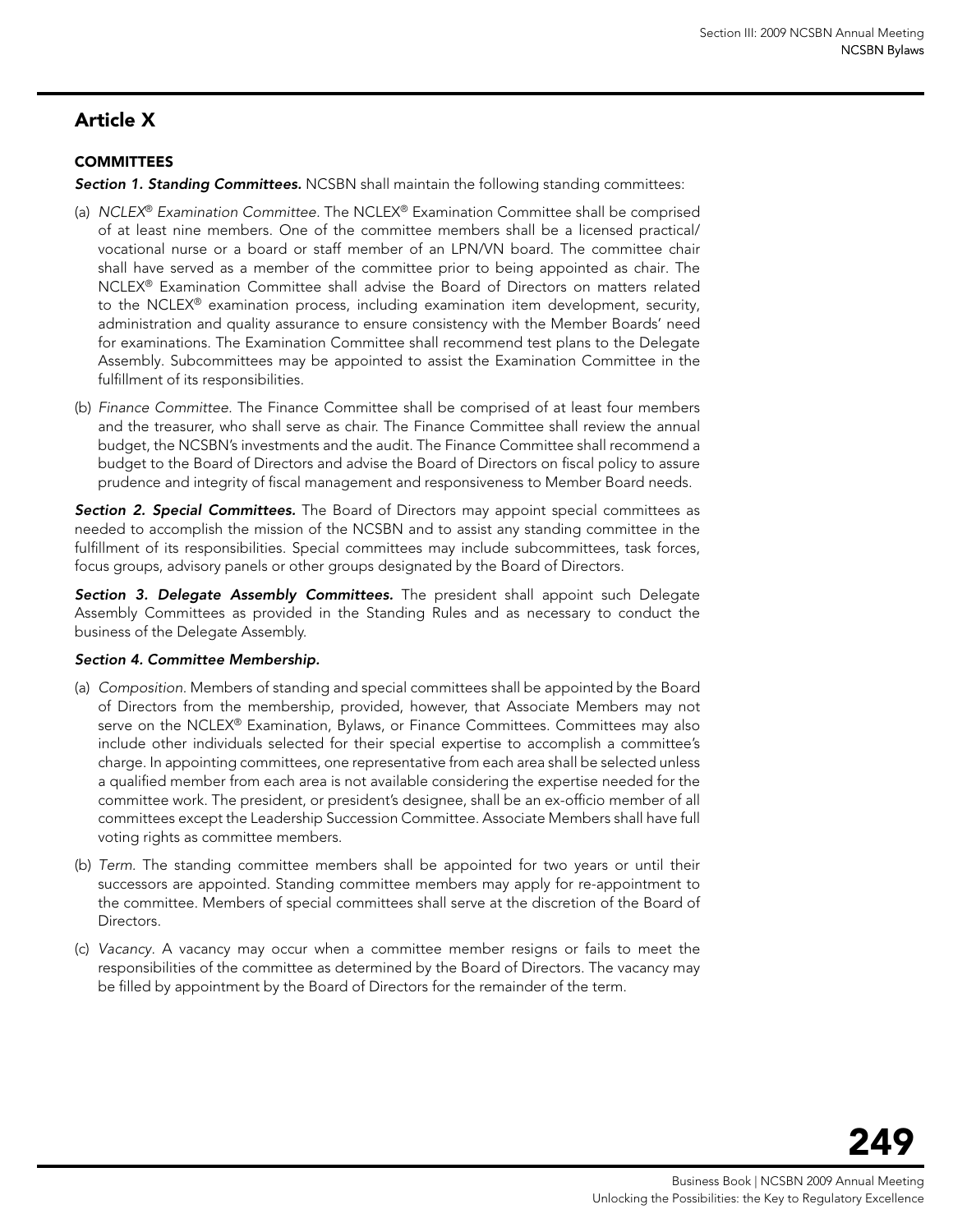# Article XI

#### Finance

**Section 1. Audit.** The financial records of the NCSBN shall be audited annually by a certified public accountant appointed by the Board of Directors. The annual audit report shall be provided to the Delegate Assembly.

*Section 2. Fiscal Year.* The fiscal year shall be from October 1 to September 30.

# Article XII

#### Indemnification

**Section 1. Direct Indemnification.** To the full extent permitted by, and in accordance with the standards and procedures prescribed by Sections 5741 through 5750 of the Pennsylvania Nonprofit Corporation Law of 1988 or the corresponding provision of any future Pennsylvania statute, the corporation shall indemnify any person who was or is a party or is threatened to be made a party to any threatened, pending, or completed action, suit or proceeding, whether civil, criminal, administrative or investigative, by reason of the fact that he or she is or was a director, officer, employee, agent or representative of the corporation, or performs or has performed volunteer services for or on behalf of the corporation, or is or was serving at the request of the corporation as a director, officer, employee, agent or representative of another corporation, partnership, joint venture, trust or other enterprise, against expenses (including but not limited to attorney's fees), judgments, fines and amounts paid in settlement actually and reasonably incurred by the person in connection with such action, suit or proceeding.

*Section 2. Insurance.* To the full extent permitted by Section 5747 of the Pennsylvania Nonprofit Corporation Law of 1988 or the corresponding provision of any future Pennsylvania statute, the corporation shall have power to purchase and maintain insurance on behalf of any person who is or was a director, officer, employee, agent or representative of the corporation, or performs or has performed volunteer services for or on behalf of the corporation, or is, or was serving at the request of the corporation as a director, officer, employee, agent or representative of another corporation, partnership, joint venture, trust or other enterprise, against any liability asserted against him or her and incurred by him or her in any such capacity, whether or not the corporation would have the power to indemnify him or her against such liability under the provisions of Section 1 of this Article.

*Section 3. Additional Rights.* Pursuant to Section 5746 of the Pennsylvania Nonprofit Corporation Law of 1988 or the corresponding provisions of any future Pennsylvania statute, any indemnification provided pursuant to Sections 1 or 2 of this Article shall:

- (a) not be deemed exclusive of any other rights to which a person seeking indemnification may be entitled under any future bylaw, agreement, vote of members or disinterested directors or otherwise, both as to action in his or her official capacity and as to action in another capacity while holding such official position; and
- b) continue as to a person who has ceased to be a director, officer, employee, agent or representative of, or provider of volunteer services for or on behalf of the corporation and shall inure to the benefit of the heirs, executors and administrators of such a person.

# Article XIII

#### Parliamentary Authority

The rules contained in the current edition of "Robert's Rules of Order Newly Revised" shall govern the NCSBN in all cases not provided for in the articles of incorporation, bylaws and any special rules of order adopted by the NCSBN.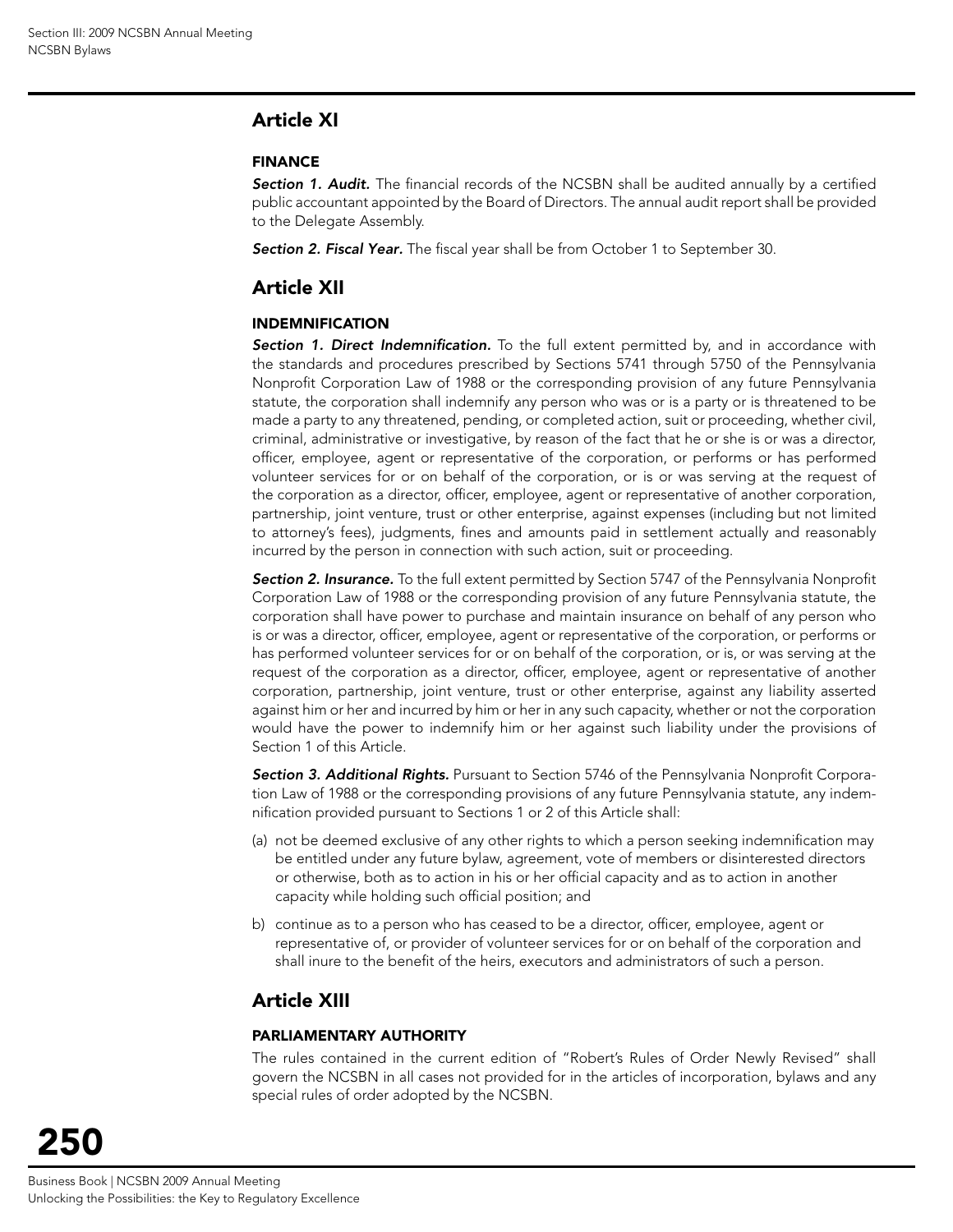# Article XIV

#### Amendment of Bylaws

*Section 1. Amendment and Notice.* These bylaws may be amended at any Annual Meeting or special session of the Delegate Assembly upon:

- (a) written notice to the Member Boards of the proposed amendments at least 45 days prior to the Delegate Assembly session and a two-thirds affirmative vote of the delegates present and voting; or
- (b) written notice that proposed amendments may be considered at least five days prior to the Delegate Assembly session and a three-quarters affirmative vote of the delegates present and voting.

In no event shall any amendments be adopted without at least five days written notice prior to the Delegate Assembly session that proposed amendments may be considered at such session.

*Section 2. Bylaws Committee.* A bylaws committee composed of board members from Member Boards and/or employees of Member Boards may be appointed by the Board of Directors to review and make recommendations on proposed bylaw amendments as directed by the Board of Directors or the Delegate Assembly.

# Article XV

#### **DISSOLUTION**

**Section 1. Plan.** The Board of Directors at an annual, regular or special meeting may formulate and adopt a plan for the dissolution of the NCSBN. The plan shall provide, among other things, that the assets of the NCSBN be applied as follows:

Firstly, all liabilities and obligations of the NCSBN shall be paid or provided for.

Secondly, any assets held by the NCSBN which require return, transfer or conveyances, as a result of the dissolution, shall be returned, transferred or conveyed in accordance with such requirement.

Thirdly, all other assets, including historical records, shall be distributed in considered response to written requests of historical, educational, research, scientific or institutional health tax exempt organizations or associations, to be expended toward the advancement of nursing practice, regulation and the preservation of nursing history.

**Section 2. Acceptance of Plan.** Such plan shall be acted upon by the Delegate Assembly at an Annual or legally constituted special session called for the purpose of acting upon the proposal to dissolve. A majority of all Delegates present at a meeting at which a quorum is present must vote affirmatively to dissolve.

**Section 3. Conformity to Law.** Such plan to dissolve must conform to the law under which NCSBN is organized and to the Internal Revenue Code concerning dissolution of exempt corporations. This requirement shall override the provisions of Sections 1 and 2 herein.

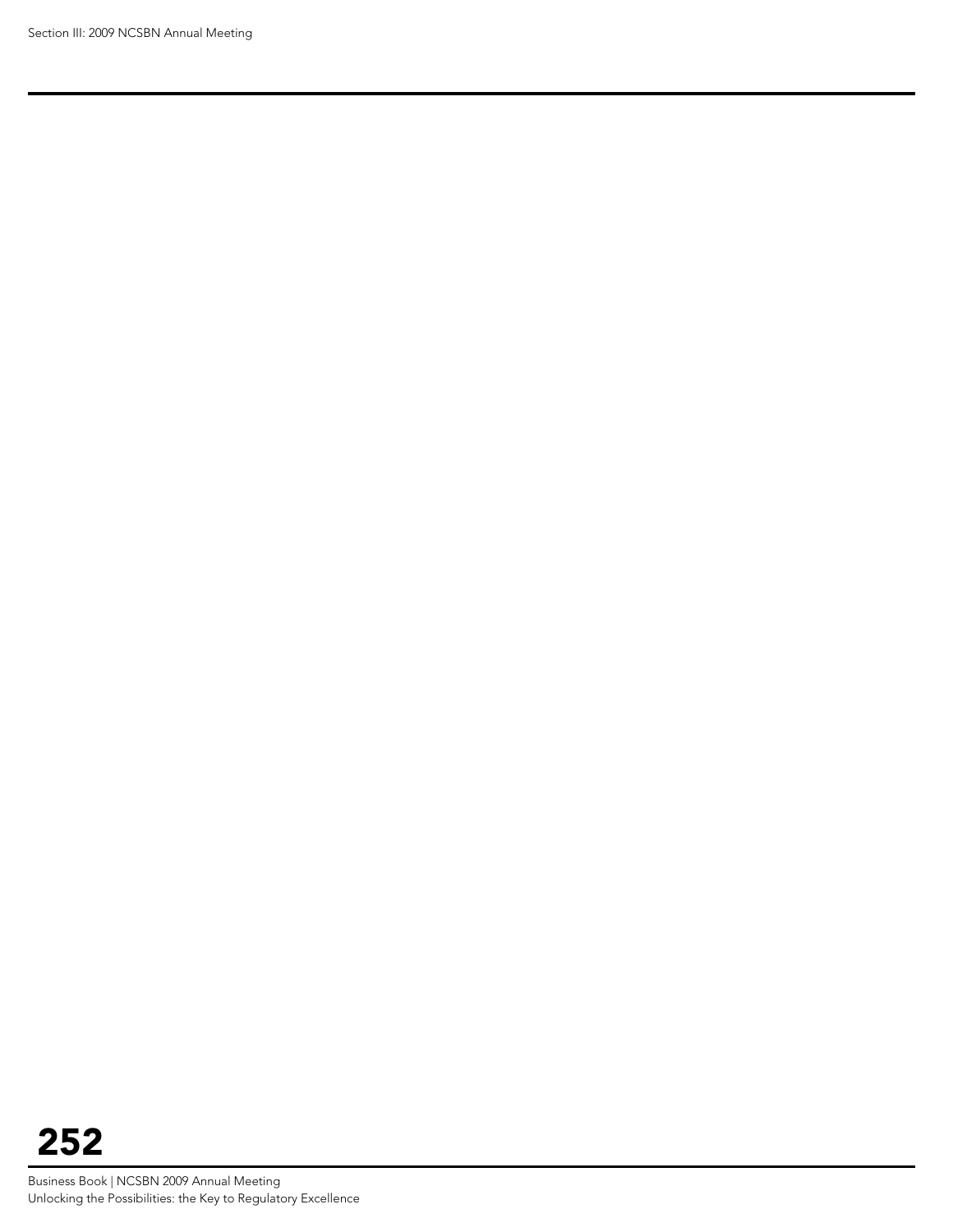# <span id="page-24-0"></span>NCSBN Glossary

# A

#### Accredit

To recognize (such as an educational institution or certification agency) as maintaining standards that qualify the graduates for admission to higher or more specialized institutions or for professional practice.

#### Accrediting Agency

An organization that establishes and maintains standards for professional nursing programs and recognizes those programs that meet these standards.

*See Nursing School Accrediting Agency entry.*

#### Administrative Rules

Used by boards of nursing to promulgate rules/regulations to further interpret and implement the Nursing Practice Act, as authorized in most jurisdictions. Rules/regulations cannot conflict with law and once adopted, have the force and effect of law.

#### Advanced Practice Registered Nurse (APRN)

A nurse:

- who has completed an accredited graduate-level education program preparing him/her for one of the four recognized APRN roles;
- who has passed a national certification examination that measures APRN role and population-focused competencies and who maintains continued competence as evidenced by recertification in the role and population through the national certification program;
- who has acquired advanced clinical knowledge and skills preparing him/ her to provide direct care to patients; as well as a component of indirect care; however the defining factor for all APRNs is that a significant component of the education and practice focuses on direct care of individuals;
- whose practice builds on the competencies of registered nurses (RNs) by demonstrating a greater depth and breadth of knowledge, a greater synthesis of data, increased complexity of skills and interventions, and greater role autonomy;
- who has been educationally prepared to assume responsibility and accountability for health promotion and/or maintenance as well as the assessment, diagnosis, and management of patient problems, which includes the use and prescription of pharmacologic and non-pharmacologic interventions;
- who has clinical experience of sufficient depth and breadth to reflect the intended license; and
- who has obtained a license as an APRN in one of the four APRN roles: certified registered nurse anesthetist (CRNA), certified nurse-midwife (CNM), clinical nurse specialist (CNS) or certified nurse practitioner (CNP).

#### APRN Certification

A credential issued by a national certifying body that is used as a requirement for certain types of licensure, meeting specified requirements acceptable to the board of nursing.

#### Alternative Dispute Resolution (ADR)

A forum or means for resolving disputes (as arbitration or private judging) that exists outside the state or federal judicial system.

#### Alternative Item Format

Previously known as an innovative item format; an NCLEX® examination item (question) that takes advantage of technology and uses a format other than standard, fouroption, multiple-choice items to assess candidate ability. Alternative item formats may include multiple-response items (requiring a candidate to select one or more than one response); fill-in-the-blank items (requiring a candidate to type in number(s) within a calculation item); hot spot items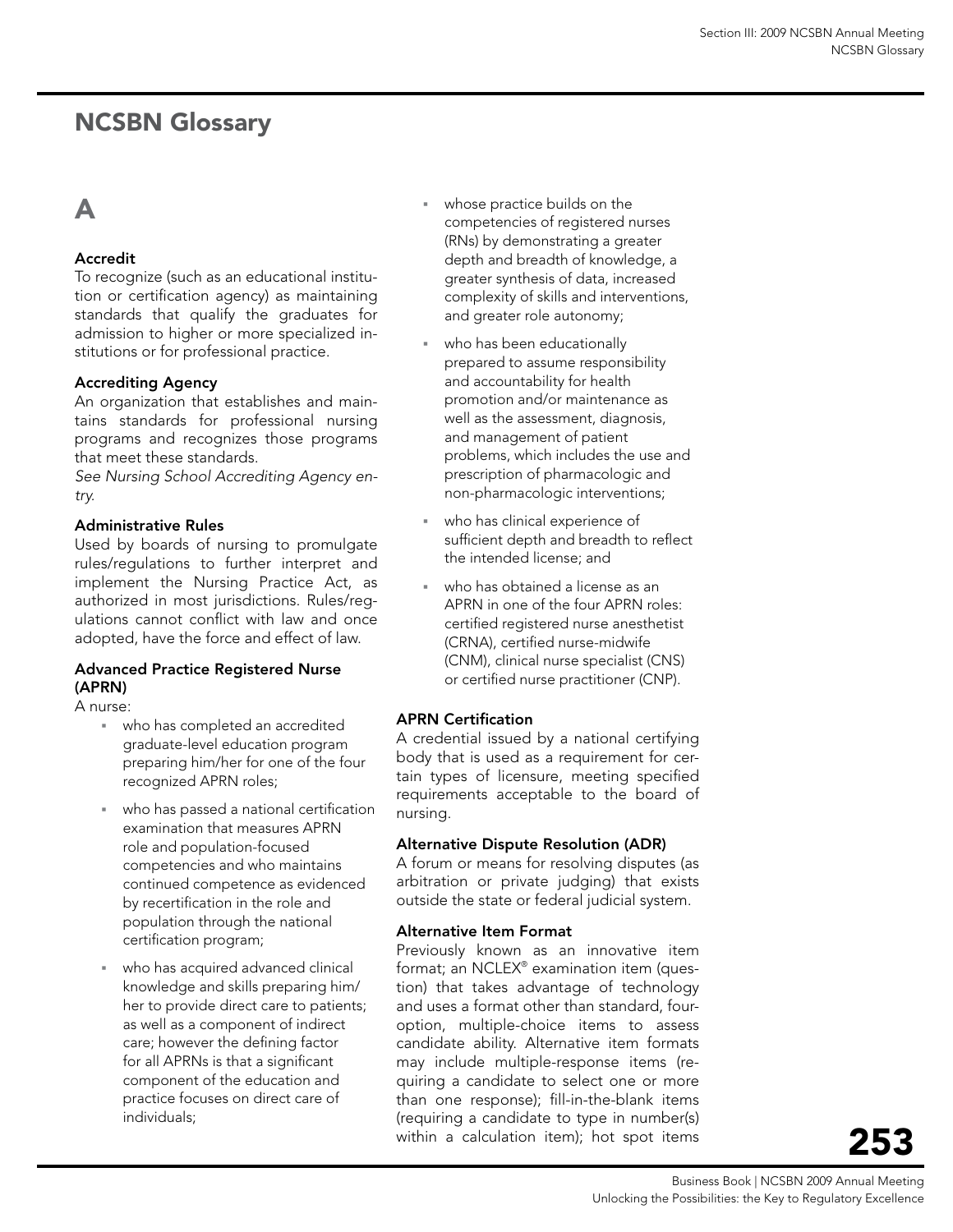#### References

- 1. American Academy of Nurse Practitioners Web site. *About AANP*. Retrieved 2 March 2009, from http://www.aanp.org/ AANPCMS2/AboutAANP/
- 2. American Association of Colleges of Nursing Web site. *About AACN*. Retrieved 2 March 2009, from http://www. aacn.nche.edu/ContactUs/ index.htm
- 3. American Association of Critical Care Nurses Web site. *AACN fact sheet.* Retrieved 2 March 2009, from http://classic.aacn. org/AACN/mrkt.nsf/vwdoc/ CNFactSheet?opendocument
- 4. American Association of Nurse Anesthetists Web site. *About AANA*. Retrieved 2 March 2009, from http:// www.aana.com/AboutA-ANA.aspx?ucNavMenu\_ enuTargetID=7&ucNavMenu\_ nuTargetType=4&ucNavMenu\_ TSMenuID=6&id=46
- 5. American College of Nurse-Midwives Web site. *About us.*  Retrieved 2 March 2009, from http://www.midwife.org/about. cfm
- 6. American Dental Association Web site. *ADA mission & values.* Retrieved 2 March 2009, from http://www.ada.org/ada/ about/mission/index.asp
- 7. American Dietetic Association Web site. Retrieved 2 March 2009, from http://www.eatright. org
- 8. AILA.org Web site. *About AILA*. Retrieved 2 March 2009, from http://www.aila.org/content/default.aspx?docid=1021
- 9. American Medical Association Web site. *Our mission.* Retrieved 2 March 2009, from http://www.ama-assn.org/ama/ pub/about-ama/our-mission. shtml

254

(asking a candidate to identify an area on a picture or graphic); an exhibit format (where candidates are presented with a problem and use the information in the exhibit to answer the problem); and a drag-and-drop item type (requiring a candidate to move and sequence options to provide the correct answer). Any item format, including standard multiple-choice items, may include charts, tables or graphic images.

#### Alternative Program

A voluntary, private opportunity for chemically dependent nurses who meet specified criteria to have their recovery closely monitored by program staff in lieu of disciplinary action.

#### American Academy of Nurse Practitioners (AANP)

A full-service professional membership organization in the U.S. for nurse practitioners of all specialties.<sup>1</sup>

#### American Association of Colleges of Nursing (AACN)

A national voice for America's baccalaureate and higher degree nursing education programs. AACN's educational, research, governmental advocacy, data collection, publications and other programs work to establish quality standards for bachelor- and graduate-degree nursing education, assist deans and directors to implement those standards, influence the nursing profession to improve health care, and promote public support of baccalaureate and graduate education, research and practice in nursing.<sup>2</sup>

#### American Association of Critical Care Nurses (AACN)

The largest specialty nursing organization in the world, representing the interests of more than 500,000 nurses who are charged with the responsibility of caring for acutely and critically ill patients. The association is dedicated to providing their members with the knowledge and resources necessary to provide optimal care to critically-ill patients.<sup>3</sup>

#### American Association of Nurse Anesthetists (AANA)

A professional association representing more than 37,000 certified registered nurse anesthetists (CRNAs) and student nurse anesthetists nationwide. The AANA promulgates education, practice standards and

guidelines, and affords consultation to both private and governmental entities regarding nurse anesthetists and their practice.4

#### American College of Nurse Midwives (ACNM)

A professional association that provides research, accredits midwifery education programs, administers and promotes continuing education programs, establishes clinical practice standards, and creates liaisons with state and federal agencies and members of Congress. The mission of ACNM is to promote the health and well being of women and infants within their families and communities through the development and support of the profession of midwifery as practiced by certified nurse-midwives (CNMs) and certified midwives (CMs).<sup>5</sup>

#### American Dental Association (ADA)

A professional association of dentists committed to the public's oral health, ethics, science and professional advancement; leading a unified profession through initiatives in advocacy, education, research and the development of standards.<sup>6</sup>

#### American Dietetic Association (ADA)

The nation's largest organization of food and nutrition professionals committed to improving the nation's health and advancing the profession of dietetics through research, education and advocacy.<sup>7</sup>

#### American Immigration Lawyers Association (AILA)

A national association of more than 11,000 attorneys and law professors who practice and teach immigration law. AILA member attorneys represent U.S. families seeking permanent residence for close family members, as well as U.S. businesses seeking talent from the global marketplace. AILA members also represent foreign students, entertainers, athletes and asylum seekers, often on a pro bono basis.<sup>8</sup>

#### American Medical Association (AMA)

The national professional organization for all physicians; helps doctors help patients by uniting physicians nationwide to work on the most important professional and public health issues.<sup>9</sup>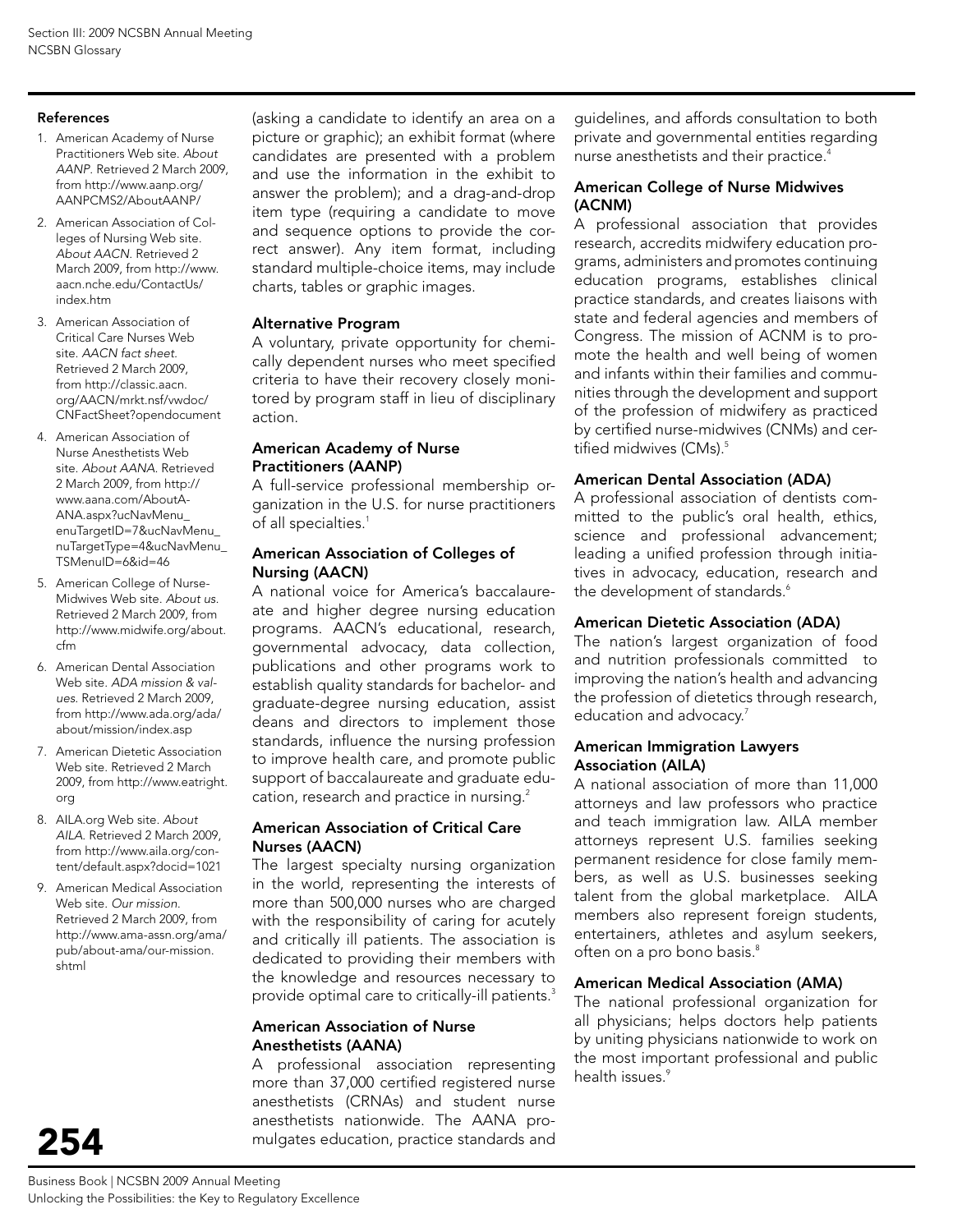#### American Midwifery Certification Board (AMCB)

The national certifying body for certifiednurse midwives (CNMs) and certified midwives (CMs); formerly known as the ACNM Certification Council, Inc. (ACC). ACC's mission is to protect and serve the public by providing the certification standard for individuals educated in the profession of midwifery.<sup>10</sup>

#### American Nurses Association (ANA)

The only full-service professional organization representing the interests of the nation's 2.9 million registered nurses. The ANA advances the nursing profession by fostering high standards of nursing practice, promoting the economic and general welfare of nurses in the workplace, projecting a positive and realistic view of nursing, and by lobbying Congress and regulatory agencies on health care issues affecting nurses and the public.<sup>11</sup>

#### American Nurses Credentialing Center (ANCC)

A subsidiary of the American Nurses Association, the ANCC provides credentialing programs that certify nurses in specialty practice areas; recognizes healthcare organizations for promoting safe, positive work environments; and accredits providers of continuing nursing education.<sup>12</sup>

#### American Organization of Nurse Executives (AONE)

A subsidiary of the American Hospital Association and a national organization of nearly 6,000 nurses who design, facilitate and manage care. AONE provides leadership, professional development, advocacy and research to advance nursing practice and patient care, promote nursing leadership excellence and shape public policy for health care. $13$ 

#### Americans for Nursing Shortage Relief (ANSR)

ANSR is comprised of 49 national nursing organizations that have united to address the nursing shortage and the nursing faculty shortage while working to change public policy in order to alleviate the nursing shortage.14

#### Americans with Disabilities Act (ADA)

This federal law prohibits private employers, state and local governments, employment agencies, and labor unions from discriminating against qualified individuals with disabilities in job application procedures, hiring, firing, advancement, compensation, job training and other terms, conditions and privileges of employment. An individual with a disability is a person who has a physical or mental impairment that substantially limits one or more major life activities, has a record of such an impairment or is regarded as having such an impairment.<sup>15</sup>

#### Annual Report

A yearly summary of both financial accounting information and the activities of the organization. It highlights the strategic plan and future goals, as well as discussing the environmental context in which NCSBN operations. Its primary function is to serve as a marketing communications tool to reinforce branding efforts to NCSBN's diverse target audiences.

#### Application for License

The form(s) an individual submits to a board of nursing to request a license to practice nursing in that state or jurisdiction.

#### Application Packet

All information necessary to apply to a board of nursing for a nursing license.

#### APRN Annual Certification Program **Survey**

Results of an annual survey to APRN certification programs regarding their certification examination. Contains information such as accreditation status, credential granted, exceptions and pass rates.

#### APRN Certification Programs

Certification programs developed for APRNs. In January 2002, the NCSBN Board of Directors approved criteria for both certification programs that were developed by the Advanced Practice Task Force. The *Requirements for Accrediting Agencies* and the *Criteria for Certification Programs* represent required elements of certification programs that would result in a legally defensible examination suitable for the regulation of advanced practice nurses.

- 10. AMCB Web site. *About us*. Retrieved 2 March 2009, from http://www.amcbmidwife. org/c/104/about-us
- 11. ANA Nursing World Web site. *About the ANA*. Retrieved 2 March 2009, from http://www. nursingworld.org/Functional-MenuCategories/AboutANA. aspx
- 12. American Nurses Credentialing Center Web site. Retrieved 2 March 2009, from http://www. nursecredentialing.org/
- 13. Hospitalconnect.com: AONE Web site. *Welcome to AONE*. Retrieved 2 March 2009, from http://www.aone.org/aone/ about/home.html
- 14. AWHONN: Association of Women's Health, Obstetric and Neonatal Nurses Web site. *Health policy & legislation.* Retrieved 2 March 2009, from http://www.awhonn.org/ awhonn/content.do?name=05\_ ealthPolicyLegislation%2F5E1\_ ANSR.htm
- 15. EEOC U.S. Equal Employment Opportunity Commission Web site. *Facts about the Americans with disabilities act*. Retrieved 2 March 2009, from http://www. eeoc.gov/facts/fs-ada.html

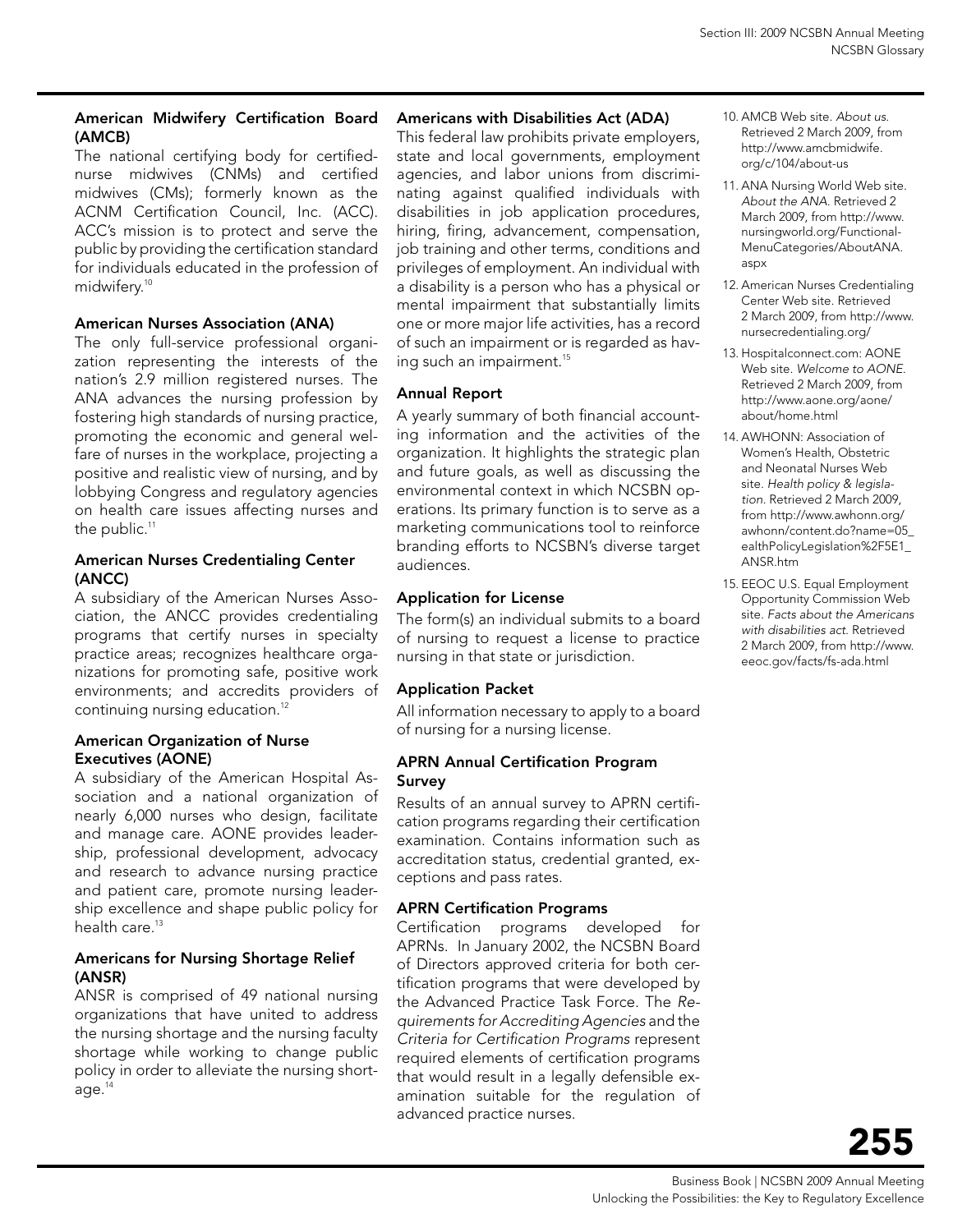#### APRN Compact

Addresses the need to promote consistent access to quality, advanced practice nursing care within states and across state lines. The Uniform APRN Licensure/Authority to Practice Requirements, developed by NCSBN with APRN stakeholders in 2000, establishes the foundation for this APRN Compact. Similar to the existing Nurse Licensure Compact for recognition of RN and LPN licenses, the APRN Compact offers states the mechanism for mutually recognizing APRN licenses/authority to practice. This is a significant step forward for the increasing access and accessibility to qualified APRNs. A state must either be a member of the current nurse licensure compact for RN and LPN, or choose to enter into both compacts simultaneously to be eligible for the APRN Compact.

#### APRN Criterion Comparison Paper (Members Only)

A comparison of APRN certification examinations with the NCSBN criteria.

#### Area

One of four designated geographic regions of NCSBN Member Boards.

| Area I                                                                                                                                                                                | Area II                                                                                                                                                                                              | Area III                                                                                                                                                                   | Area IV                                                                                                                                                                                 |
|---------------------------------------------------------------------------------------------------------------------------------------------------------------------------------------|------------------------------------------------------------------------------------------------------------------------------------------------------------------------------------------------------|----------------------------------------------------------------------------------------------------------------------------------------------------------------------------|-----------------------------------------------------------------------------------------------------------------------------------------------------------------------------------------|
| Alaska<br>American                                                                                                                                                                    | Illinois<br>Indiana                                                                                                                                                                                  | Alabama<br>Arkansas                                                                                                                                                        | Connecticut<br>Delaware                                                                                                                                                                 |
| Samoa<br>Arizona<br>California-RN<br>California-VN<br>Colorado<br>Guam<br>Hawaii<br>Idaho<br>Montana<br>Nevada<br>New Mexico<br>N. Mariana<br>Islands<br>Oregon<br>Utah<br>Washington | lowa<br>Kansas<br>Michigan<br>Minnesota<br>Missouri<br>Nebraska<br>Nebraska<br><b>APRN Board</b><br>N. Dakota<br>Ohio<br>S. Dakota<br>W. Virginia-<br><b>RN</b><br>West Virginia-<br>PN<br>Wisconsin | Florida<br>Georgia-RN<br>Georgia-PN<br>Kentucky<br>Louisiana-RN<br>Louisiana-PN<br>Mississippi<br>N. Carolina<br>Oklahoma<br>S. Carolina<br>Tennessee<br>Texas<br>Virginia | District of<br>Columbia<br>Maine<br>Maryland<br>Massachu-<br>setts<br>New Hamp-<br>shire<br>New Jersey<br>New York<br>Pennsylvania<br>Rhode Island<br>Vermont<br>U.S. Virgin<br>Islands |
| Wyoming                                                                                                                                                                               |                                                                                                                                                                                                      |                                                                                                                                                                            |                                                                                                                                                                                         |

#### Area Director

Type of NCSBN board member. A director is elected for each of NCSBN's geographic areas: I, II, III and IV. Responsibilities include attending area meetings of the Member Boards at Midyear and Annual Meetings.

#### Assessment Strategies

Test service for Canadian Nurses Association.

#### Associate Member

An Associate Member is a nursing regulatory body or empowered regulatory authority from another country or territory, which is approved by the Delegate Assembly.

#### Awards Committee

A committee of NCSBN charged with selection of annual award recipients and continuous review of the awards program.

B

#### Blueprint

The organizing framework for an examination that includes the percentage of items allocated to various categories. Also known as a test plan.

#### Board Members Knowledge Network at Delegate Assembly

Provides an opportunity at Delegate Assembly for board members from the boards of nursing to network, share information and discuss emerging regulatory issues.

#### Board of Nursing (BON)

The authorized state entity with the legal authority to regulate nursing. Legislatures enact the Nurse Practice Act for each state. Boards of nursing have the legal authority to license nurses and to discipline nurses for unsafe practice. The mission of boards of nursing is to protect the health, safety and welfare of the public.

#### Business Book

The Business Book contains the annual proceedings of Delegate Assembly, including the Business Agenda and Standing Rules, committee recommendations, rationale and fiscal impact statement, slate of candidates, and annual reports of the president, board of directors, each standing committee, and test services.

#### Bylaws

The rules that govern the internal affairs of an organization.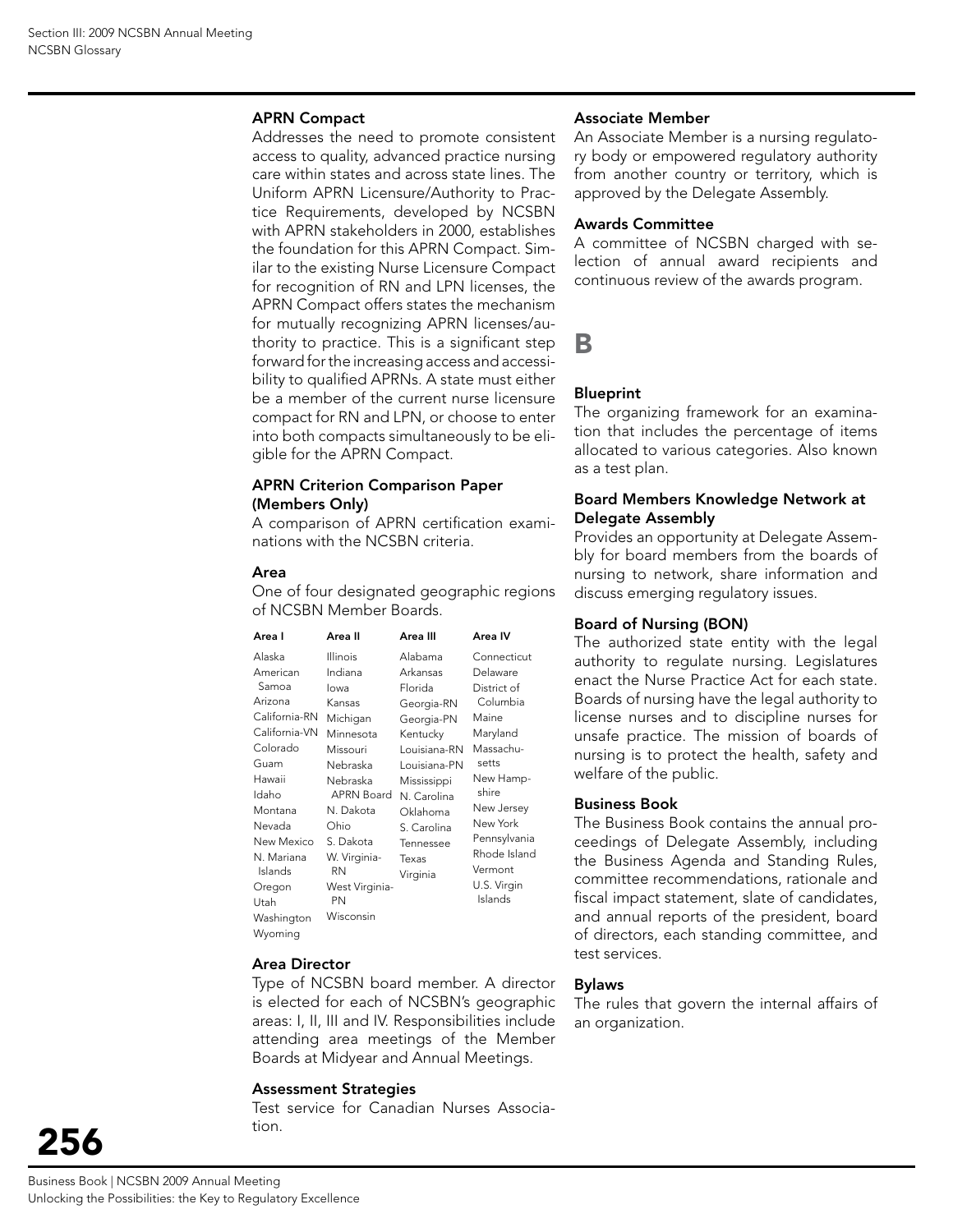# C

#### Canadian Nurses Association

A federation of 11 provincial and territorial nursing associations representing more than 123,000 RNs.

#### Canadian Registered Nurse Examination (CRNE)

The Canadian Nurses Association nurse licensure examinations.

#### Candidate Performance Report (CPR)

An individualized, two-page document sent to candidates who fail the NCLEX examination. The CPR reflects candidate performance on various aspects of the NCLEX examination by test plan content area.

#### Centers for Medicare & Medicaid Services (CMS)

An agency of the U.S. Department of Health & Human Services (HHS); formerly called the Health Care Financing Administration (HCFA).

#### **Certification**

The voluntary process by which a nongovernmental entity grants a time-limited recognition and use of a credential to an individual after verifying that he or she has met predetermined and standardized criteria. It is the vehicle that a profession or occupation uses to differentiate among its members using standards sometimes developed through a consensus-driven process based on existing legal and psychometric requirements.<sup>16</sup>

#### Certification Program

An examination designed by a certifying body to evaluate candidates for advanced practice nursing.

#### Certified Funds

Certified Check, Cashiers Check or Money Order are the forms of certified funds acceptable to NCSBN.

#### Certified Nurse Midwife (CNM)

Certified nurse-midwives (CNMs) are RNs with additional training around delivering babies and providing prenatal and postpartum care to women. To become certified, CNMs must graduate from a nurse-midwifery program accredited by the American College of Nurse-Midwives and pass a national certification exam. CNMs are educated in both nursing and midwifery and can practice anywhere in the  $U.S.^{17}$ *See Advanced Practice Registered Nurse entry.* 

#### Certified Registered Nurse Anesthetist (CRNA)

Anesthesia professionals who safely administer approximately 30 million anesthetics to U.S. patients each year.<sup>18</sup>

*See Advanced Practice Registered Nurse entry.*

#### Certifying Body for Nurses

A nongovernmental agency that validates by examination, based on predetermined standards, an individual nurse's qualifications and knowledge for practice in a defined functional or clinical area of nursing.

#### Citizen Advocacy Center (CAC)

A non-profit, non-partisan community legal organization dedicated to building democracy for the 21st century. Center community lawyers and volunteers focus on strengthening the citizenry's capacity and motivation to participate in civic affairs, building community resources and improving democratic protocols within our community institutions. Through public education, community organizing, issue advocacy and precedentsetting litigation in state and federal courts, the Center forges ahead with programs to advance civic life. The Center is a free public resource to the community.19

#### Clinical Nurse Specialist (CNS)

An APRN who has graduate preparation (master's or doctorate) in nursing as a clinical nurse specialist.

*See also Advanced Practice Registered Nurse entry.* 

#### Commission on Collegiate Nursing Education (CCNE)

An autonomous accrediting agency contributing to the improvement of the public's health. CCNE ensures the quality and integrity of baccalaureate and graduate education programs focused on preparing effective nurses. CCNE serves the public interest by assessing and identifying programs that engage in effective educational practices. As a voluntary, self-regulatory process, CCNE

- 16. *National Organization for Competency Assurance Web site*. *NOCA's Basic Guide to Credentialing Terminology*. Retrieved 2 March 2009, from http://www.noca.org/portals/0/ nocasbasicguidetocredentialingterminology.pdf
- 17. *All Nursing Schools Web site*. *Become a certified nurse-midwife*. Retrieved 2 March 2009, from http://www.allnursingschools.com/faqs/cnm.php
- 18. American Association of Nurse Anesthetists Web site. (n.d.) *Questions and Answers: A Career in Nurse Anesthesia*. Retrieved 23 May 2005, from http://www.aana.com/ aboutaana.aspx?ucNavMenu\_ nuTargetID=179&ucNavMenu\_ nuTargetType=4&ucNavMenu\_ TSMenuID=6&id=265&term s=Certified+Registered+N urse+Anesthetist+SMenuT argetID=179&ucNavMenu\_ nuTargetType=4&ucNavMenu\_ TSMenuID=6&id=265&terms= Certified+Registered+Nurse+ Anesthetist+
- 19. Citizens Advocacy Center Web site. *About us*. Retrieved 2 March 2009, from http://www. citizenadvocacycenter.org/ about.html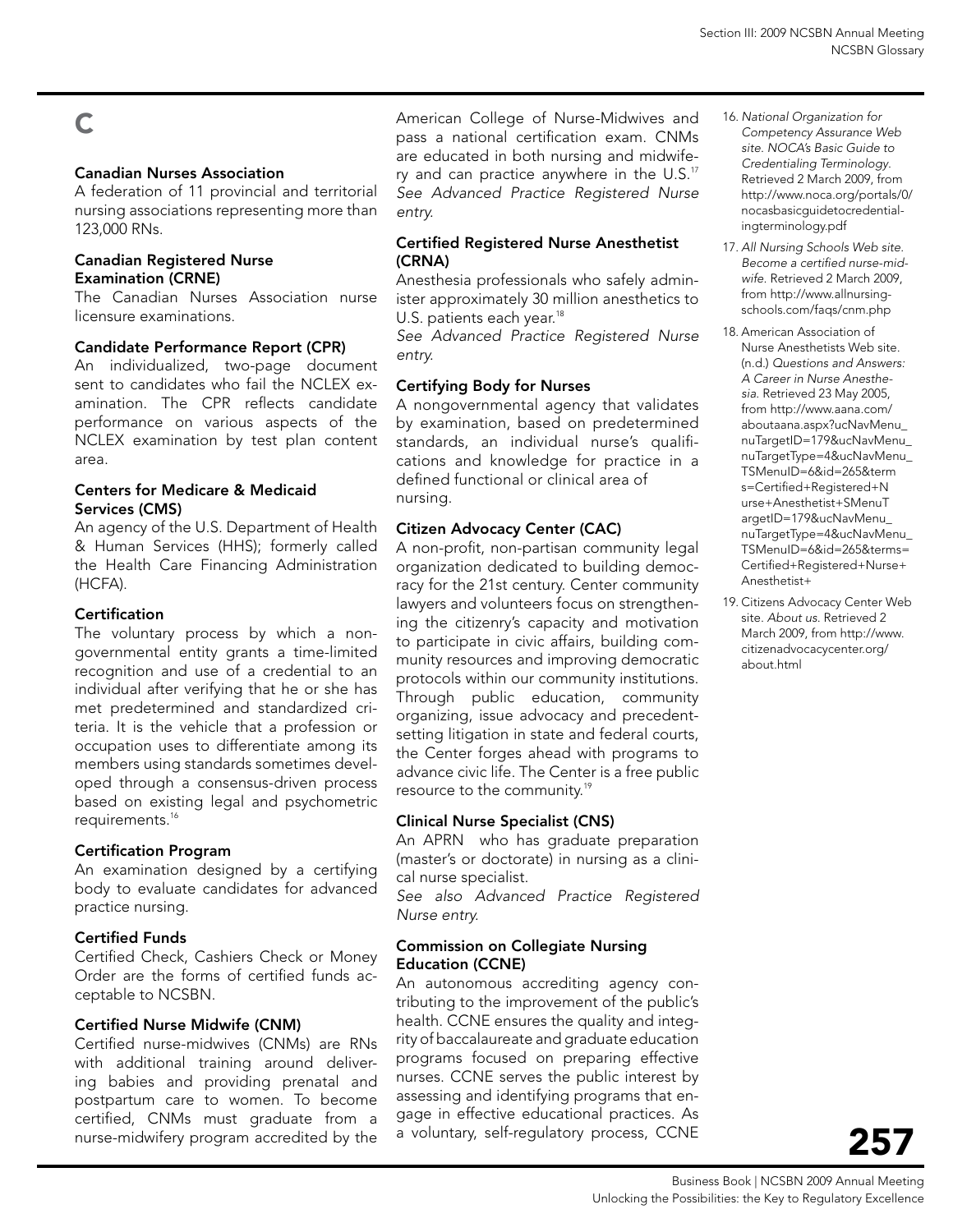- 20. American Association of Colleges of Nursing (AACN) Web site. *CCNE accreditation*. Retrieved 2 March 2009, from http://www.aacn.nche.edu/ Accreditation/
- 21. CGFNS International Web site. *Who we are/what we do*. Retrieved 2 March 2009, from http://www.cgfns.org/sections/ about/

22. American Council of Nurse Anesthetists Web site. *Council on certification*. Retrieved 2 March 2009, from http:// www.aana.com/Credentialing. aspx?ucNavMenu\_ nuTargetID=111&ucNavMenu\_ nuTargetType=4&ucNavMenu\_ TSMenuID=6&id=138&terms= Council+on+Certification+of+ Nurse+Anesthetists

accreditation supports and encourages continuing self-assessment by nursing education programs and the continuing growth and improvement of collegiate professional education.<sup>20</sup>

#### CGFNS International

An immigration-neutral non-profit organization that is internationally recognized as an authority on credentials evaluation pertaining to the education, registration and licensure of nurses and other health care professionals worldwide. It provides products and services that validate international professional credentials and supports international regulatory and educational standards for health care professionals. CGFNS International protects the public by ensuring that nurses and other health care professionals educated in countries other than the U.S are eligible and qualified to meet licensure, immigration and other practice requirements in the U.S.<sup>21</sup>

#### Commitment to Ongoing Regulatory Excellence (CORE)

A system of performance measurement to determine best practices for nursing regulation, initially established to implement NCSBN's Commitment to Excellence in Nursing Regulation project.

#### Compendium on NCSBN Policy and Position Statements

Collection of NCSBN policy and position statements; updated twice a year. Currently it is only available in hard copy, but it will be available on the Web soon. A CD of this document is available upon request.

#### Computerized Adaptive Testing (CAT)

A testing methodology used to administer NCLEX on a computer. The computer selects the items candidates receive as they take the examination, which gives them the best opportunity to demonstrate their competence. Each examinee's test is dynamically constructed, with each item selected to provide the maximum possible information, given responses made to previous items.

#### Continued Competence Accountability Profile (CCAP)

No longer active, this project provided a framework for the licensed nurse to document learning needs, learning plans and goals/objectives, strategies for develop-

ment and evaluation of the achievements of goals/objectives. It is an expected activity of all licensed nurses to reflect upon lifelong learning activities and their application to daily practice. The profile was, in essence, the application of the nursing process to one's own competence, professional development and accountability.

#### Continuous Quality Improvement Survey (CQI)

Results of this annual survey sent to Member Boards are analyzed for program and service improvements.

#### Continuing Education Unit (CEU)

Represents 10 contact hours in a formal education program.

#### CORE Committee

A committee of NCSBN whose purpose is to provide oversight and guide development of a performance measurement system to be utilized by boards of nursing and to identify of best practices.

#### CORE Reports

Provides information and resources to NCSBN Member Boards to assist them in the development and implementation of a performance measurement system.

#### *Council Connector*

One of the main sources for information on what is happening at NCSBN. The bimonthly, online public newsletter contains news about committee activities, updates from NCSBN departments, information about upcoming events and other information related to the work of NCSBN.

#### Council on Certification of Nurse Anesthetists (CCNA)

Responsible with protecting and serving the public by assuring that individuals who are credentialed have met predetermined qualifications or standards for providing nurse anesthesia services.<sup>22</sup>

#### Council on Licensure, Enforcement and Regulation (CLEAR)

An organization of regulatory boards and agencies.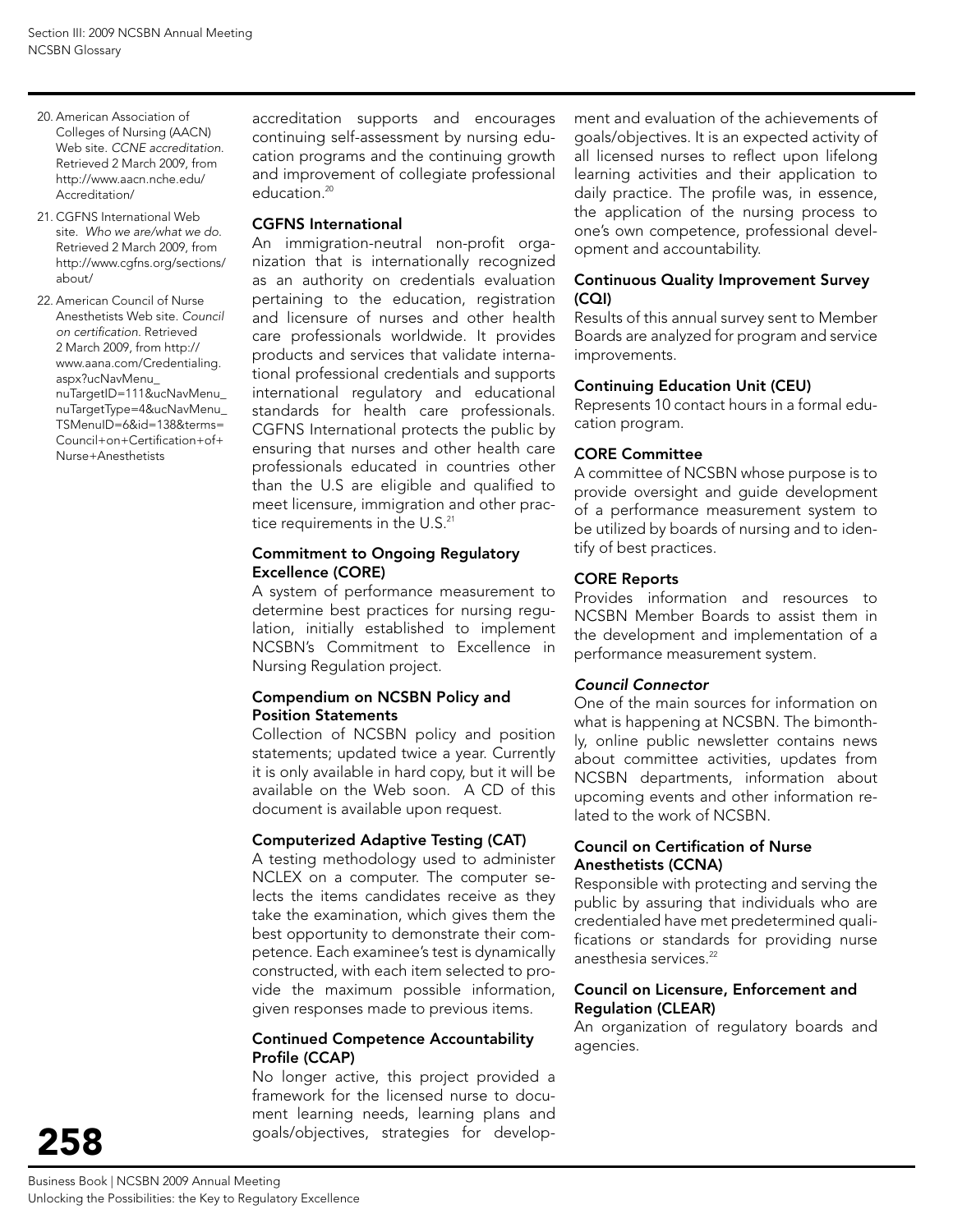# D

#### Delegate Assembly (DA)

The membership body of NCSBN that comprises of 60 Member Boards. Provides direction through adoption of the mission and strategic initiatives; approves all new memberships; the substance of all NCLEX examination contracts between the NCSBN and Member Boards; adopts test plans to be used for the development of the NCLEX examination; and establishes the fee for the NCLEX examination. Each Member Board is entitled to two votes.

#### Delegate Orientation

Online continuing education course offered through NCSBN Interactive. This course is designed for boards of nursing staff members and board members who are new delegates and require an overview and understanding of the NCSBN Delegate Assembly.

#### Delegation

Transferring to a competent individual the authority to perform a selected nursing task in a selected situation. The licensed nurse retains accountability for the delegation.

#### Differential Item Functioning (DIF)

A statistical measure of potential item bias between two groups of candidates (e.g., male/female, Caucasian/African-Amerian).

#### Director-at-Large

NCSBN Board of Directors position. Four directors are elected and represent the perspectives of the membership at large during meetings of the board.

#### Directory of Nurse Aide Registries

An annual publication of contact information for state nurse aide registries including who maintains the registry and who investigates complaints for the state.

#### Disciplinary Action Information

Information pertaining to disciplinary actions taken against and reported for a nursing license.

#### Disciplinary Data Bank (DDB)

An NCSBN data management system used between 1981 and 2000 to provide a database of disciplinary actions reported by Member Boards. The DDB data was incor-

porated into Nur*sys*® , which continues to provide tracking of disciplinary data reported by boards of nursing.

#### Discipline

The actions taken, as well as the process used, to investigate and resolve complaints received by boards of nursing regarding the practice and/or conduct of licensed nurses. Boards follow their jurisdiction's Administrative Procedures Act, as well as the State Nurse Practice Act and Nursing Administrative Rules/Regulations in providing due process (i.e., the procedural safeguards for the nurse of receiving notice, having an opportunity to respond to allegations and having a fair and objective decision maker) in the enforcement of nursing laws and rules.

#### Discipline/Investigator Conference Call

A bimonthly conference call for investigators, attorneys and board staff who work with discipline cases. The format is to have a speaker offer a short presentation, often sending out handouts in advance, and then have the speaker dialogue with the participants.

E

#### Education Conference Call

A monthly conference call (except in August) for the boards' education consultants and other staff who work with education issues to network and discuss education issues.

#### Education Information

Information pertaining to an individual's education relative to nursing and licensure.

#### Education Knowledge Network at Delegate Assembly

A meeting at Delegate Assembly where boards' staff and board members, as well as interested external guests, network and discuss issues related to the regulation of nursing education.

#### E-mail Alerts

Breaking news targeted for executive officers and/or member board presidents that is beneficial and/or time sensitive as it relates to the work of boards of nursing or the external environment.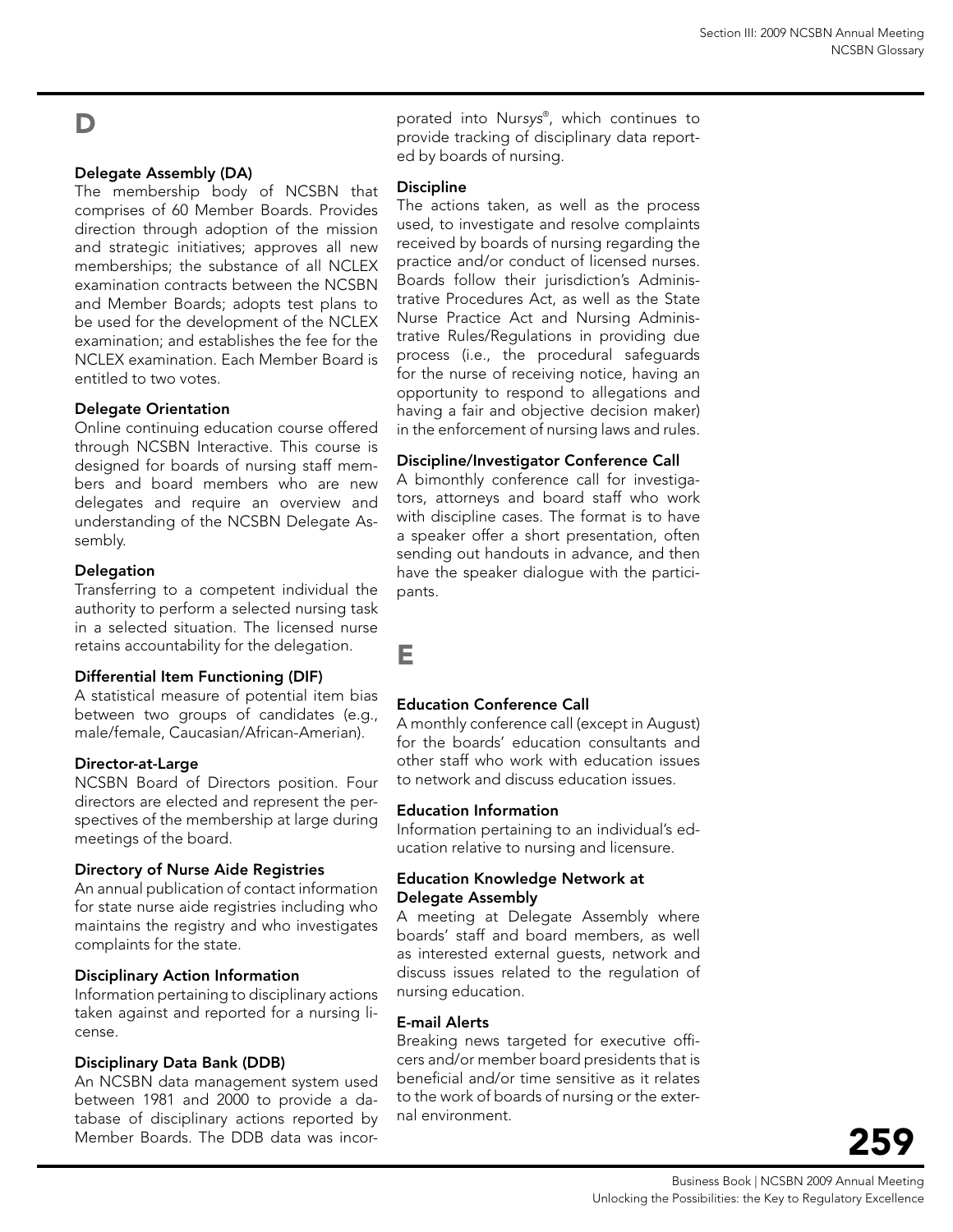#### Encrypted Cookie

A cookie that is stored as encrypted information so that others are not able to read it.

#### English as a Second Language (ESL)

NCSBN asks NCLEX candidates to self-identify their primary language. The possible categories are: (1) English; (2) English and another language; (3) another language; and (4) missing. Candidates who report their primary language as "English and another language" or "another language" are considered for research purposes to be ESL candidates.

#### Examinee Performance Report (EPR)

Detailed report of the candidate's examination performance including item responses and response times.

#### Executive Officer Coach Program

A one-on-one program intended to enhance the professional development of a new executive officer. The coaching program provides the opportunity for an experienced executive officer to facilitate the learning process for a new executive officer.

#### Executive Officer Conference Call

Held every other month and designed for the executive officer of each board of nursing or one designee. The call provides for discussion of executive management.

#### Executive Officer Network

Comprised of executive officers of all boards of nursing or a staff member of the board designated by the executive officer. The network provides peer support and a communications network for executive officers.

#### Executive Officer Networking Session at Delegate Assembly

Held every August at Delegate Assembly. This session is designed for the executive officer of each board of nursing, or one designee, and provides a peer support group and a communication network for executive officers.

#### Executive Officer Networking Session at Midyear Meeting

Held annually at the Midyear Meeting. This session is designed for the executive officer of each board of nursing, or one designee, and provides a peer support group and a communication network for executive offi-

#### cers.

#### Executive Officer Seminar

A two day program for the executive officers of boards of nursing; designed to promote leadership and business management skill development.

#### F

#### Federation of Associations of Regulatory Boards (FARB)

An organization made up of an association of licensing boards, FARB provides a forum for individuals and organizations to share information related to professional regulation, particularly in the areas of administration, assessment and law. NCSBN holds a seat on the FARB Board of Directors.

#### Fellow of Regulatory Excellence Institute (FRE)

A credential bestowed upon an individual who completed the four-year comprehensive educational and professional development curriculum within the Institute of Regulatory Excellence (IRE) Fellowship Program.

#### Finance Committee

A standing committee of NCSBN charged to review the organization's annual budget, investments and audit.

#### Fiscal Year (FY)

Oct. 1 to Sept. 30 at NCSBN.

# G

#### Guaranteed Funds

Certified Check, Cashier's Check or a Money Order are the forms of guaranteed funds acceptable by NCSBN.

# H

#### Health Insurance Portability and Accountability Act (HIPAA)

Passed in 1996 to amend the Internal Revenue Code of 1986 to improve portability and continuity of health insurance coverage in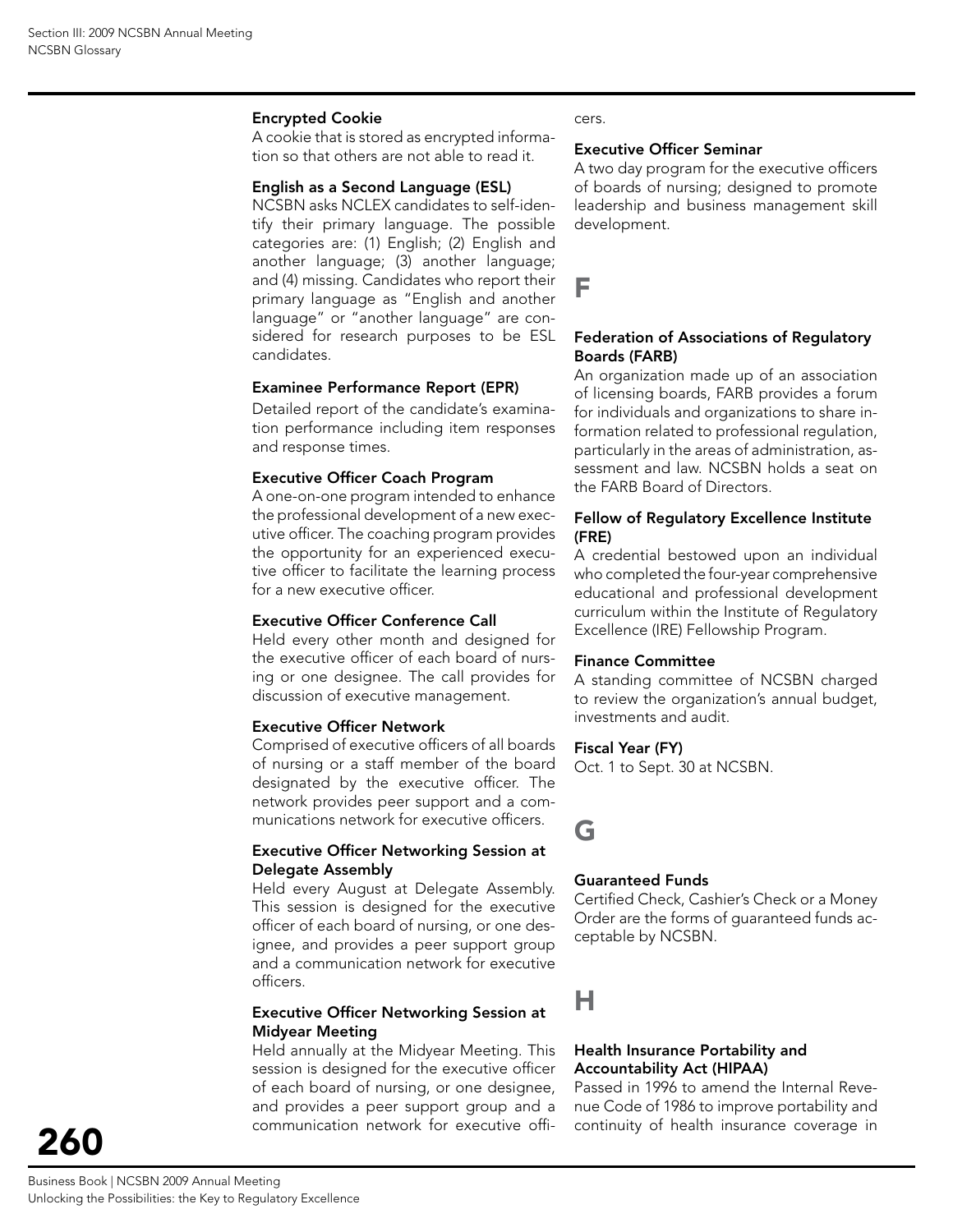the group and individual markets; to combat waste, fraud and abuse in health care delivery; to promote the use of medical savings accounts; to improve access to long-term care services and coverage; and to simplify the administration of health insurance and for other purposes.

#### Health Resources and Services Administration (HRSA)

The agency of the federal government under the Department of Health and Human Services that includes the Practitioner Database Branch and Division of Nursing.

#### Healthcare Integrity and Protection Data Bank (HIPDB)

A national data collection program mandated and operated by the Health Resources and Services Administration (HRSA) for the reporting of final adverse actions against health care providers, suppliers or practitioners, as required by the Health Insurance Portability and Accountability Act (HIPAA) of 1996.

#### HIPDB Agent Role

NCSBN is the authorized organization that the various Member Boards have designated to query or report information to HRSA on their behalf.

#### HIPDB Resource Pack

An assortment of resources to support Member Boards in complying with the federal mandate to report nurse disciplinary actions to the Healthcare Integrity and Protection Data Base (HIPDB).

#### HIPDB Webinars

A series of conference calls, with documents available online, that were held to support the transition to reporting nurse disciplinary actions to the HIPDB using HIPDB action and basis for action codes.

# I

#### Immigration and Naturalization Services

An agency of the U.S. Department of Justice.

#### Incident Reports (IRs)

Reports written by test center staff regarding irregularities that may occur during an

NCLEX candidate's examination. IRs may also be generated when a candidate calls NCLEX® Candidate Services or in the event that special examination accommodations are requested. IRs are entered in the Pearson VUE system so NCSBN and Member Boards can view them from the NCLEX® Administration Web site.

#### Institute of Medicine (IOM)

A nonprofit organization specifically created to provide science-based advice on matters of biomedical science, medicine and health. The IOM's mission is to serve as adviser to the nation to improve health. IOM provides unbiased, evidence-based, and authoritative information and advice concerning health and science policy to policy-makers, professionals, leaders in every sector of society, and the public at large.<sup>23</sup>

#### Institute of Regulatory Excellence (IRE)

Created by NCSBN in 2004 to assist regulators in their professional development by providing opportunities for both education and networking. An annual conference is held to provide nurse regulators with regulatory knowledge in the areas of discipline, role development, competency evaluation/ remediation strategies and organizational structure/behavior.

#### Institute of Regulatory Excellence (IRE) **Committee**

An NCSBN committee that provides an ongoing evaluation of the Institute of Regulatory Excellence program.

#### Interagency Collaborative on Nursing Statistics (ICONS)

Promotes the generation and utilization of data, information and research about nurses, nursing education and the nursing workforce. ICONS is an association of individuals from a variety of organizations that are responsible for the development, compilation and analysis of data on nurses and the settings in which they practice.

#### International Council of Nurses (ICN)

A federation of national nurses' associations (NNAs) representing nurses in more than 128 countries. ICN is the world's first and widest-reaching international organization for health professionals. ICN works to ensure quality nursing care for all, sound health policies globally, the advancement of nurs23. Institute of Medicine of the National Academies Web site. Retrieved 2 March 2009, from http://www.iom.edu/ CMS/3239.aspx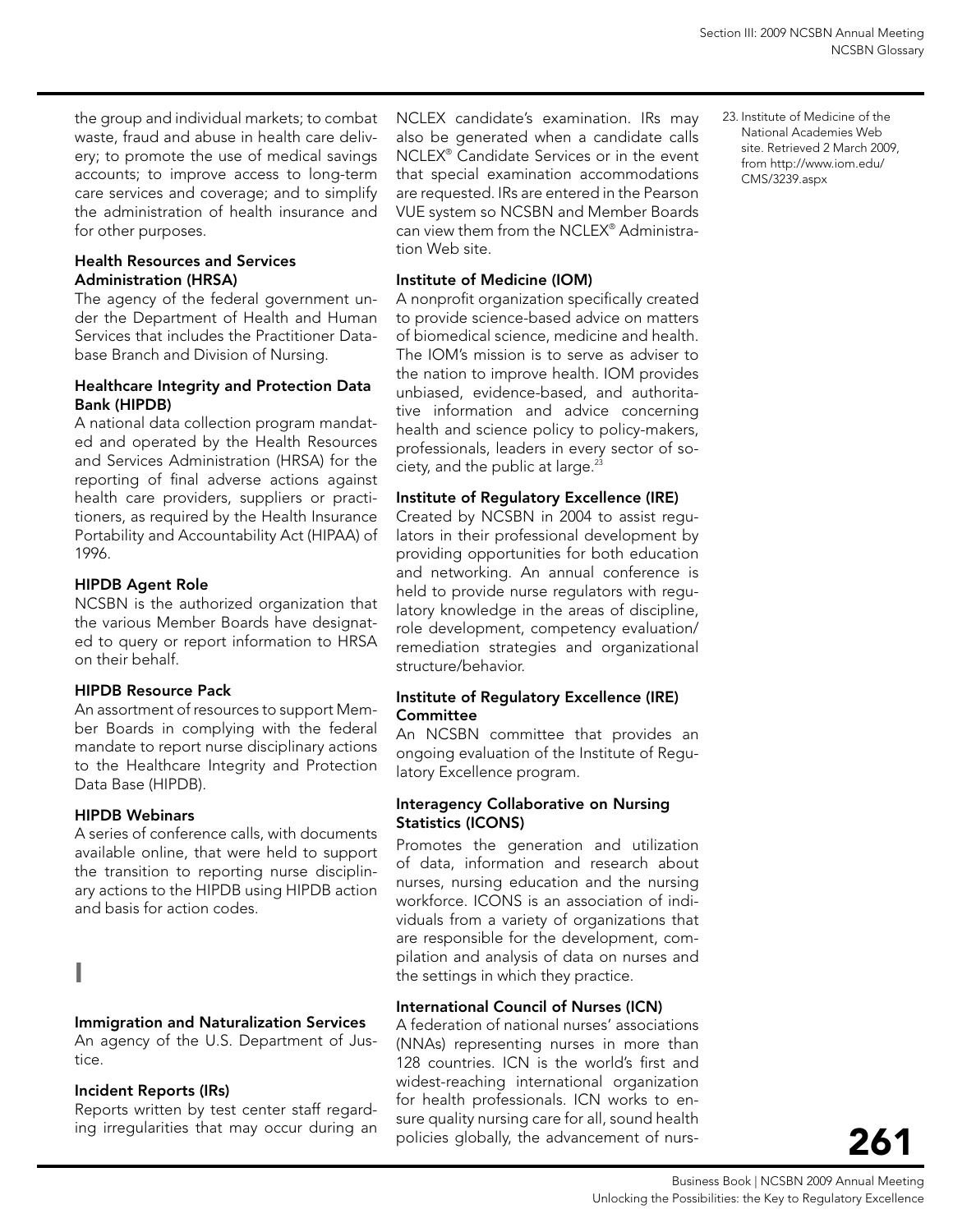- 24. International Council of Nurses Web site. *About ICN.* Retrieved 2 March 2009, from http://www.icn.ch/abouticn. htm
- 25. The Joint Commission Web site. *About us.* Retrieved 2 March 2009, from http://www. jointcommission.org/AboutUs/

ing knowledge, and the presence worldwide of a respected nursing profession and a competent and satisfied nursing workforce.<sup>24</sup>

#### International Scheduling Fee

The charge associated with scheduling an NCLEX examination appointment in an international testing center (\$150 plus a value added tax [VAT] where applicable). This nonrefundable fee must be paid by credit card and will be charged when a candidate schedules an examination appointment.

#### International Testing Centers

There are Pearson Professional Center (PPC) test center locations in Australia, Canada, Germany, Hong Kong, India, Japan, Mexico, Puerto Rico, Taiwan, Philippines and United Kingdom that administer the NCLEX for the purposes of domestic licensure.

#### Interprofessional Workgroup on Health Professions Regulation (IWHPR)

A coalition of organizations representing millions of health care practitioners in more than 15 separate health disciplines.

#### Interstate Compact

An agreement (or contract, usually adopted by legislation) between two or more states that has the force and effect of statutory law.

#### Investigator and Attorney Workshop

Sessions focusing on meeting the educational needs of investigators, attorneys and board discipline staff. The two and one-half day meetings are held annually in the spring and present topics of interest related to the investigation, prosecution and resolution of complaints reported to boards of nursing.

#### IT Summit

The annual IT Summit provides member boards' technical staff the opportunity to learn what technology other boards are using and implementing. Encourages Member Board staff to learn about latest and greatest technologies while networking with their peers from other boards of nursing.

#### Item

A question on one of the NCLEX examinations.

#### Item Development

Process by which items for examinations are created, reviewed and validated in order to become operational.

#### Item Development Panels

Comprised of volunteers who meet specific criteria to participate in the item development process.

#### Item Response Theory (IRT)

A family of psychometric measurement models based on characteristics of examinees' item responses and item difficulty. Their use enables many measurement benefits. *See also Rasch Measurement Model entry.*

#### Item Reviewers

Individuals who review items developed for the NCLEX-RN® and NCLEX-PN® examinations. Item reviewers must meet specific criteria in order to participate on a panel.

#### Item Writers

Individuals who write items for the NCLEX-RN and NCLEX-PN examinations. Item writers must meet specific criteria in order to participate on a panel.

#### Item Writing

Process by which examination items are created.

# J

#### Joint Commission

Accredits and certifies more than 15,000 health care organizations and programs in the U.S. The Joint Commission's mission is to continuously improve the safety and quality of care provided to the public through the provision of health care accreditation and related services that support performance improvement in health care organizations.<sup>25</sup>

#### Joint Research Committee (JRC)

Committee consisting of three NCSBN and three test service staff members, as well as four external researchers. The committee is the vehicle through which research is funded for the NCLEX examination program. Funding is provided jointly by NCSBN and the test service.

#### *JONA's Healthcare Law, Ethics and Regulation*

NCSBN has a regular column in this journal on NCSBN initiatives that are of interest to employers, attorneys and regulators. Some examples of content have included: the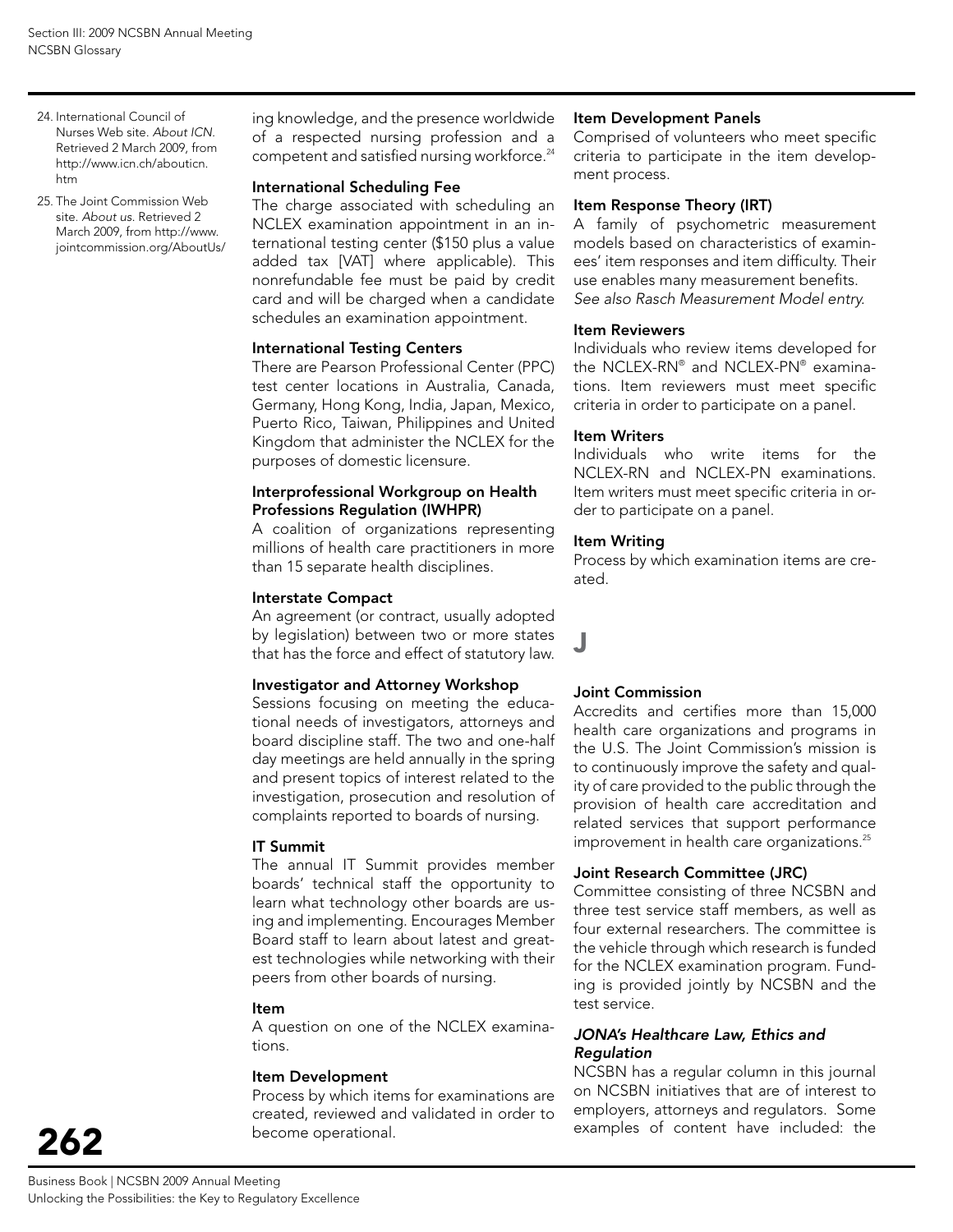26. U.S. Office of Personnel Management Web site. *Policies and instructions*. Retrieved 2 March 2009, from http://www. opm.gov/qualifications/SEC-II/

s2-c-d.asp

medication assistant curriculum; discussions of our research; articles on fraud in nursing; and discussions of our initiatives.

#### Jurisdiction

With regard to boards of nursing, jurisdiction refers to the state or territory that a board of nursing regulates. Most boards of nursing regulate all types of nurses within their states or territories. California, Georgia, Louisiana and West Virginia have separate boards of nursing to regulate RNs and LPNs/VNs.

# K

#### Knowledge, Skill and Ability statements (KSA)

The attributes required to perform a job and are generally demonstrated through qualifying experience, education or training. Knowledge is a body of information applied directly to the performance of a function. Skill is an observable competence to perform a learned psychomotor act. Ability is competence to perform an observable behavior or a behavior that results in an observable product.<sup>26</sup>

# L

#### *Leader to Leader*

A publication distributed biannually to all nursing programs and boards of nursing, updating educators on NCSBN initiatives relevant to nursing education.

#### Leadership Succession Committee

Composed of eight members elected by the Delegate Assembly. Duties are to recommend strategies for the ongoing sustainability and advancement of the organization through leadership succession planning and present a slate of candidates through a determination of qualifications and geographic distribution for inclusion on a ballot for the election of the Board of Directors and the Leadership Succession Committee.

#### License

In nursing, current authority to practice nursing as an RN, LPN/VN or APRN.

#### License Information

Information about an individual's nursing license(s), which includes license number, license type, jurisdiction and expiration date.

#### License Verification

Proof of existing nurse licensure.

#### License Verification Request

The request for proof of licensure.

#### Licensed Practical Nurse (LPN)

A nurse who has completed a practical nursing program and is licensed by a state to provide patient care, as defined by the board of nursing.

#### Licensed Vocational Nurse (LVN or VN)

A graduate of a vocational nursing program who has passed the practical/vocational nursing examination and is licensed to administer care.

#### Licensing Board

A state's regulatory body responsible for issuing licenses for RN and LPN/VN licensure, as well as APRN licensure/authority to practice.

#### Licensure

The act or instance of granting a license.

#### Licensure By Endorsement

The granting of authority to practice based on an individual's licensure in another jurisdiction.

#### Licensure By Examination

The granting of authority to practice based on an individual's passing of a board-required examination.

#### Licensure Portability Grant (LPG)

A grant NCSBN received from the Health Resources and Services Administration's (HRSA) Office for the Advancement of Telehealth to work with state boards of nursing to reduce licensure barriers impacting telehealth and interstate nursing practice.

#### *LINK*

A publication designed to inform the global community about U.S. states' and territories' work on nurse regulation and licensure. *LINK* is available in hard copy and sent to all the boards of nursing, as well as a variety of stakeholders.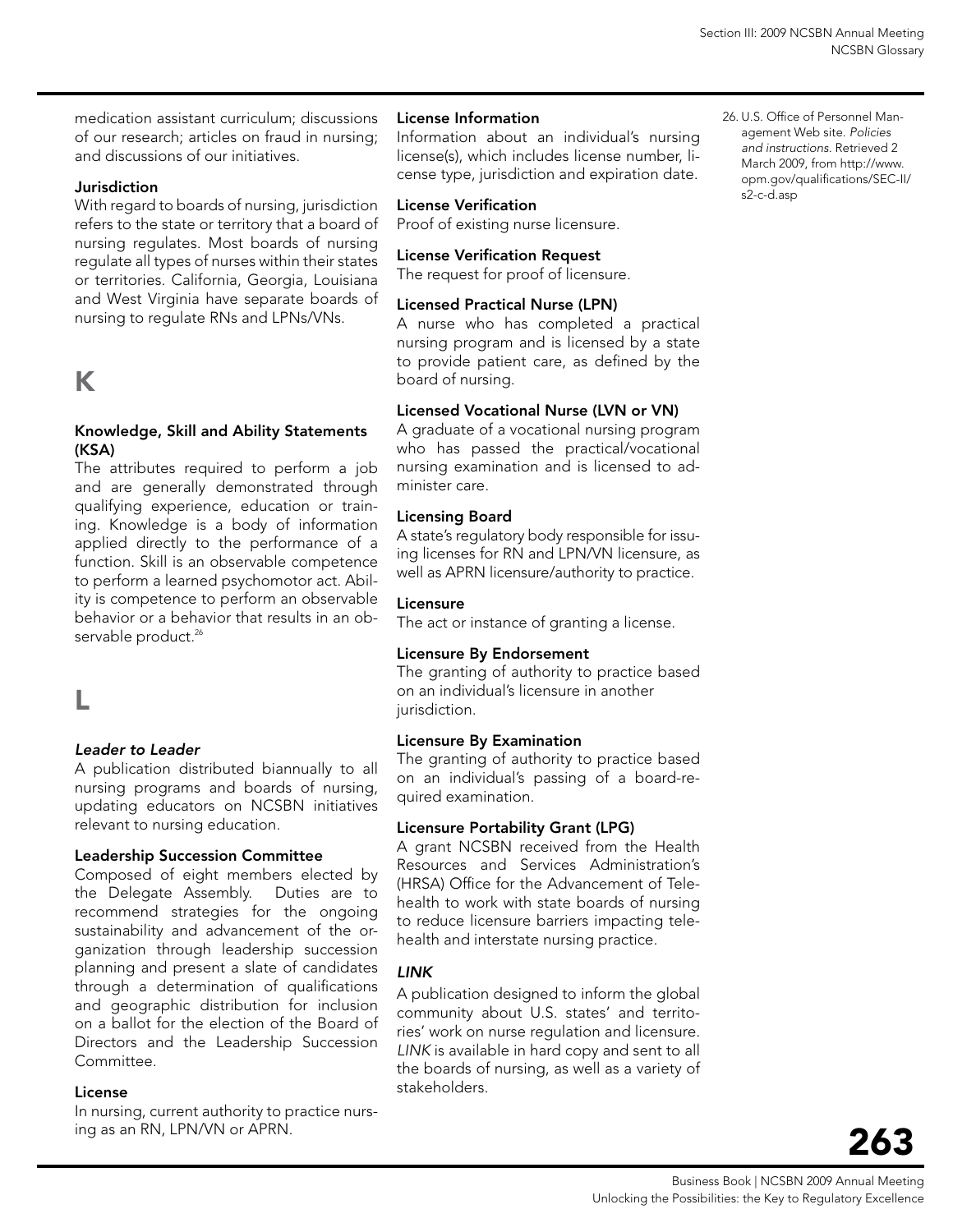#### Logit

A unit of measurement used in item response theory (IRT) models. The logarithmic transformation of an odds ratio creates an equal interval logit scale on which item difficulty and person ability may be jointly represented.

# M

#### Medication Aide Certification Exam (MACE™)

The medication aide certification examination owned by NCSBN and administered by Pearson Vue.

#### Master Pool Items

NCLEX operational items. The bank of test items from which examinations are developed.

#### Medication Assistant – Certified (MA-C)

A person who is certified to administer medication.

#### Member Board

A state board of nursing, which is approved by the Delegate Assembly as a member of NCSBN.

#### Member Board Profiles

An online publication that provides an overview of the regulatory environment in which the 60 boards of nursing function. This has been recently updated to include responses from all 60 boards of nursing.

This NCSBN publication also provides an overview of the regulatory environment in which state boards of nursing function. Includes data by jurisdiction on board structure, educational programs, entry into practice, licensure requirements, continued competency mechanisms, nurse aide competency evaluations and advanced practice. Available on NCSBN's Web site.

#### Merchant Account

An account that enables a merchant to accept and process credit cards for payment of goods and services.

#### Midyear Leadership Forum

A forum presented each year at NCSBN's Midyear Meeting for presidents and executive officers with speakers addressing issues of governance and other areas of interest for nursing regulatory leaders.

#### Midyear Meeting

The spring meeting for all boards of nursing focusing on current initiatives of NCSBN and emerging regulatory issues.

#### Model Nursing Administrative Rules

Serve to clarify and further interpret and implement the Model Nursing Practice Act. Models can be used to identify essential elements needed for rules/regulations to the Model Nurse Practice Act. Rules must be consistent with the law, cannot go beyond the law and once enacted, have the force and effect of law. Available on NCSBN's Web site.

#### Model Nursing Practice Act (MNPA)

A publication of NCSBN, approved at the Delegate Assembly in Kansas City, Mo. in 2004 with additional content on assistive personnel adopted in 2005 and on criminal background checks in 2006. The Model Acts and Rules was first adopted in 1983 and created to serve as a guide to boards who were deliberating changes to state nurse practice acts and nursing administrative rules. Some boards look to the models for new ideas and different approaches for regulation. Other boards may use them in evaluating their existing regulatory language. Some boards use the framework and/or language in developing amendments and revisions to state laws and rules. The models may assist in the development of rationale for rules as part of the rule promulgation process. Models can be used to identify essential elements for legislation. While there will always be some variation with state nursing statutes, models are a way to advance a degree of uniformity among the several states to promote a common nationwide understanding of what constitutes the practice of nursing. Available on NCSBN's Web site.

#### Motion Papers

Available at Annual Meeting and used for accurate record keeping.

#### Mutual Recognition

A model for nurse licensure that allows a nurse licensed in his/her state of residency to practice in other compact states (both physically and electronically), subject to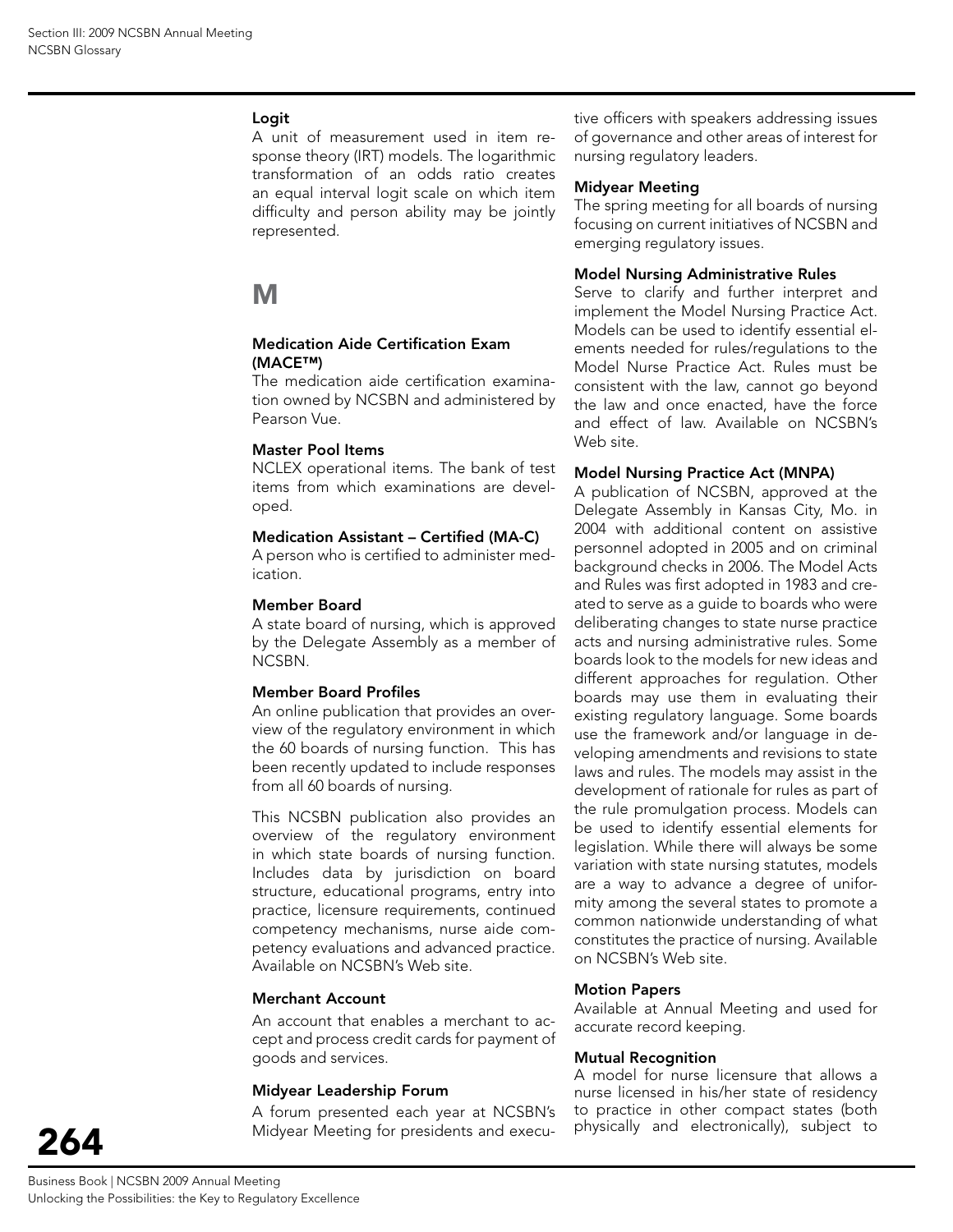each state's practice law and regulation. Under mutual recognition, a nurse may practice across state lines unless otherwise restricted. In order to achieve mutual recognition, each state must enact legislation authorizing the Nurse Licensure Compact. *See also Nurse Licensure Compact entry.*

# N

#### National Association for Practical Nurse Education and Service (NAPNES)

Advocates for the education and practice of practical/vocational nurses. It is the organization responsible for the legislation that provides for the licensure and education of practical nursing.27

#### National Association of Hispanic Nurses (NAHN)

Designed and committed to work toward improvement of the quality of health and nursing care for Hispanic consumers and toward providing equal access to educational, professional and economic opportunities for Hispanic nurses.<sup>28</sup>

#### National Black Nurses Association (NBNA)

Provides a forum for collective action by African American nurses to investigate, define and determine what the health care needs of African Americans are and to implement change; and to make available to African Americans and other minorities health care commensurate with that of the larger soci $ety.<sup>29</sup>$ 

#### National Certification Corporation (NCC)

A nonprofit association that provides a national credentialing program for nurses, physicians and other licensed health care personnel that work in the obstetric, gynecologic, neonatal and telephone nursing specialties, in addition to the subspecialty areas of electronic fetal monitoring, breastfeeding, gynecologic health care and menopause.<sup>30</sup>

#### National Coordinating Council for Medication Error Reporting and Prevention (NCC MERP)

Works towards maximizing the safe use of medications and increasing awareness of medication errors through open communi-

cation, increased reporting and promotion of medication error prevention strategies.<sup>31</sup>

#### National Council Licensure Exam for Licensed Practical/Vocational Nurses (NCLEX-PN® Examination)

Used in the U.S. and by territorial Member Boards to assess licensure applicants' nursing knowledge, skills and abilities. Boards of nursing use passing the examination to inform licensing decisions.

#### National Council Licensure Exam for Registered Nurses (NCLEX-RN® Examination)

Used in the U.S. and by territorial Member Boards to assess licensure applicants' nursing knowledge, skills and abilities. Boards of nursing use passing the examination to inform licensing decisions.

#### National Council of State Boards of Nursing, Inc. (NCSBN® )

A not-for-profit organization whose membership comprises of boards of nursing in the 50 states, the District of Columbia and four United States territories – American Samoa, Guam, Northern Marina Islands and the Virgin Islands. The purpose of NCSBN is to provide an organization through which boards of nursing act and counsel together on matters of common interest and concern affecting the public health, safety and welfare, including the development of licensing examinations in nursing.

#### National Council of State Legislatures (NCSL)

A bipartisan organization that serves the legislators and staff of the nation's 50 states, its commonwealths and territories. NCSL provides research, technical assistance and opportunities for policy makers to exchange ideas on the most pressing state issues. NCSL is an effective and respected advocate for the interests of state governments before Congress and federal agencies.<sup>32</sup>

#### National Federation of Licensed Practical Nurses (NFLPN)

A professional organization for LPNs, LVNs and practical/vocational nursing students in the  $U.S.<sup>33</sup>$ 

- 27. National Association for Practical Nurse Education & Services, Inc. (NAPNEP) Web site. *About NAPNES*. Retrieved 2 March 2009, from http://www. napnes.org/about.htm
- 28. National Association of Hispanic Nurses Web site. Retrieved 3 March 2009, from http://www. thehispanicnurses.org/
- 29. National Black Nurses Association, Inc. (NBNA) Web site. *Who we are.* Retrieved 2 March 2009, from http://www.nbna. org/index.php?option=com\_co ntent&view=article&id=44&Ite mid=60
- 30. National Certification Corporation Web Site. *What is NCC?* Retrieved 2 March 2009, from http://www.nccnet.org/public/ pages/index.cfm?pageid=61
- 31. The National Coordinating Council for Medication Error Reporting and Prevention Web site. *About NCC MERP*. Retrieved 2 March 2009, from http://www.nccmerp.org/ aboutNCCMERP.html
- 32. National Conference of State Legislatures (NCSL) Web site. *About NCSL*. Retrieved 2 March 2009, from http:// www.ncsl.org/public/ncsl/ nav\_aboutNCSL.htm
- 33. The National Federation of Licensed Practical Nurses, Inc. Web site. *All About NFLPN*. Retrieved 2 March 2009, from http://www.nflpn.org/allaboutnflpn.htm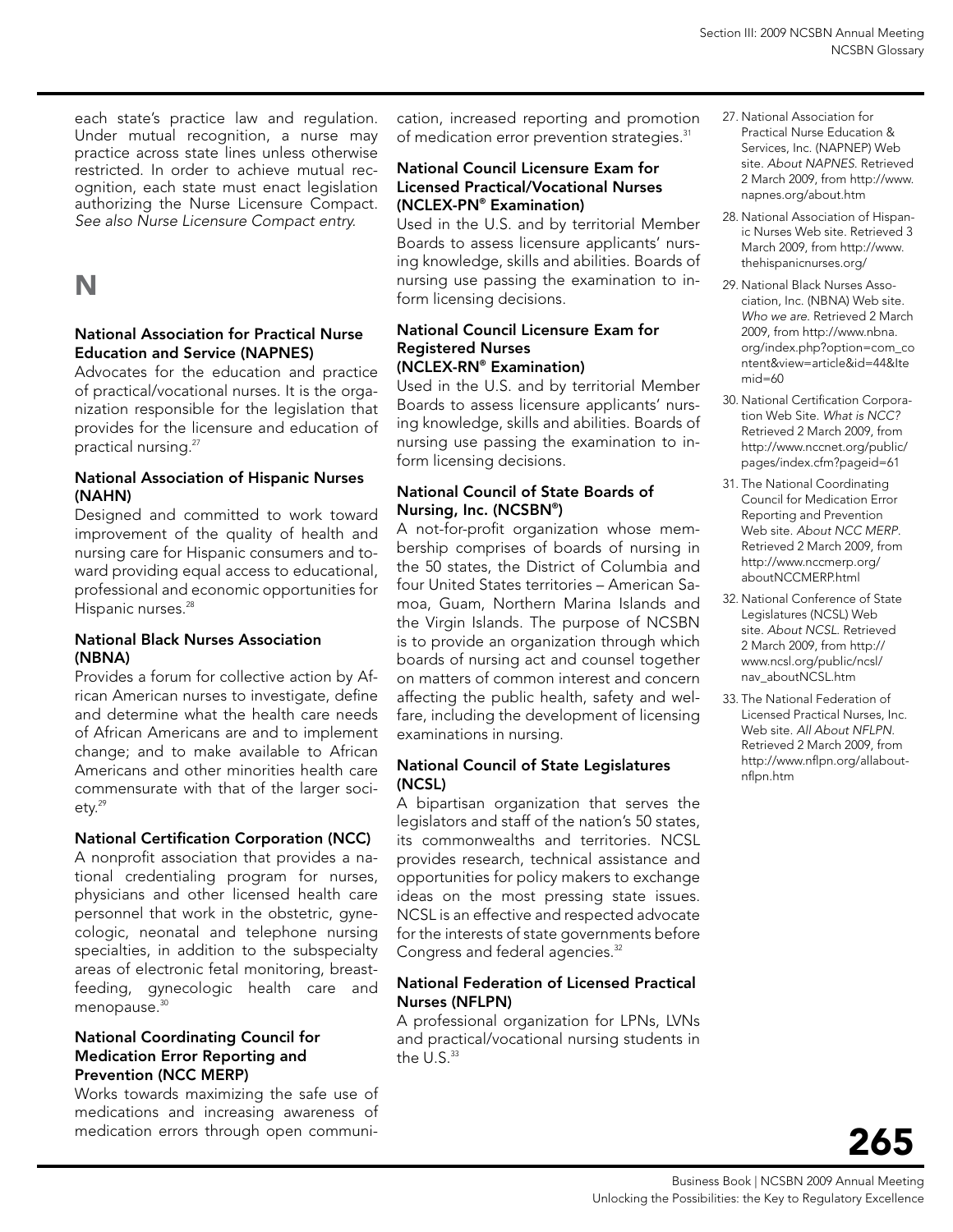- 34. National League for Nursing (NLN) Web site. (n.d.) *National League for Nursing Bylaws.* Retrieved 2 March 2009, from http://www.nln.org/aboutnln/ Bylaws/index.htm
- 35. National League for Nursing Accrediting Commission (NL-NAC) Web site. *About NLNAC*. Retrieved 2 March 2009, from http://www.nlnac.org/About NLNAC/whatsnew.htm
- 36. National Student Nurses Association (NSNA) Web site. Retrieved 2 March 2009, from http://www.nsna.org/

#### National Institute of Nursing Research (NINR)

Part of the National Institute of Health; works towards improving the health and health care of Americans through the funding of nursing research and research training. Its mission is to promote and improve the health of individuals, families, communities, and populations. This mission is accomplished through support of research in a number of scientific areas. Among those areas of research are chronic and acute diseases, health promotion and maintenance, symptom management, health disparities, caregiving, self-management, and the endof-life. NINR also supports the training of new investigators who bring new ideas and help to further expand research programs. The ultimate goal of NINR's research is its dissemination into clinical practice and into the daily lives of individuals and families.

#### National League for Nursing (NLN)

A national organization created to identify the nursing needs of society and to foster programs designed to meet these needs; to develop and support services for the improvement of nursing service and nursing education through consultation, continuing education, testing, accreditation, evaluation and other activities; to work with voluntary, governmental and other agencies, groups, and organizations for the advancement of nursing and toward the achievement of comprehensive health care; and to respond in appropriate ways to universal nursing needs.34

#### National League for Nursing Accrediting Commission, Inc. (NLNAC)

Responsible for the specialized accreditation of nursing education programs, both post-secondary and higher degrees. The NLNAC Board of Commissioners has authority and accountability for carrying out the responsibilities inherent in the application of standards and criteria, accreditation processes and the affairs, management, policy-making, and general administration of the NLNAC. NLNAC is a nationally recognized specialized accrediting agency for all types of nursing programs.<sup>35</sup>

#### National Nurse Aide Assessment Program (NNAAP™)

The nurse aide certification examination owned by NCSBN and administered by Pearson VUE.

#### National Practitioner Data Bank (NPDB)

A federally mandated program for collecting data regarding health care practitioners. The NPDB has been in operation for 10 years and requires medical malpractice payment reports for all health care practitioners, and reports of discipline and clinical privilege/ society actions regarding physicians and dentists. Mandatory reporting of licensure actions regarding other health care practitioners, including nurses, is required by section 1921 of the Social Security Act (originally enacted in P.L.100-93, section five). Proposed rules to implement section 1921 were published in March 2006 and final rules are expected in 2007.

#### National Provider Identifier (NPI)

Planned to be a new, unique eight-character alpha-numeric identifier. Created in response to the posting of rules in the Federal Register on May 7, 1998, which proposed a standard for a national health care provider identifier and requirements for its use by health plans, health care clearing houses and health care providers.

#### National Student Nurses' Association (NSNA)

With a membership of approximately 50,000 nationwide, NSNA mentors the professional development of future nurses and facilitates their entrance into the profession by providing educational resources, leadership opportunities and career quidance.<sup>36</sup>

#### NCLEX® Administration Web Site

Allows Member Boards to process and manage NCLEX candidate records. Member Boards use the site to perform tasks including: setting candidate eligibility status, entering candidate accommodations requests and viewing candidate results.

*Please Note: A user name and password is needed to enter this site.*

#### NCLEX® Candidate Bulletin

Document that serves as a guideline for candidates preparing to take the NCLEX® . Candidate Bulletins contain information regarding registration, scheduling, informa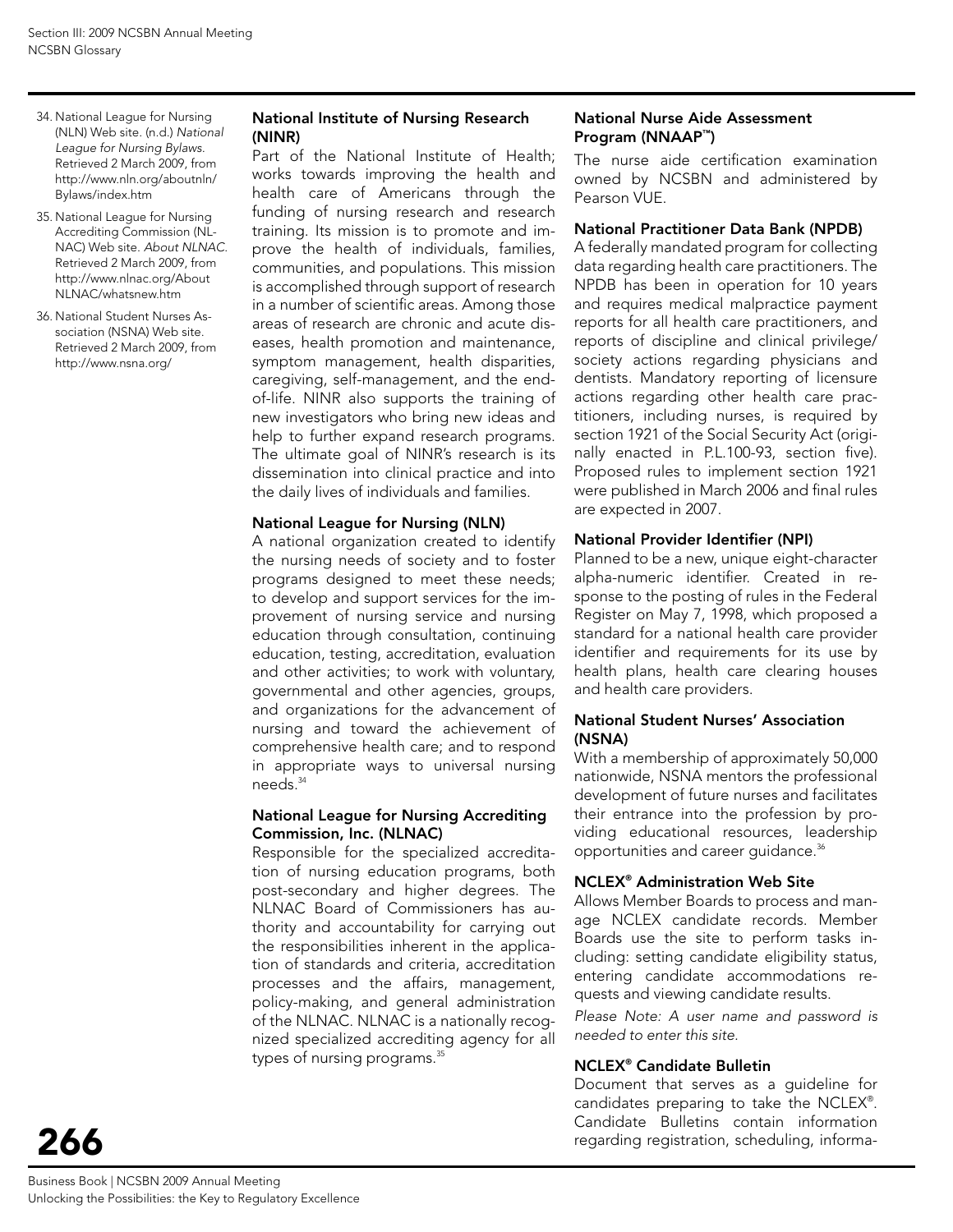tion on the testing experience and other useful information for candidates.

#### NCLEX® Candidate Services

Pearson VUE's facility for processing registrations, scheduling candidates and responding to inquiries for the NCLEX examinations.

#### NCLEX® Examination Committee (NEC)

A standing committee of NCSBN that provides general oversight of the NCLEX examination process, including item development, examination security, psychometrics, examination administration and quality assurance to ensure consistency with the Member Boards' need for examinations. This committee also approves item development panels and recommends test plans to the Delegate Assembly.

#### NCLEX® Examination Department Informational Call

In order to ensure the NCSBN membership is apprised regarding the NCLEX program, the NCSBN NCLEX® Examinations Department hosts two annual informational calls for Member Boards.

#### NCLEX® Facts Sheets

Documents available to the general public via the NCSBN Web site that provide a brief summary, NCLEX volume and pass rates. It includes the volume of candidates broken out by a few subpopulations of interest, the pass rates for those subpopulations and the volume of candidates coming from other countries (top 5 only).

#### NCLEX® Invitational

An annual, one-day educational conference that familiarizes attendees with the components of the NCLEX examinations and enlightens them about the development and the administration of the NCLEX-RN and NCLEX-PN examinations. The intended audience is nursing regulators, nursing educators and other stakekholders.

#### NCLEX® Item Review Subcommittee

An NCSBN committee that assists the NCLEX® Examination Committee with item review.

#### NCLEX® Member Board Manual

Provides all the information that Member Board staff needs to know regarding the NCLEX examination and the NCLEX process. The Member Board Manual is intended for use by Member Board staff and is located on the members-only side of the NCSBN Web site. The manual is updated as changes occur to the NCLEX program.

#### NCLEX® Program Reports

Published twice a year for subscribing schools of nursing, the NCLEX® Program Reports provide administrators and faculty in nursing education programs with information about the performance of their graduates on the NCLEX examination. Included in the NCLEX® Program Reports is information about a given program's performance by the NCLEX test plan dimensions and content areas, and data regarding the program's rank at both national and state levels.

#### NCLEX® Quarterly Reports

Reports that summarize the performance of all first-time candidates educated in a given jurisdiction and tested in a given quarter, and the national group of candidates. They also provide a summary of the preceding three quarters' passing rates.

#### NCLEX® Registration Methods

Method(s) by which NCLEX candidates register for the NCLEX through test service. NCLEX registrations are processed one of three ways: scan form, Internet or phone. The NCLEX registration fee of \$200 is due at time of processing.

#### NCLEX® Quick Results Service

Candidates in select jurisdictions may access their unofficial results via the NCLEX® Candidate Web site or through the NCLEX® Quick Results Line. Unofficial results are available two business days after taking the test. There is a charge for the service.

#### NCLEX® Regional Workshop

A one-day conference for nurse educators held at the request and in conjunction with a board of nursing. This conference is intended to give the educators information regarding the preparation of students to take the NCLEX exam, including such topics as the test plan, alternate items, psychometrics, program reports and writing questions in the NCLEX style. The NCLEX® Regional is offered in any one of the four areas where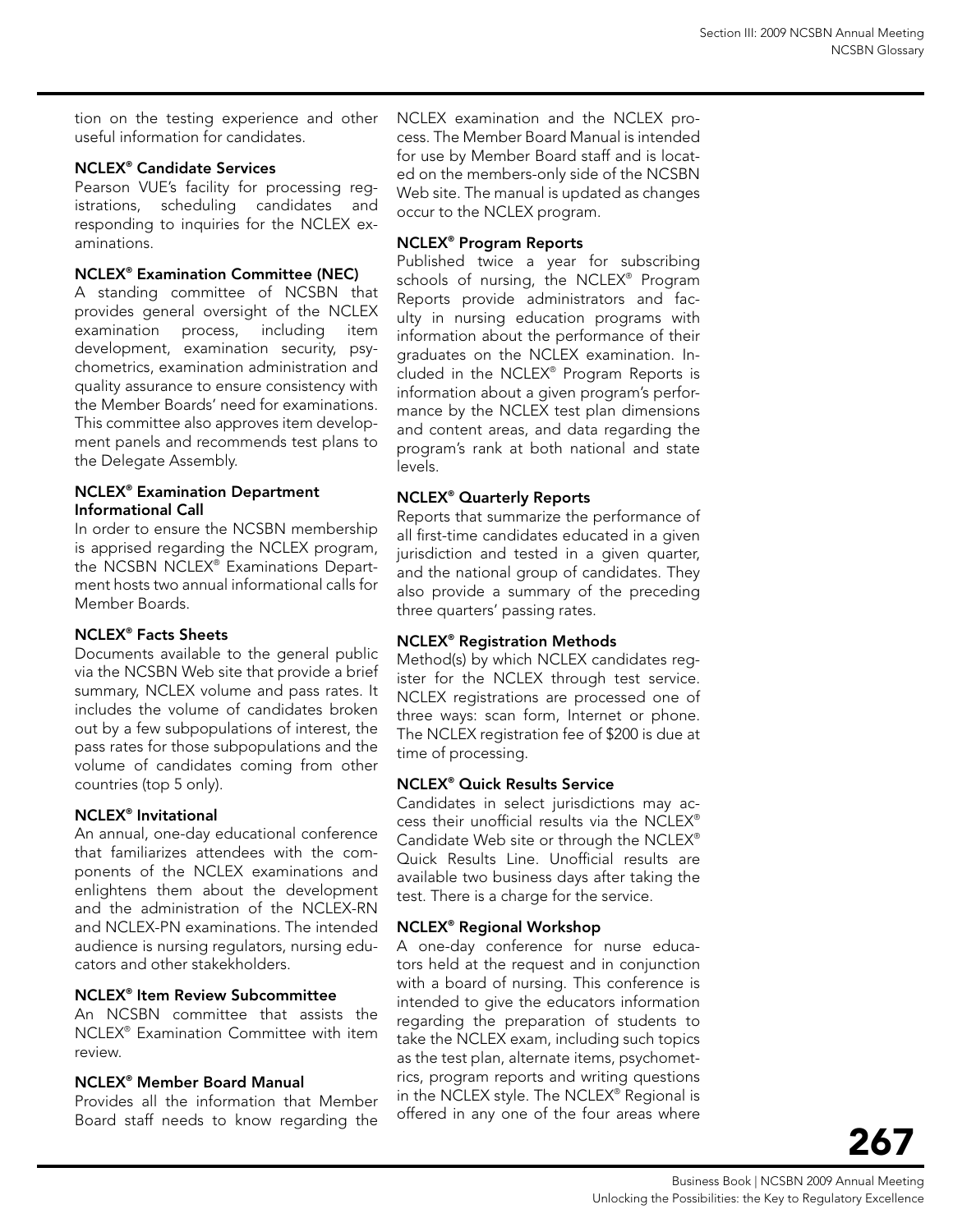the NCLEX® Invitational in not being held that year.

#### NCSBN Board of Directors (BOD)

Administrative body of NCSBN, consisting of eleven elected officers whose authority is to transact the business and bylaws of the affairs of NCSBN. The Board is composed of the president, vice president, treasurer, four area directors and four directors-at-large.

#### NCSBN Interactive

Brand name for the online portal for e-learning offerings for Member Board members and staff and NCSBN staff located at www. ncsbninteractive.org. Types of e-learning offerings include: wikis, online courses, streaming videos, podcasts, recorded Webinars and live Webinars.

#### NCSBN Learning Extension

The campus for online continuing education (CE) courses for nurses, NCLEX prep for students, and test development and item writing courses for faculty. The purpose of these courses is to promote safe, effective nursing practice and build regulatory awareness. Go to www.learningext.com for the catalog and detailed descriptions of courses. The following are the courses currently being offered:

- Acclimation of International Nurses into U.S. Nursing Practice
- Assessment of Critical Thinking
- Confronting Colleague Chemical **Dependency**
- Delegating Effectively
- Disciplinary Actions: What Every Nurse Should Know
- Diversity: Building Cultural **Competence**
- Documentation: A Critical Aspect of Client Care
- End-of-Life Care and Pain Management
- Ethics of Nursing Practice
- Medication Errors: Detection and Prevention
- NCSBN 101
- NCSBN's Review for the NCLEX-PN® Examination
- NCSBN's Review for the NCLEX-RN® Examination
- Nurse Practice Acts CE Courses (Participants: AR, IA, ID, KY, MA, MN, MO, NC, ND, NM, NV, OH, VA, WV-PN/RN)
- **Patient Privacy**
- Professional Accountability and Legal Liability for Nurses
- Sharpening Critical Thinking Skills
- **Fast Development and Item Writing**

#### NCSBN Learning Extension Member Board Editorial Advisory Pool (TS)

NCSBN develops several new online continuing education (CE) courses each year on topics that are important to the nursing community. These topics are selected based on feedback from surveys of Member Board executive officers. To simplify the feedback process and to increase Member Board participation, NCSBN retains a pool of volunteers that provide editorial feedback on these courses as they are developed.

#### NCSBN Member's Only Web Site

The private side of NCSBN's Web site which provides access to nonpublic NCSBN documents, minutes and works in progress. Accessible only by a preassigned password.

#### NCSBN Public Web site

NCSBN's public Web site (www.ncsbn.org) that anyone can access without a password.

#### NCSBN Strategic Plan

The strategic initiatives objectives and performance measures covering a three year period of time. Provides the direction of the organization.

#### NCSBN Vice President

NCSBN Board of Directors leader that assists the president as needed, performs the president's duties in the president's absence, fills any vacancy in the office of the president until the next annual meeting and is responsible for continuing Board development.

#### Non-Licensure Participating Board of Nursing

A board of nursing that is not supplying license information on a regular basis. However, non-participating boards of nursing do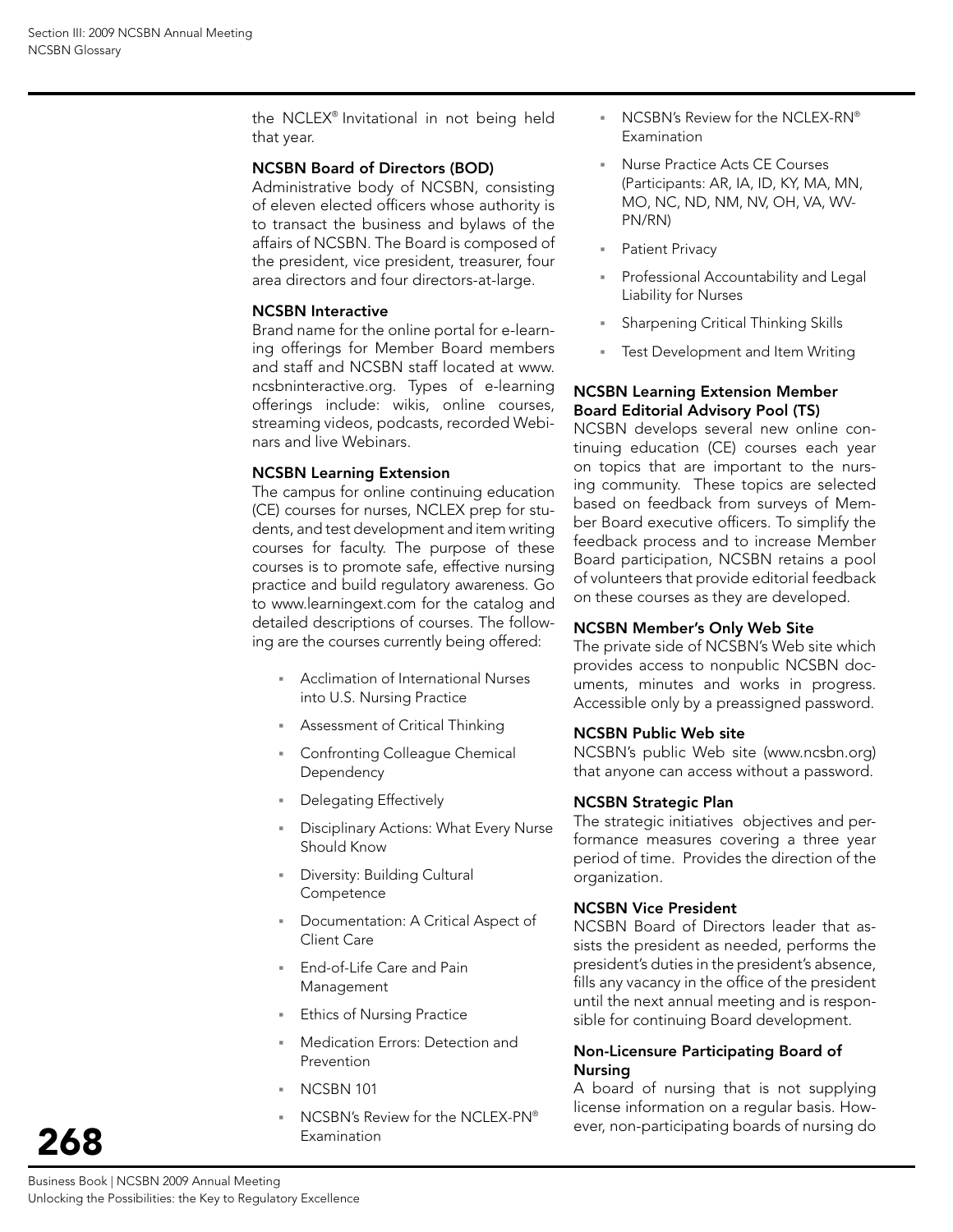supply information to Nur*sys* for disciplined nurse licenses and have access to all Nur*sys* information.

#### North American Free Trade Agreement (NAFTA)

An agreement between Canada, Mexico and the U.S. that addresses trade in services and contains requirements and encouragement related to harmonization of qualifications for professional practice in the three countries.

#### Nurse Licensure Compact (NLC)

An agreement establishing mutual recognition and reciprocal licensing arrangements between party states for LPN/VNs and RNs. In August 2002, NCSBN delegates voted to expand the compact to include APRNs.

#### Nurse Licensure Compact Administrators (NLCA)

Organized body of nurse licensing boards that have implemented and administer the Nurse Licensure Compact.

#### Nurse Practitioner (NP)

An RN with advanced academic and clinical experience, which enables him or her to diagnose and manage most common and many chronic illnesses, either independently or as part of a health care team. An NP provides some care previously offered only by physicians and in most states, has the ability to prescribe medications. NPs focus largely on health maintenance, disease prevention, counseling and patient education in a wide variety of settings. NPs are educated through programs that grant either a certificate or a master's degree. The scope of an NP's practice varies depending upon each state's regulations. Unnecessary obstacles to an NP's practice contribute to the rising costs and inaccessibility of health care for all Americans.

*See Advanced Practice Registered Nurse entry.*

#### Nursing Assistive Personnel (NAP)

Any unlicensed person, regardless of title, who performs tasks delegated by a nurse. Also known as unlicensed assistive personnel (UAP).

#### Nursing Practice Act (NPA)

Statutes governing the regulation of nursing practice in a jurisdiction, typically empowering a board of nursing to license individuals who meet specified requirements.

#### Nursing Practice and Education Committee (NP&E)

The former name of a standing committee of NCSBN, now called the PR&E Committee.

#### Nursing Program

The authorized state entity with the legal authority to regulate nursing. Legislatures enact the Nurse Practice Act for each state. Boards of nursing have the legal authority to license nurses and to discipline nurses for unsafe practice.

#### Nursing School Accrediting Agency

An organization that establishes and maintains standards for professional nursing programs and recognizes those programs that meet these standards.

#### Nursing shortage

A nursing shortage occurs when the demand for nurses exceeds the supply available.

#### Nur*sys*®

A database developed by NCSBN to contain demographic information on all licensed nurses (in the U.S.) and an unduplicated count of licensees. Nur*sys* serves as a foundation for a variety of services, including the disciplinary tracking system, licensure verification, interstate compact functions and research on nurses.

#### Nur*sys*® Licensure QuickConfirm

Provides online nurse license verification reports to employers and others.

#### Nur*sys*® Training

Web conferences that are offered to Member Board users, and also by special request, for licensure, discipline, and other board staff, for the purpose of learning how to use Nur*sys*.

# O

#### On-Line Nur*sys*® Verification Request Application

The electronic application that a nurse completes to request verification of existing licenses from participating boards of nursing in Nur*sys*.

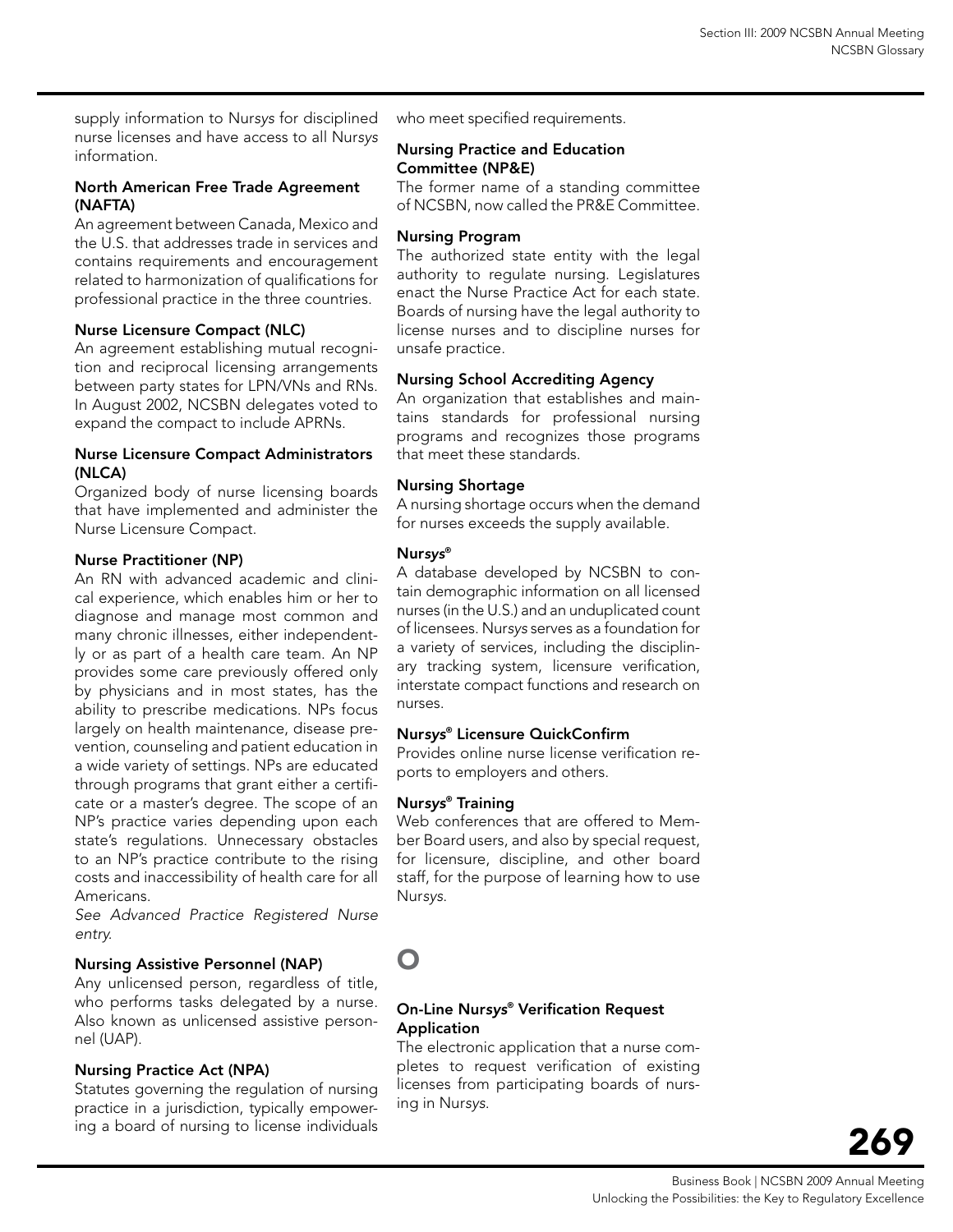#### Omnibus Budget Reconciliation Act of 1987 (OBRA 1987)

Contains requirements for nurse aide training and competency evaluation.

# P

#### Panel of Judges

A panel of experts used for the standard setting process; an NCSBN panel composed of nurses who participate in the NCLEX standard setting process.

#### Parliamentarian

Assists the president in presiding, ensures proper parliamentary procedure is followed and prepares a written record of the proceedings.

#### Participating Board of Nursing

A board of nursing that is supplying personal, education, license and discipline information to Nur*sys* on a regular basis.

#### Passing Standard

The minimum level of knowledge, skill and ability required for safe and effective entrylevel nursing practice. The NCSBN Board of Directors reevaluates the passing standard once every three years, based upon the results of a standard-setting exercise performed by a panel of experts with the assistance of professional psychometricians; the historical record of the passing standard with summaries of the candidate performance associated with those standards; the results of a standard-setting survey sent to educators and employers; and information describing the educational readiness of high school graduates who express an interest in nursing.

Once the passing standard is set, it is imposed uniformly on every test record according to the procedures laid out. To pass an NCLEX examination, a candidate must exceed the passing standard. There is no fixed percentage of candidates that pass or fail each examination.

#### **PDF**

A file format developed by Adobe Systems used to display documents. Adobe Acrobat Reader is a free program that is required to open, view and print PDF documents.

#### Pearson Professional Centers (PPC)

Pearson Professional Centers are testing locations where candidates take the NCLEX examinations.

*See Pearson Professional Testing.*

#### Pearson Professional Testing Network

Network of Pearson Professional Centers (PPCs) where candidates take the NCLEX examinations. There are more than 200 domestic and 18 international PPCs that administer the NCLEX. *See also Pearson VUE entry.*

#### Pearson VUE

Contracted test service provider for NCSBN since 2002 to assist with the NCLEX program.

#### Pediatric Nursing Certification Board (PNCB)

Provides certification services to nurses and APRNs in pediatric practice through the provision of certification exams and certification maintenance programs. The PNCB is the largest certification organization for pediatric nursing.

#### Personal Information

Information pertaining to an individual's identity such as name, date of birth and gender.

#### Plurality vote

Voting process where each voter votes for one candidate and the candidate with the plurality (most votes) wins, regardless of whether that candidate gets a majority or not.

#### PN/VN Knowledge Network

Provides an opportunity at Delegate Assembly for members interested in the practice and regulation of practical or vocational nurses to network and share information regarding current and emerging regulatory issues.

#### Podcasts

Audio programs or content delivered over the Web using streaming media or syndication formats for playback on mobile devices and/or personal computers.

#### Policy Conference Call

These bi-monthly calls are intended for executive officers (and/or their designated policy contact on staff) and Member Board presi-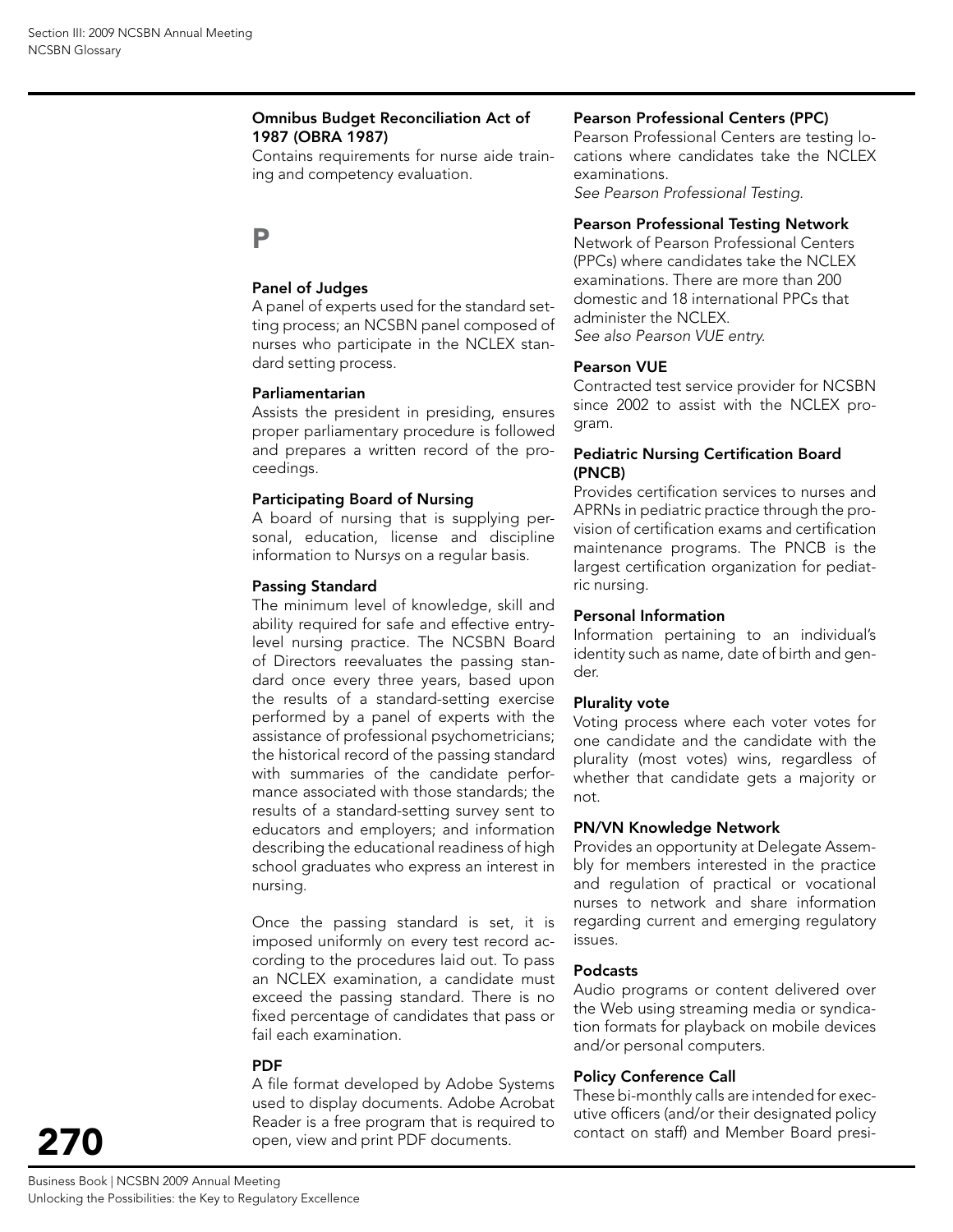dents to focus on policy and government relations issues facing boards of nursing. Additionally, standing agenda items focus on providing members with Nurse Licensure Compact information and other externally related news that could impact nursing regulation.

### *Policy Perspectives*

An internal newsletter intended exclusively for NCSBN membership use and insight. The publication reports on international, national and regional developments bearing on nursing regulation, including key groups and individuals influencing the direction of NCSBN policy and action.

## Practice (Job) Analysis

Research study conducted by the NCLEX® Examinations Department that examines the practice of newly licensed job incumbents (RNs, LPN/VNs) or new nursing assistants. The results are used to evaluate the validity of the test plans/blueprints that guide content distribution of the licensure examinations or the nurse aide competency evaluation.

#### Practice and Professional Issues Survey (PPI)

A survey conducted twice each year to collect information from entry-level nurses on practice activities.

### Practice Consultant Conference Call

Monthly calls for boards of nursing practice consultants to discuss practice issues.

### Practice Knowledge Network at Delegate Assembly

Provides an opportunity at Delegate Assembly for members interested in practice to network and share information regarding current and emerging regulatory issues.

### Practitioner Remediation and Enhancement Partnership (PreP)

A partnership of licensing boards and health care organizations whose goal is to jointly identify, remediate and monitor practitioners whose practice is not up to standard, but whose actions do not require discipline. This project is sponsored by the Citizen's Advocacy Center (CAC). NCSBN is a member of the national advisory board.

### President

NCSBN Board of Directors leader that guides the Board in the enforcement of all policies and regulations relating to NCSBN and performs all other duties normally incumbent upon the Board President.

#### President's Governance Role on a Board of Nursing

An online course for Member Board presidents and members that facilitates an understanding of the leadership role of the president in the state regulatory environment. Learners earn 6.7 contact hours for completing the course.

#### Presidents Networking Session at Delegate Assembly

Held every August at Delegate Assembly. It provides an opportunity for presidents to network and share best practices and may include an educational program.

#### Presidents Networking Sessions at Midyear Meeting

Held annually at the Midyear Meeting. It provides an opportunity for presidents to network and share best practices and may include an educational program.

### Pretest Items

Newly written test questions placed within the NCLEX examinations for gathering statistics. Pretest items are not used in determining the pass/fail result.

### Privilege to Practice

This refers to the multi-state licensure privilege, which is the authority to practice nursing in any compact state that is not the state of residency. Additional license is not granted for this authority.

*See also Nurse Licensure Compact entry.*

#### Professional Accountability and Legal Liability for Nurses

Online course offered through NCSBN Learning Extension for practicing nurses. Learners earn 5.4 contact hours for completing the course.

### Professional Boundaries

The space between the nurse's power and the client's vulnerability—the power of the nurse comes from the professional position and access to private knowledge about the client. Establishing boundaries allows the nurse to control this power differential and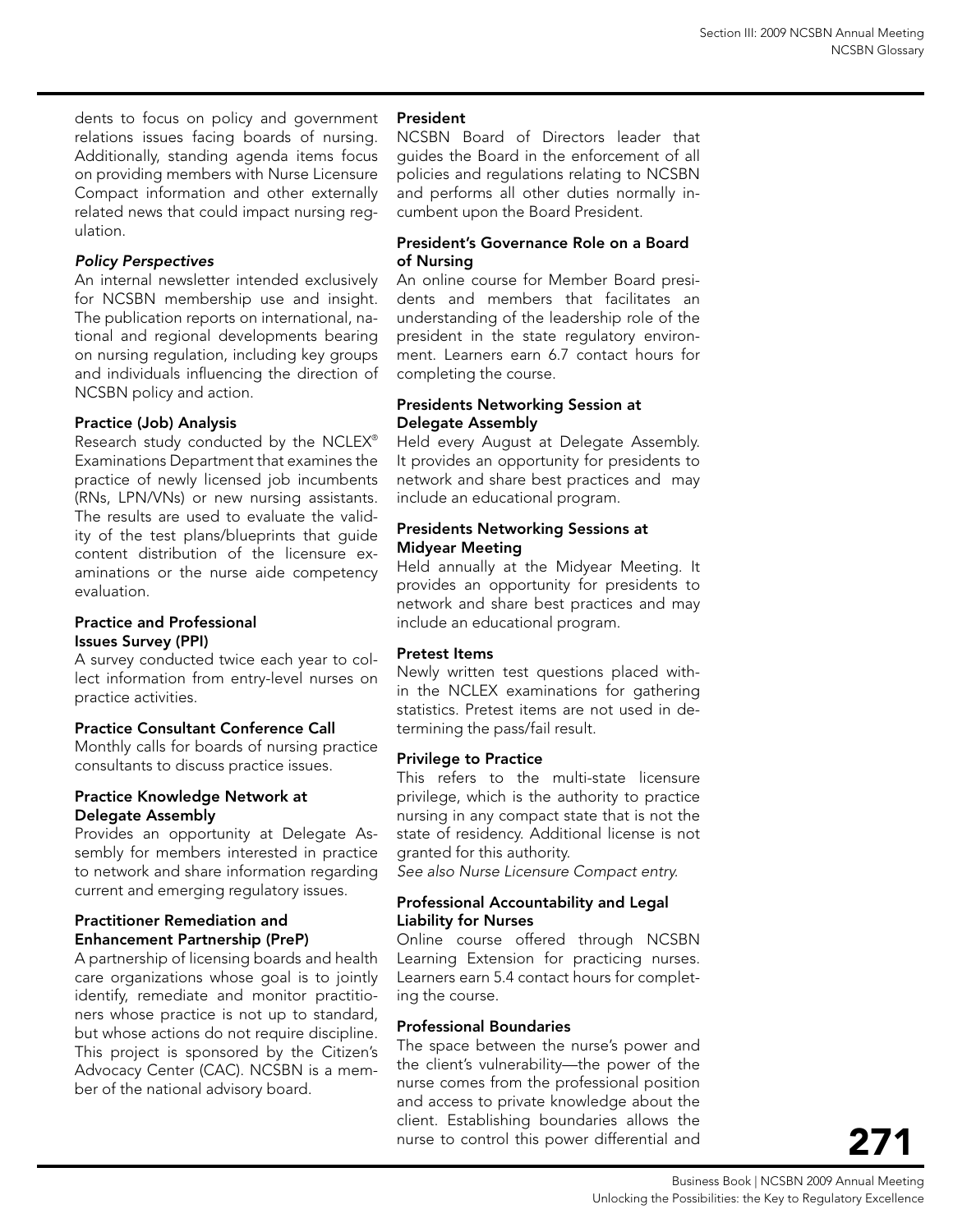allows a safe connection to meet the client's needs. Complimentary professional boundaries materials are available from NCSBN.

#### Psychometrics

The scientific field concerned with all aspects of educational and psychological measurement (or testing), specifically achievement, aptitude and mastery as measured by testing instruments.

#### Public Policy

Policy formed by governmental bodies. These include all decisions, rules, actions and procedures established in the public interest.

# $\mathbf \Omega$

#### Quick Results Service

A service provided to candidates where they can access their unofficial results within two business days of taking their examination via the phone or internet for a fee. This is only available to candidates whose licensure board participates in the service.

# R

#### Rasch Measurement Model

A logistic latent trait model of probabilities, which analyzes items and people independently, and then expresses both item difficulty and person ability on a single continuum. These models are derived not from data but from the structure necessary for measurement. The dichotomous Rasch model is the item response theory (IRT) model used to develop the NCLEX examination measurement scale.

#### Recorded Webinar

A seminar conducted over the Web for recorded, on-demand playback of audio, video, and/or presentation materials.

#### Registered Nurse (RN)

A nurse who has graduated from a stateapproved school of nursing, has passed the professional nursing state board examination and has been granted a license to practice within a given state.

#### Reliability

A test statistic that indicates the expected consistency of test scores across different administrations or test forms. For adaptively administered examinations, such as the NCLEX examination, the "decision consistency statistic" is the preferred statistic for assessing reliability. NCSBN uses the Kuder-Richardson Formula 20 (KR20) statistic to measure the reliability of the National Nurse Aide Assessment Program (NNAAP).

#### Resolutions Committee

Comprised of at least four members generally representing each of the four NCSBN geographical areas and includes one member of the Finance Committee. Reviews, evaluates and reports to the Delegate Assembly all resolutions and motions submitted by Member Boards. The committee is governed by the operational policies and procedures, the standing rules and the bylaws.

#### Resource Manual for International Nurses

User-friendly resource on the members-only NCSBN Web site which includes information on the education, English proficiency and immigration of international nurses.

#### Respecting Professional Boundaries

Online continuing education course offered through NCSBN Learning Extension; based on NCSBN's video and facilitation package, "Crossing the Line: When Professional Boundaries are Violated." Learners earn 3.9 contact hours for completing the course.

# S

#### Scope of practice

Practicing within the limits of the issued health care provider license.

#### Standard Setting

The process by which the Board of Directors determines the passing standard for an examination, at or above which examinees pass the examination and below which they fail. This standard denotes the minimum level of knowledge, skill and ability required for safe and effective entry-level nursing practice. NCSBN uses multiple data sources to set the standard, including a criterion-referenced statistical procedure and a Survey of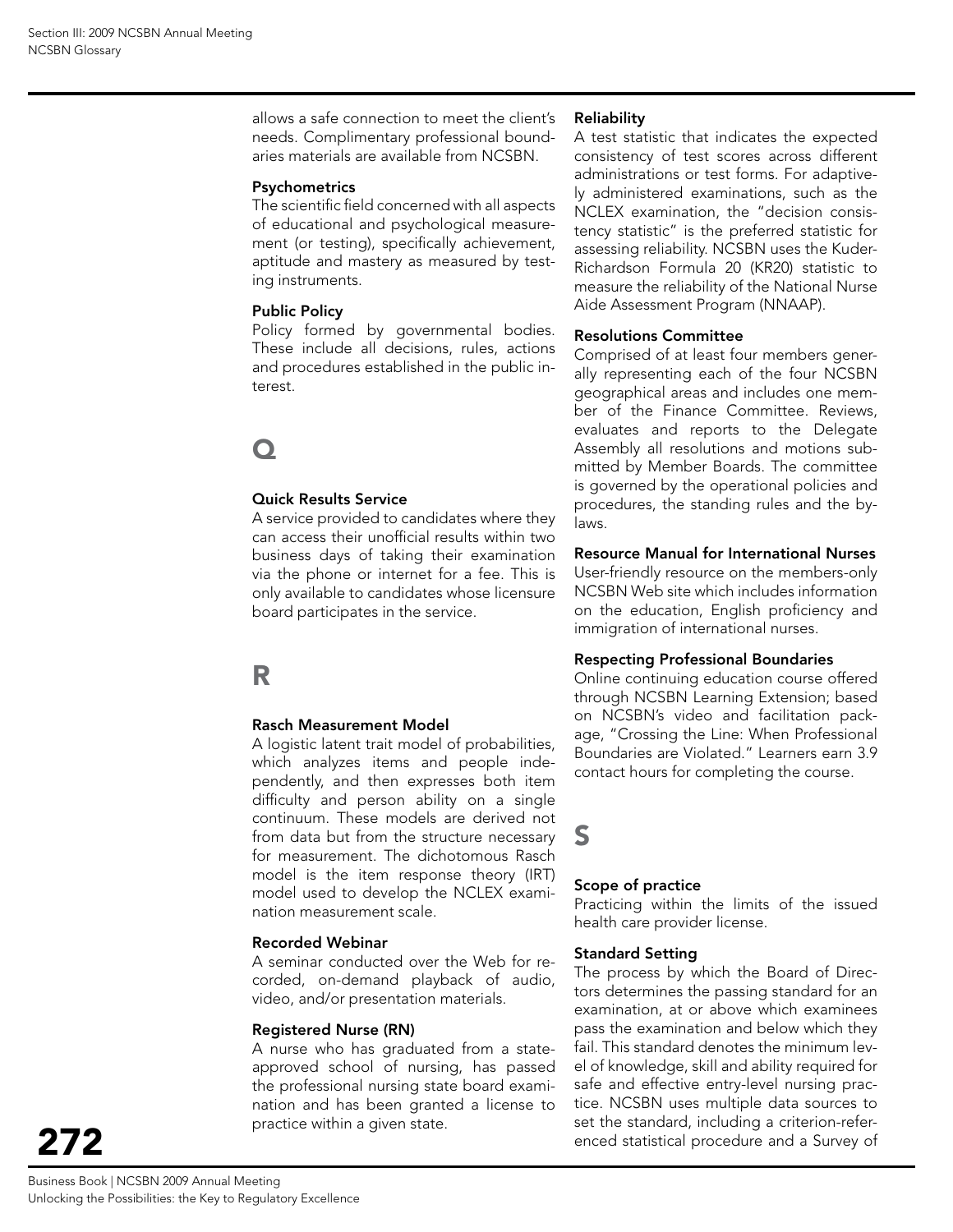Professionals. Standard setting is conducted every three years for each NCLEX examination.

## Standard Setting Panel of Judges

A group of individuals that contributes to the recommendation of potential NCLEX passing standards to the NCSBN Board of Directors.

### Standing committee

A permanent committee established by the NCSBN Bylaws.

## Statistical criteria

Guidelines that all proposed NCLEX items must meet in order to be operational.

### Strategic Initiative

A goal or generalized statement of where an organization wants to be at some future time; the end toward which effort is directed.

## **Strategic Objective**

Desired result; a translation of the strategic initiative into tangible results; a statement of what the strategy must achieve and the elements that are critical to its success.

### Streaming Video

Video programs or content delivered over the Web using streaming technology. After a short period of initial buffering, the browser will play the media file and continue to play it while the rest of the file downloads.

T

### Taxonomy of Error, Root Cause Analysis and Practice Responsibility (TERCAP® )

A data collection instrument designed to collect information for the purpose of identifying the root cause(s) of nursing practice breakdown. The instrument allows for standardized, comprehensive and consistent data collection concerning matters reported to boards of nursing. The aggregate data collected from participating Member Boards will be used by NCSBN for ongoing research allowing for identification of categories of practice breakdown to better enable Member Boards to proactively protect the public health, safety and welfare of its citizens.

# Temporary License

Temporary authorization to practice nursing.

## TERCAP® Committee

An NCSBN committee charged with the implementation of the TERCAP project.

### TERCAP® Users' Conference Calls

Held every two months at 1:00 pm (CST) on the second Tuesday of odd months. Participants include executive officers, investigators, attorneys and board staff who work with discipline cases that are submitted to NCSBN through the online TERCAP data collection instrument. The purpose is to assist participants with any TERCAP related questions, share strategies on successful implementation, and have an opportunity for dialogue with new and experienced TERCAP users.

# Test Administrator (TA)

Test service staff person who is responsible for day-to-day operation of the center and for proctoring of examinations.

#### **Test Development**

Process by which items for examinations are created, reviewed and validated in order to become operational.

#### Test Plan

The organizing framework for the NCLEX-RN and NCLEX-PN examinations that includes the percentage of items allocated to various categories.

#### Test Service

The vendor that provides services to NCSBN, including examination delivery, examination scoring and reporting. Pearson VUE is the contracted test service for the NCLEX, NNAAP and MACE examinations.

#### **Treasurer**

NCSBN Board of Directors position that serves as the chairperson of the Finance Committee and manages the Board's review of and action related to the Board's financial responsibilities.

# U

### U.S. Department of Education (DOE)

The agency of the federal government that establishes policy for, administers and coordinates most federal assistance to education.<sup>37</sup>

37. U.S. Department of Education Web site. *An overview of the U.S. department of education.* Retrieved 2 March 2009, from http://ed.gov/about/overview/ focus/whattoc.html?src=In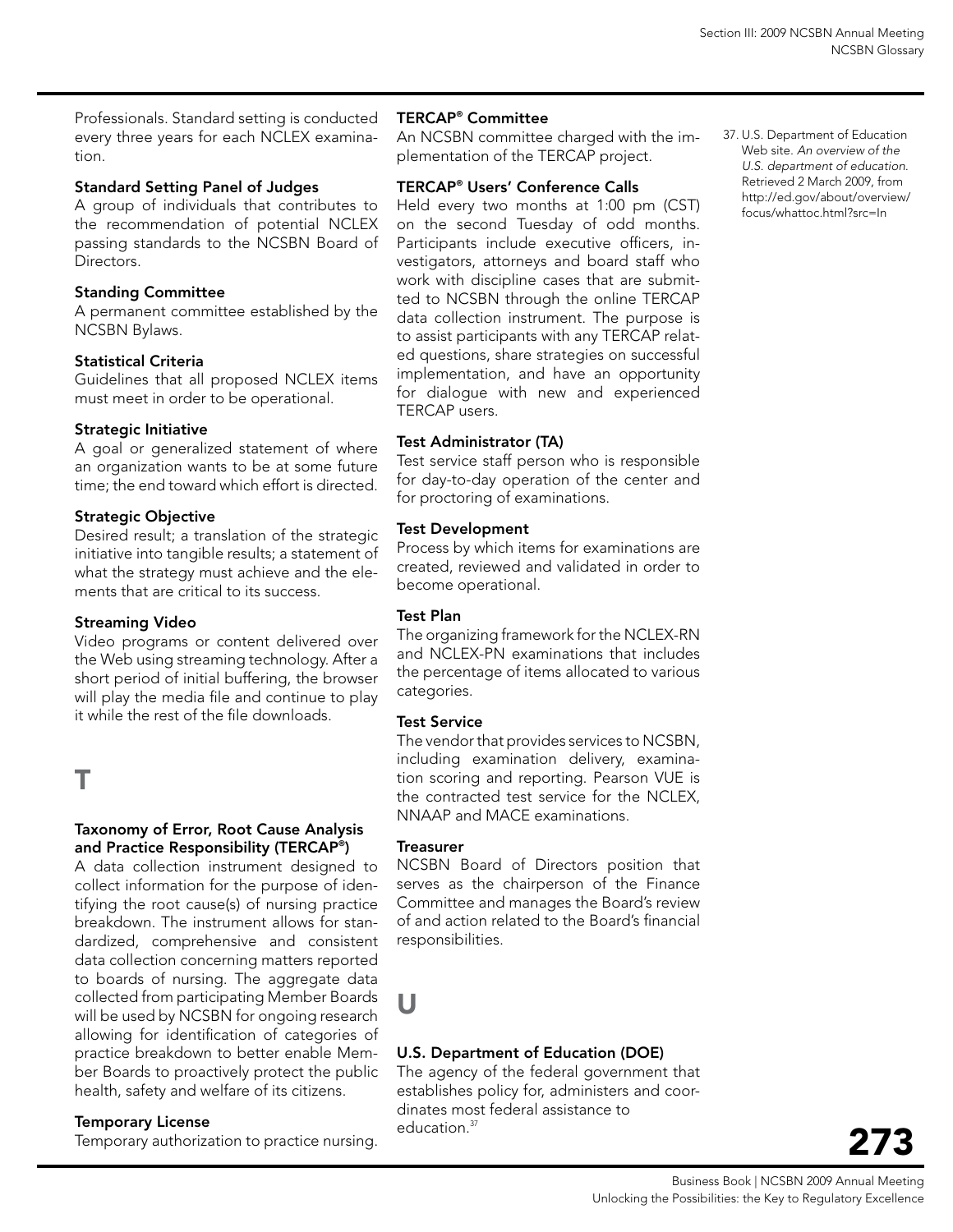- 38. U.S. Department of Health & Human Services Web site. *HHS: what we do.* Retrieved 2 March 2009, from http://www. hhs.gov/about/whatwedo. html/
- 39. Homeland Security Web site. *Department subcomponents and agencies.* Retrieved 2 March 2009, from http://www. dhs.gov/xabout/structure/
- 40. U.S. Drug Enforecement Administration Web site. *DEA mission statement.* Retrieved 2 March 2009, from http://www. dhs.gov/xabout/structure/

#### U.S. Department of Health & Human Services (HHS)

The U.S. government's principal agency for protecting the health of all Americans and providing essential human services, especially for those who are least able to help themselves.38

#### U.S. Department of Homeland Security (DHS)

Leverages resources within federal, state and local governments, coordinating the transition of multiple agencies and programs into a single, integrated agency focused on protecting the American people and their homeland. More than 87,000 different governmental jurisdictions at the federal, state, and local level have homeland security responsibilities. The comprehensive national strategy seeks to develop a complementary system connecting all levels of government without duplicating effort. Homeland Security is truly a national mission.<sup>39</sup>

#### U.S. Drug Enforcement Administration (DEA)

Federal agency charged to enforce the controlled substances laws and regulations of the U.S. and bring to the criminal and civil justice system of the U.S., or any other competent jurisdiction, those organizations and principal members of organizations involved in growing, manufacturing or distributing controlled substances appearing in or destined for illicit traffic in the U.S.; recommend and support non-enforcement programs aimed at reducing the availability of illicit controlled substances on the domestic and international markets.40

#### Uniform Advanced Practice Registered Nurse Licensure/Authority to Practice Requirements

Developed by NCSBN with APRN stakeholders in 2000; uniform requirements that established the foundation for the APRN Compact.

#### Uniform Core Licensure Requirements for Registered Nurse/Licensed Practical/ Vocational Nurse

Developed in 1999, the requirements promote consistency in licensure requirements for initial entry into the nursing profession.

#### Unlicensed Assistive Personnel (UAP)

Any unlicensed personnel, regardless of title, to whom nursing tasks are delegated.

V

#### Validity

The extent to which inferences made using test scores are appropriate and justified by evidence; an indication that the test is measuring what it purports to measure. NCSBN assures the content validity of its examinations by basing each test strictly on the appropriate test plan (NCLEX-RN or NCLEX-PN examination) or blueprint (NNAAP). Each test plan or blueprint is developed from a current job analysis of entry-level practitioners.

#### Verification Department

NCSBN employees who process nurse license verifications in Nur*sys*.

#### Verification Fee

The monetary payment required from an applicant for license verification via Nur*sys*.

#### *VisaScreen*®

A screening program that certain health care professionals must successfully complete before receiving an occupational visa, including the H-1B, H-2B, TN status and permanent (green card) visas, as required by Section 343 of the Illegal Immigration Reform and Immigration Responsibility Act of 1996 (IIRIRA). This service is provided by The Commission on Graduates of Foreign Nursing Schools (CGFNS); however, the NCLEX examination(s) maybe used to fulfill one component of the *VisaScreen* process. The *VisaScreen* itself is a trademarked product of CGFNS and currently is the only federally accepted organization to perform screening on nurses immigrating to the U.S.

*See also Commission on Graduates of Foreign Nursing Schools (CGFNS) entry.*